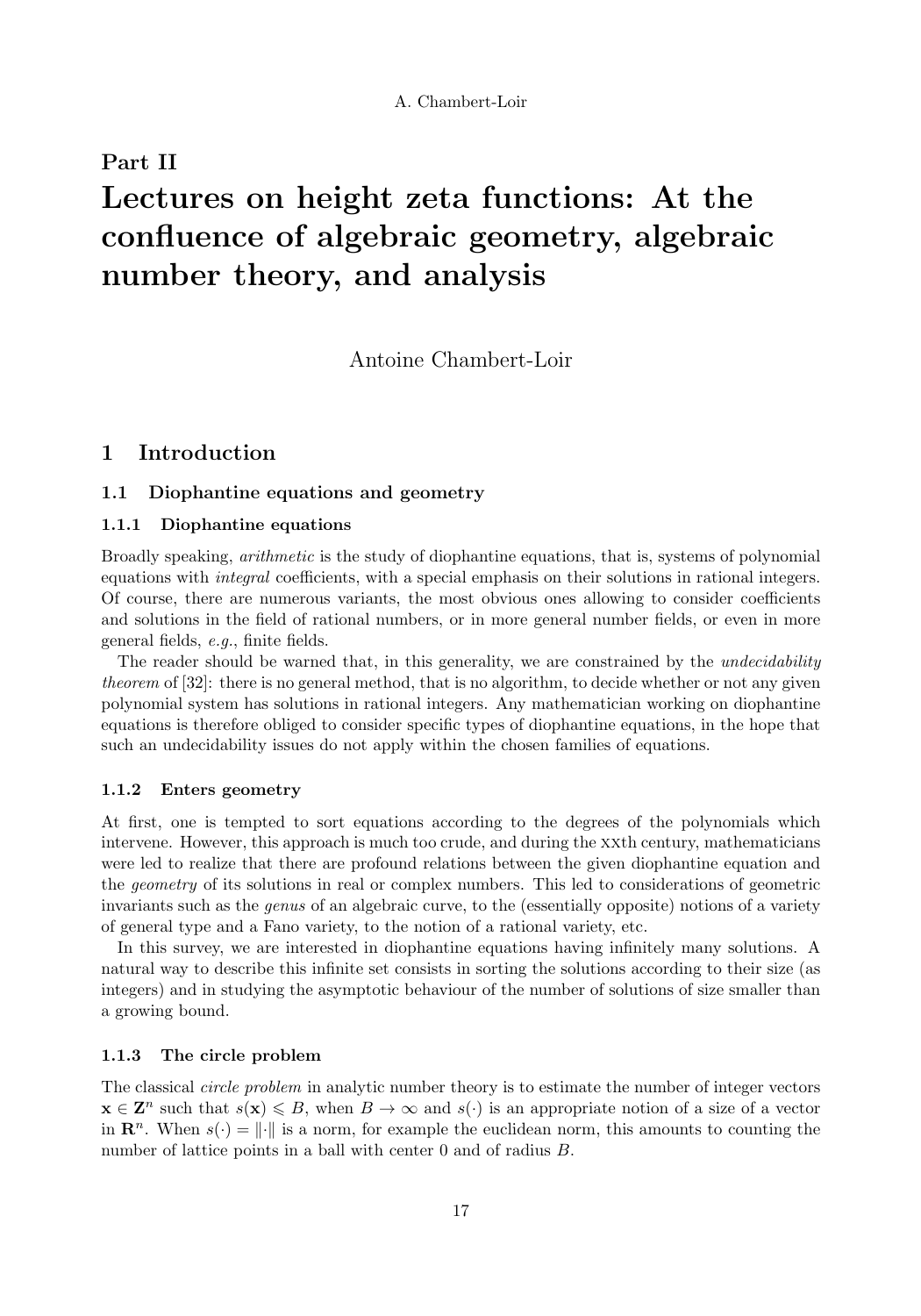Since a ball is convex, the leading term is easily seen to equal the volume of this ball; in other words,

$$
\operatorname{Card}\{\mathbf{x}\in\mathbf{Z}^n\,;\,\|\mathbf{x}\|\leqslant B\}\sim B^nV_1,
$$

where  $V_1$  is the volume of the unit ball in  $\mathbb{R}^n$ . The study of the error term, however, is of a much more delicate nature. For  $n = 2$ , there is an easy  $O(B)$ -bound which only requires the Lipschitz property of the boundary of the unit ball; when the norm is euclidean, one can prove a  $O(B^{2/3})$ bound using the positivity of the curvature of the boundary; however, the conjectured  $O(B^{1/2})$ bound remains open.

# 1.2 Elementary preview of Manin's problem

#### 1.2.1 Projective space

As indicated above, the size of a solution of a diophantine equation can be thought of as a measure of its complexity; for a vector  $\mathbf{x} \in \mathbf{Z}^n$ , it is standard to define its size to be its euclidean norm.

However, in algebra and geometry, we are often led to consider rational functions and their poles, which inevitably bring us to "infinity". The appropriate context to define and study the corresponding sizes, or as we shall now say, *heights*, is that of *projective geometry*. Recall that for any field F, one defines the *n*-dimensional projective space  $\mathbf{P}^n(F)$  on F to be the set of lines in the vector space  $F^{n+1}$ . In other words, this is the quotient set of the set  $F^{n+1} \setminus \{0\}$  of nonzero vectors modulo the action of homotheties: a point in  $\mathbf{P}^n(F)$  can be described by a nonzero family of  $n+1$  homogeneous coordinates  $[x_0 : \cdots : x_n]$ , while we are free to multiply these coordinates by a common nonzero element of  $F$ , still describing the same point.

To stick to the current terminology of algebraic geometry, this set  $\mathbf{P}^n(F)$  will be called the set of F-rational points of the projective space  $\mathbf{P}^n$  and the latter will be referred to as the scheme  $\mathbf{P}^n$ .

# 1.2.2 Heights

Consider the case where  $F = \mathbf{Q}$ , the field of rational numbers. Any point  $\mathbf{x} \in \mathbf{P}^n(\mathbf{Q})$  can be represented by  $n + 1$  rational numbers, not all zero; however, if we multiply these homogeneous coordinates by a common denominator, we see that we may assume them to be integers; we then may divide them by their greatest common divisor and obtain a system of homogeneous coordinates  $[x_0 : \cdots : x_n]$  made of  $n+1$  coprime integers. At this point, only one choice is left to us, namely multiplying this system by  $-1$ .

Consequently, we may define the *exponential height* of **x** as  $H(\mathbf{x}) = \max(|x_0|, \ldots, |x_n|)$  and its logarithmic height as  $h(\mathbf{x}) = \log H(\mathbf{x})$ . (Observe the notation, popularized by Serge LANG: small "h" for logarithmic height, capital "H" for exponential height.)

#### 1.2.3 The theorems of Northcott and Schanuel

[33] made a fundamental, albeit trivial, observation: for any real number B, there are only finitely many points  $\mathbf{x} \in \mathbf{P}^n(\mathbf{Q})$  such that  $H(\mathbf{x}) \leq B$ . Indeed, this amounts to saying that there are only finitely many systems of coprime integers  $[x_0 : \cdots : x_n]$  such that  $|x_i| \leq B$  for all i, considered up to multiplication by  $\pm 1$ . Concretely, there are at most  $(2B+1)^{n+1}$  such systems of integers, let it be coprime, and modulo  $\pm 1!$ 

More precisely, [37] proved that the number  $N(B)$  of such points satisfies

$$
N(B) \sim \frac{2^n}{\zeta(n+1)} B^{n+1}
$$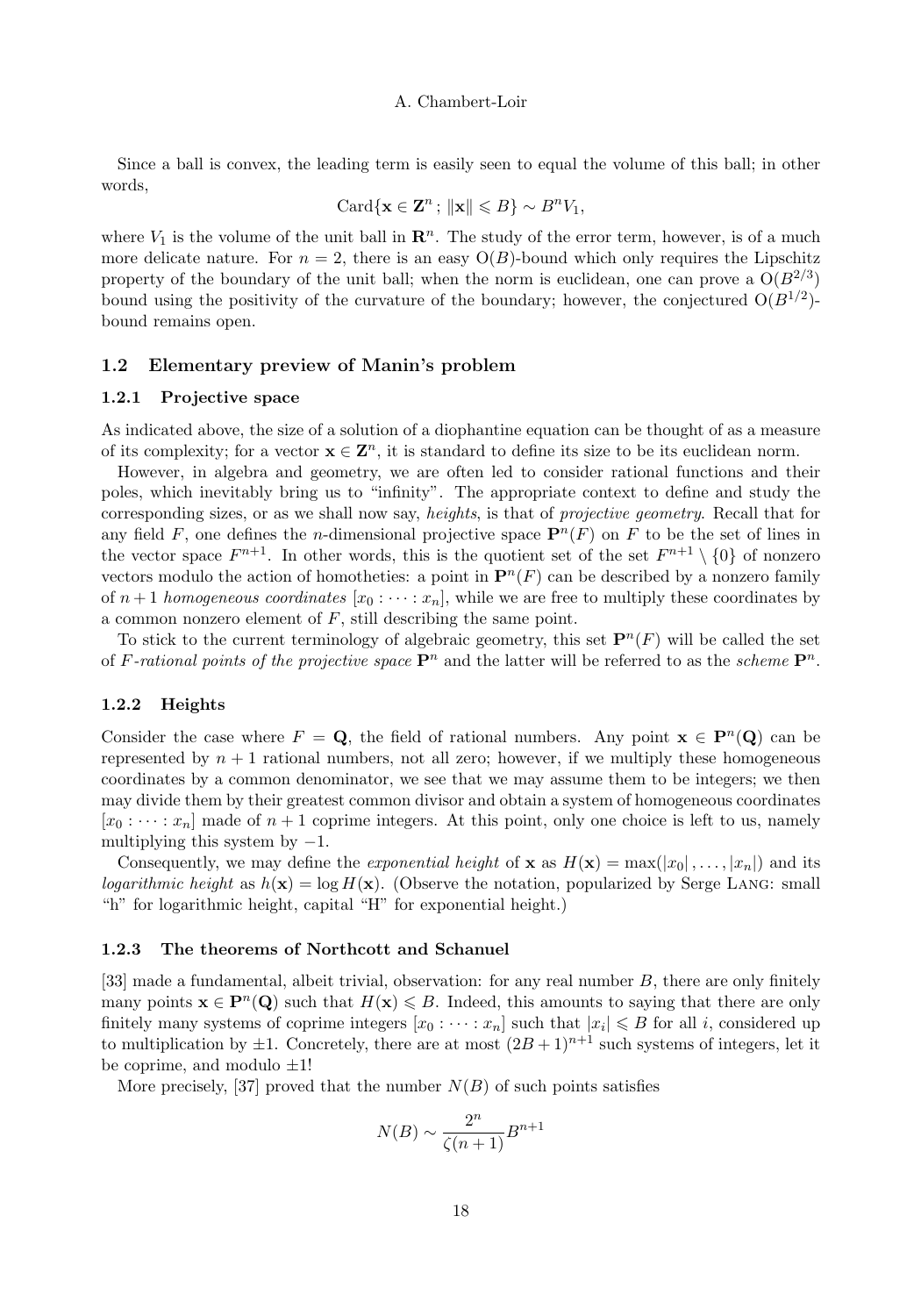when  $B \to \infty$ , where  $\zeta(n+1)$  is Riemann's zeta function evaluated at  $n+1$ . When, say,  $n=1$ , this can be interpreted as follows: for  $B \to \infty$ , the probability that two integers from [1, B] are coprime tends to  $1/\zeta(2) = 6/\pi^2$ , a result originally due to DIRICHLET; see Theorem 332 in the classic book of [27].

The remarkable appearance of this notorious function reveals that something profound is happening before our eyes, something that would certainly appeal to any arithmetician.

#### 1.2.4 The problem of Batyrev–Manin

More generally, we want to consider subsets of the projective space defined by polynomial equations. Evaluating a polynomial in  $n + 1$  variables at a system of homogeneous coordinates of a point  $\mathbf{x} \in \mathbf{P}^n(F)$  does not lead to a well-defined number, since the result changes very much if we multiply the coordinates by a common nonzero factor  $\lambda$ . However, if our polynomial is assumed to be homogeneous of some degree, the result is multiplied by  $\lambda^d$ ; at least we can consistently say whether the result is zero or not.

Let thus  $X \subset \mathbf{P}^n$  be a *closed subscheme* of  $\mathbf{P}^n$ , namely the set of common zeroes of a family of homogeneous polynomials in  $n + 1$  variables. In other words, for any field F,  $X(F)$  is the subset of  $\mathbf{P}^n(F)$  consisting of points satisfying this family of equations. In fact, we will also consider the case of locally closed subschemes of  $\mathbf{P}^n$ , that is, subschemes of the form  $X \setminus Y$ , where Y is a closed subscheme of  $\mathbf{P}^n$  contained in a closed subscheme X.

We now define  $N_X(B)$  to be the number of points  $\mathbf{x} \in X(\mathbf{Q})$  such that  $H(\mathbf{x}) \leq B$ . The problem of [1] is to understand the asymptotic behaviour of  $N_X(B)$ , for  $B \to \infty$ . In particular, one is interested in the two numbers:

$$
\beta_X^- = \liminf_{B \to \infty} \frac{\log N_X(B)}{\log B}, \qquad \beta_X^+ = \limsup_{B \to \infty} \frac{\log N_X(B)}{\log B}.
$$

Observe that  $\beta_X^- \leq \beta_X^+$  and that, when  $X = \mathbf{P}^n$ ,  $\beta_X^- = \beta_X^+ = n + 1$ .

# 1.2.5 Heath-Brown's conjecture

However, some problems in analytic number theory require uniform upper bounds, e.g., bounds depending only on the degree and dimension of X. [28] conjectured that for any real number  $\varepsilon > 0$ and any integer  $d > 0$ , there exists a constant  $C(d, \varepsilon)$  such that  $N_X(B) \leqslant C(d, \varepsilon)B^{\dim X + \varepsilon}$ , for any integral closed subscheme X of  $\mathbf{P}^n$  of degree d and dimension dim X. (Degree and dimensions are defined in such a way that when H is a general subspace of codimension dim X,  $(X \cap H)(\mathbf{C})$  is a finite set of cardinality deg  $X$ , counted with multiplicities. Here, "integral" means that  $X$  is not a nontrivial union of two subschemes.)

As an example for the conjecture, let us consider the polynomial  $f = x_0x_2 - x_1x_3$  and the subscheme  $X = V(f)$  in  $\mathbf{P}^3$  defined by f. Considering lines on X, it may be seen that  $N_X(B) \gg$  $B^2$ .

In fact,  $[11]$  established that this conjecture is equivalent to the same statement with X assumed to be a hypersurface defined by a single homogeneous polynomial of degree d and proved the case  $d \geq 6$ . The strategy of the proof comes from [28] (from which the case  $d = 2$  also follows) and uses previous work of [6] about integral points on plane curves. Consequently, the only open cases are those for which  $3 \leq d \leq 5$  and are the object of active works: to quote only two of them, the case of smooth hypersurfaces has been completed in [10], while [36] treats the case where  $d \geq 4$  and X contains only finitely many linear spaces of codimension 1. As this is not the main topic of this survey, we refer to these articles for more details and references.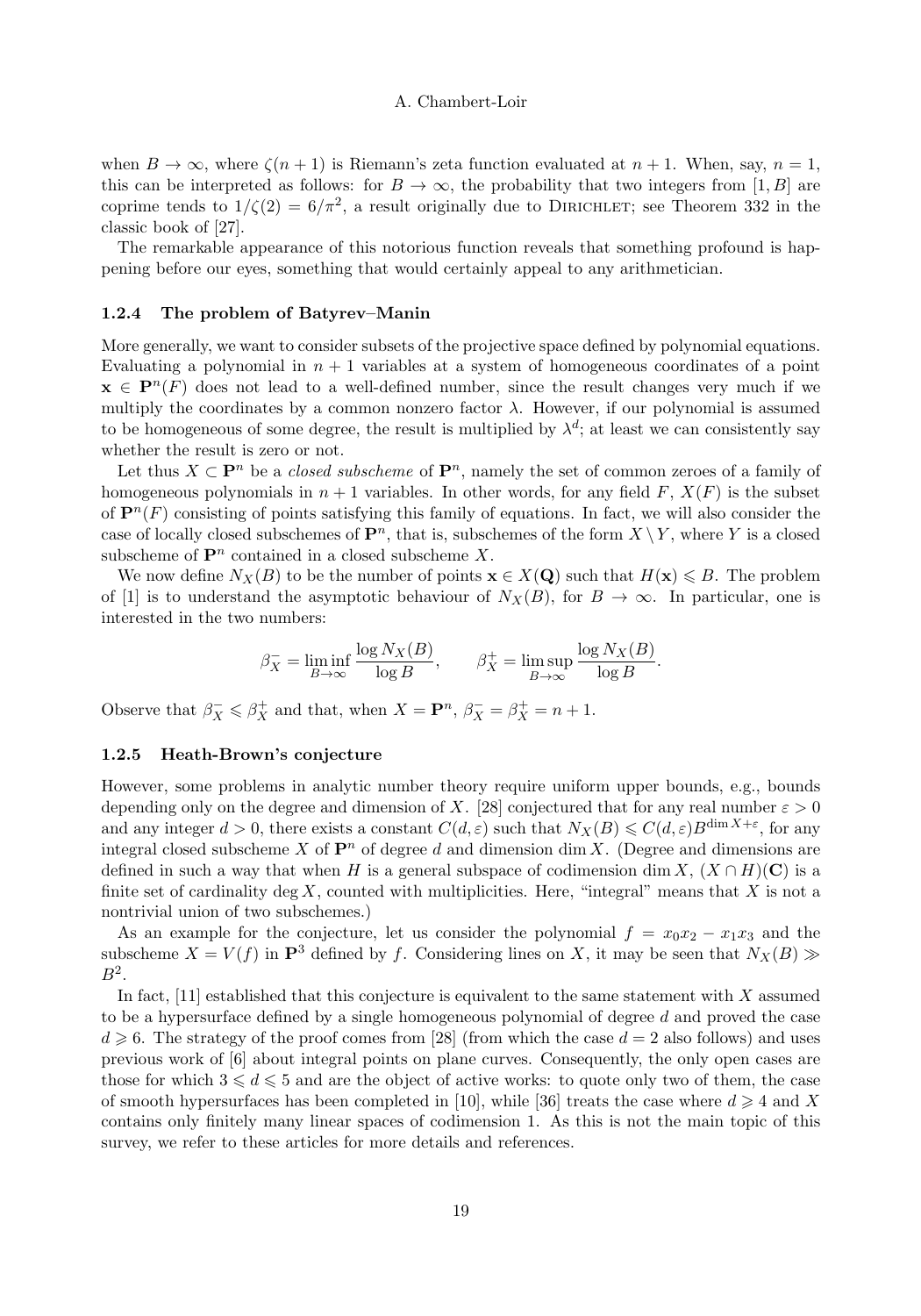#### 1.2.6 Geometric parameters

Let us discuss the parameters at our disposal to describe the counting function  $N_X(B)$  and the exponents  $\beta_X^-$  and  $\beta_X^+$ .

The most important of them come from geometry. First of all, there is the dimension, as was already seen in HEATH-BROWN's conjecture.

The dimension appears also in SCHANUEL's theorem (precisely, the dimension plus one), but this is not a good interpretation of the exponent. Namely, one of the insights of [1] was the interpretation of  $n + 1$  as describing the location of the anticanonical divisor of  $\mathbf{P}^n$  with respect to the cone of effective divisors. In effect, the  $n$ -differential form

$$
d(x_1/x_0) \wedge d(x_2/x_0) \wedge \cdots \wedge d(x_n/x_0)
$$

has a pole of multiplicity  $n + 1$  along the hyperplane defined by the equation  $x_0 = 0$ . Note that the rank of the Néron–Severi group will also enter the final picture  $-$  this is the group of classes of divisors where we identify two divisors if they give the same degree to any curve drawn on the variety.

Properties of a more arithmetic nature intervene as well: the classical Hasse principle and weak approximation, but also their refinements within the framework of the theory of Brauer-Manin obstructions. This explains the appearance of orders of various Galois cohomology groups in asymptotic formulas.

Were we to believe that the result only depends on the "abstract" scheme  $X$ , we would rapidly find ourselves in contradictions. Indeed, there are many  $\mathbf{P}^1$  that can be viewed in  $\mathbf{P}^2$ . On lines, the number of points of bounded height has the same order of magnitude, but the leading coefficient can change; for example, for lines with equations, say  $x_0 = 0$ , or  $x_0 + x_1 + x_2 = 0$ , one finds  $\beta^{\pm} = 2$ , but the leading coefficient in  $N_X(B)$  is  $2/\zeta(2)$  in the first case, and only one half of it in the second case. There are also "non-linear lines" in  $\mathbf{P}^2$ , namely curves which can be parametrized by rational functions of one variable. The equation  $x_2x_0 - x_1^2$  defines such a curve X' for which  $\beta_{X'}^{\pm} = 1$ , reflecting its non-linearity. In other words, even if we want to think in terms of an abstract variety  $X$ , the obtained formulas force us to take into account the *embedding* of  $X$  in a projective space  $\mathbf{P}^n$ .

There are also more subtle geometric and arithmetic caveats, related not only to  $X$ , but to its closed subschemes; we will consider these later.

#### 1.2.7 The height zeta function

Seeking tools and applications of analysis, we introduce the *height zeta function*. This is nothing other than the generating Dirichlet series  $Z_X(s) = \sum_{\mathbf{x} \in X(\mathbf{Q})} H(\mathbf{x})^{-s}$ , where s is a complex parameter.

This series converges for  $\text{Re}(s)$  large enough; for example, SCHANUEL's theorem implies that it converges for  $Re(s) > n + 1$  and that it defines a holomorphic function on the corresponding half-plane.

A first, elementary, analytic invariant related to  $Z_X$  is its abscissa of convergence  $\beta_X$ . Since this Dirichlet series has positive coefficients, a result of LANDAU implies the inequality

$$
\beta_X^- \leqslant \beta_X \leqslant \beta_X^+.
$$

This is a very crude form of Abelian/Tauberian theorem, which we will use later on, once we have obtained precise analytic information about  $Z_X$ . Our goal will be to establish an analytic continuation for  $Z_X$  to a meromorphic function on some larger domain of the complex plane. Detailed information on the poles of this continuation will then imply a precise asymptotic expansion for  $N_X(B)$ .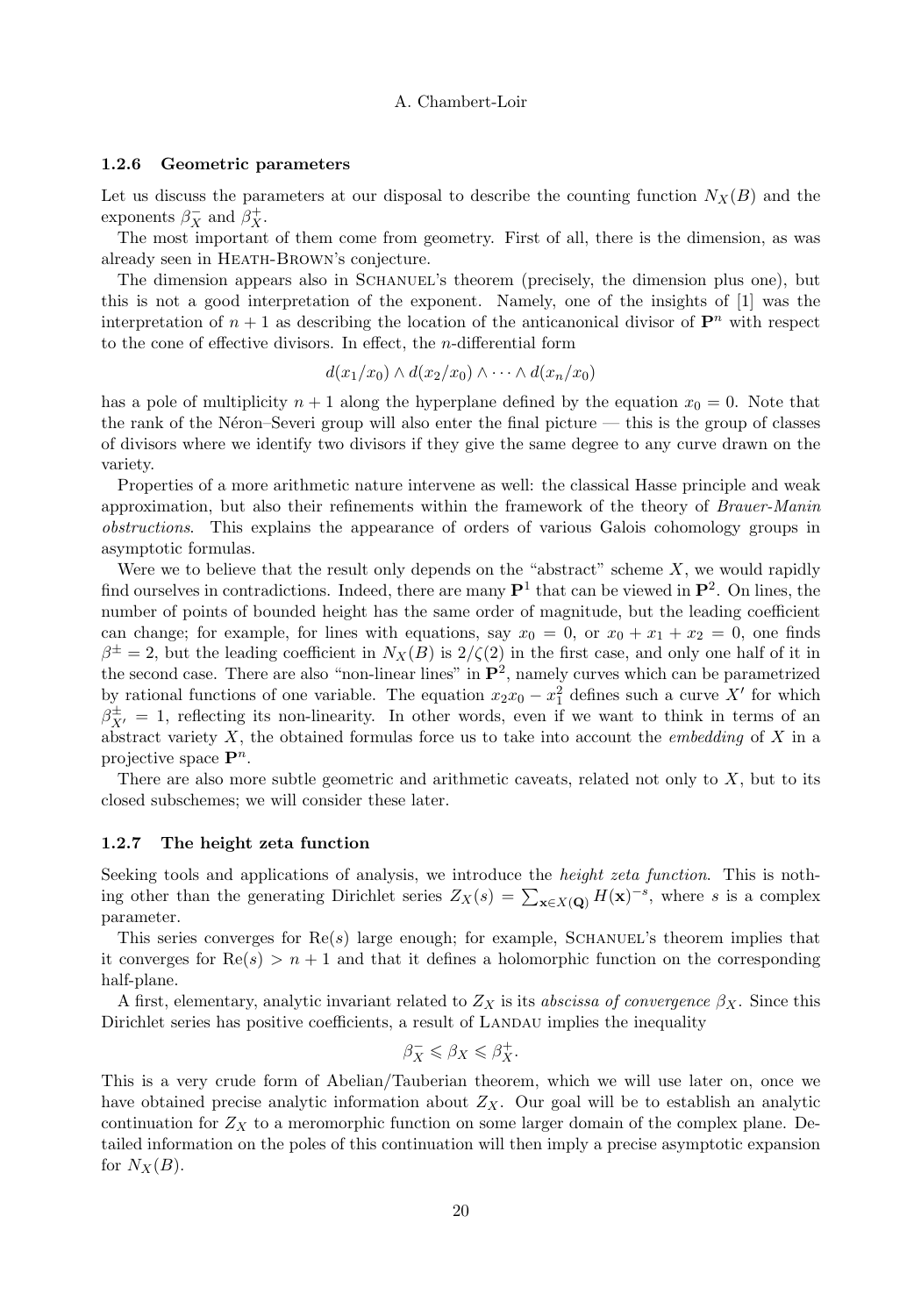# 2 Heights

# 2.1 Heights over number fields

#### 2.1.1 Absolute values on the field of rational numbers

Let us recall that an absolute value | $\cdot$ | on a field F is a function from F to  $\mathbb{R}_+$  satisfying the following properties:

- $|a| = 0$  if and only if  $a = 0$  (non-degeneracy);
- $|a + b| \leq |a| + |b|$  for any  $a, b \in F$  (triangular inequality);
- $|ab| = |a| |b|$  for any  $a, b \in F$  (multiplicativity).

Of course, the usual modulus on the field of complex numbers satisfies these properties, hence is an absolute value on C. It induces an absolute value on any of its subfields, in particular on Q. It is called archimedean since for any  $a \in \mathbf{Q}$  such that  $|a| \neq 0$ , and any  $T > 0$ , there exists an integer *n* such that  $|na| > T$ . We write  $|\cdot|_{\infty}$  for this absolute value.

In fact, the field of rational numbers possesses many other absolute values, namely the  $p$ -adic absolute value, where  $p$  is any prime number. It is defined as follows: Any nonzero rational number a can be written as  $p^m u/v$ , where u and v are integers not divisible by p and m is a rational integer; the integer m depends only on a and we define  $|a|_p = p^{-m}$ ; we also set  $|0|_p = 0$ . Using uniqueness of factorization of integers into prime numbers, it is an exercise to prove that  $|\cdot|_p$  is an absolute value on **Q**. In fact, not only does the triangular inequality hold, but a stronger form is actually true: the *ultrametric* inequality:

•  $|a + b|_p \le \max(|a|_p, |b|_p)$ , for any  $a, b \in \mathbf{Q}$ .

# 2.1.2 Ostrowski's theorem

The preceding list gives us essentially all absolute values on  $Q$ . Indeed, let  $|\cdot|$  be an absolute value on Q. By OSTROWSKI's theorem,  $|\cdot|$  is one of the following (mutually exclusive) absolute values:

- the trivial absolute value  $|\cdot|_0$ , defined by  $|a|_0 = 1$  if  $a \neq 0$  and  $|0|_0 = 0$ ;
- the standard archimedean absolute value  $\lvert \cdot \rvert_{\infty}$  and its powers  $\lvert \cdot \rvert_{\infty}^{s}$  for  $0 < s \leq 1$ ;
- the *p*-adic absolute value  $|\cdot|_p$  and its powers  $|\cdot|_p^s$  for  $0 < s < \infty$  and some prime number *p*.

# 2.1.3 Topologies and completions

To each of these families corresponds some distance on  $\bf{Q}$  (trivial, archimedean,  $p$ -adic), given by  $d(a, b) = |a - b|$ , hence some topology. The trivial absolute value defines the discrete topology on  $\mathbf Q$ , the archimedean absolute values the usual topology of  $\mathbf Q$ , as a subspace of the real numbers, and the  $p$ -adic absolute values the so-called  $p$ -adic topology.

The standard process of Cauchy sequences now constructs for any of these absolute values a complete field in which  $Q$  is dense and to which the absolute value uniquely extends. The obtained field is  $\mathbf{Q}_{\infty} = \mathbf{R}$  when the absolute value is the archimedean one, and is written  $\mathbf{Q}_p$  when the absolute value is p-adic.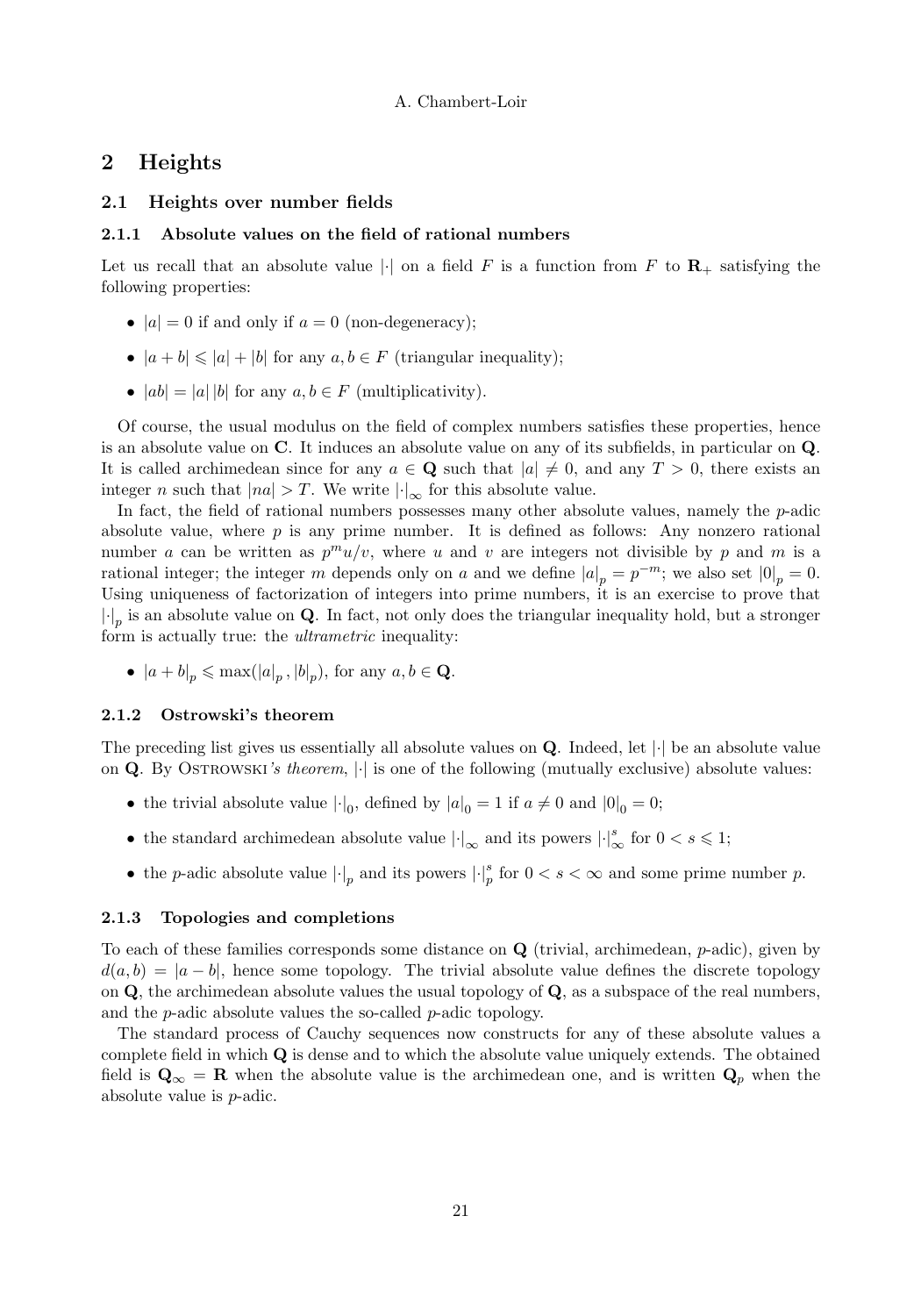#### 2.1.4 Product formula

A remarkable equality relates all of these absolute values, namely: for any nonzero rational number  $a, \prod_{p \leq \infty} |a|_p = 1$ . This is called the *product formula*. (We have written  $p \leq \infty$  to indicate that the set of indices p ranges over the set of prime numbers to which we adjoin the symbol  $\infty$ .) Let us decompose  $a = \pm \prod_p p^{n_p}$  as a product of a sign and of (positive or negative) prime powers. For any prime number p, we have  $|a|_p = p^{-n_p}$ , while  $|a|_\infty = \prod_p p^{n_p}$ ; the product formula follows at once from these formulae.

From now on, we shall ignore the trivial absolute value.

## 2.1.5 Number fields

Let F be a number field, that is, a finite extension of **Q**. Let  $|\cdot|_v$  be a (non-trivial) absolute value on F. Its restriction to  $\bf{Q}$  is an absolute value on  $\bf{Q}$ , hence is given by a power of the *p*-adic absolute value (for  $p \leqslant \infty$ ), as in OSTROWSKI's list. The completion furnishes a complete field  $F_v$ which is again a finite extension of  $\mathbf{Q}_p$ ; in particular, we have a norm map N:  $F_v \to \mathbf{Q}_p$ . We say that v is normalized if  $|a|_v = |N(a)|_p$ .

We write  $Val(F)$  for the set of (non-trivial) normalized valuations on F. As in the case of  $Q$ , the product formula holds: for any nonzero  $a \in F$ ,

$$
\prod_{v \in \text{Val}(F)} |a|_v = 1.
$$

#### 2.1.6 Heights on the projective space

Using this machinery from algebraic number theory, we may extend the definition of the height of a point in  $\mathbf{P}^n(\mathbf{Q})$  to points in  $\mathbf{P}^n(F)$ .

Let **x** be a point of  $\mathbf{P}^n(F)$ , given by a system of homogeneous coordinates  $[x_0 : \cdots : x_n]$  in F, not all zero. We may define the (exponential) height of x as

$$
H_F(\mathbf{x}) = \prod_{v \in \text{Val}(F)} \max(|x_0|_v, |x_1|_v, \dots, |x_n|_v)
$$

since the right hand side does not depend on the choice of a specific system of homogeneous coordinates. Indeed, if we replace  $x_i$  by  $ax_i$ , for some nonzero element of F, the right hand side gets multiplied by

$$
\prod_{v \in \text{Val}(F)} |a|_v = 1.
$$

For  $F = \mathbf{Q}$ , this definition coincides with the one previously given. Indeed, we may assume that the coordinates  $x_i$  are coprime integers. Then, for any prime number p,  $|x_i|_p \leq 1$  (since the  $x_i$  are integers), and one of them is actually equal to 1 (since they are not all divisible by p). Consequently, the p-adic factor is equal to 1 and

$$
H_{\mathbf{Q}}(\mathbf{x}) = \max(|x_0|_{\infty}, \dots, |x_n|_{\infty}) = H(\mathbf{x}).
$$

Using a bit more of algebraic number theory, one can show that for any finite extension  $F'$  of  $F$ , and any  $\mathbf{x} \in \mathbf{P}^n(F)$ ,

$$
H_{F'}(\mathbf{x}) = H_F(\mathbf{x})^d, \quad \text{where } d = [F' : F].
$$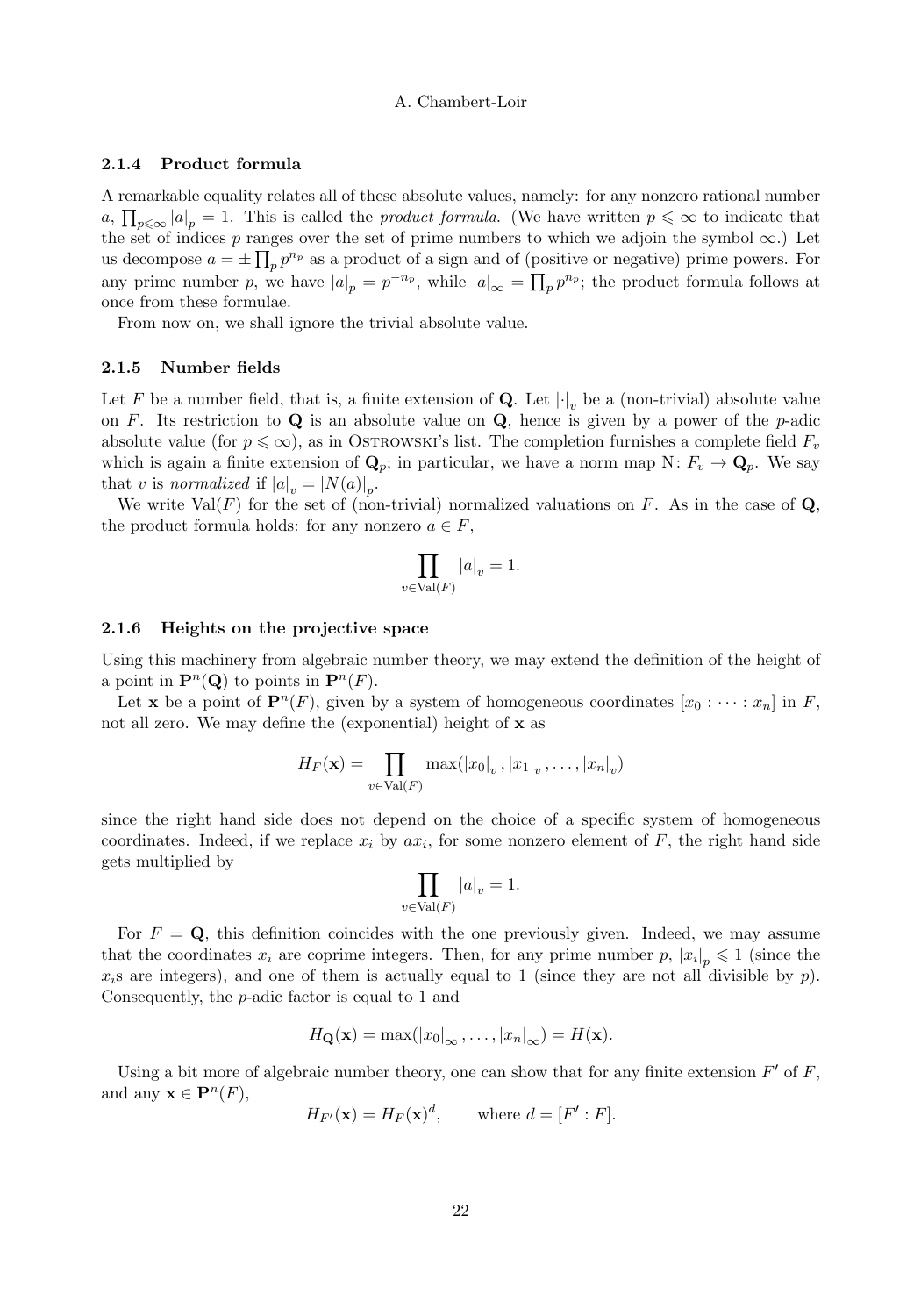## 2.2 Line bundles on varieties

## 2.2.1 The notion of a line bundle

One of the main differences between classical and modern algebraic geometry is the change of emphasis from "subvarieties of a projective space" to "varieties which can be embed in a projective space". Given an abstract variety  $X$ , the data of an embedding is essentially described by line bundles, a notion we now have to explain.

Let X be an algebraic variety over some field  $F$ . A line bundle  $L$  on  $X$  can be thought of as a "family" of lines  $L(x)$  (its *fibres*) parametrized by the points x of X. There is actually a subtle point that not only rational points  $x \in X(F)$  must be considered, but also points in  $X(F')$ , for all extensions  $F'$  (finite or not) of the field  $F$ . (We will try to hide these kind of complications.)

A line bundle L has sections: over an open subset U of X, such a section s induces maps  $x \mapsto s(x)$  for  $x \in U$ , where  $s(x) \in L(x)$  for any x. A section can be multiplied by a regular function: if s is a section of L on U and f is a regular function on U, then there is a section fs corresponding to the assignment  $x \mapsto f(x)s(x)$ . At the end, the set  $\Gamma(U, L)$  of sections of L on U, also written  $L(U)$ , has a natural structure of a *module* on the ring  $\mathscr{O}_X(U)$  of regular functions on  $U$ .

Sections can also be glued together: if s and s' are sections of L over open subsets U and  $U'$ which coincide on  $U \cap U'$ , then there is a unique section t on  $U \cap U'$  which induces s on U and s' on  $U'$ .

What ties all of these lines together is that for every point  $x \in X$ , there is an open neighbourhood U of x, a frame  $\varepsilon_U$  which is a section of L on U such that  $\varepsilon_U(x) \neq 0$  for all  $x \in U$  and such that any other section s of L on U can be uniquely written as  $f \epsilon U$ , where f is a regular function on  $U$ .

#### 2.2.2 The canonical line bundle

The sections of the *trivial line bundle*  $\mathscr{O}_X$  on an open set U are the ring  $\mathscr{O}_X(U)$  of regular functions on U.

If X is smooth and everywhere n-dimensional, it possesses a canonical line bundle  $\omega_X$ , defined in such a way that its sections on an open subset  $U$  are precisely the module of *n*-differential forms, defined algebraically as the *n*-th exterior product of the  $\mathscr{O}_X(U)$ -module of Köhler differentials  $\Omega^1_{\mathscr{O}_X(U)/F}.$ 

# 2.2.3 The Picard group

There is a natural notion of morphism of line bundles. If  $f: L \to M$  is such a morphism, it assigns to any section  $s \in \Gamma(U, L)$  a section  $f(s) \in \Gamma(U, M)$  so that the map  $s \mapsto f(s)$  is a morphism of  $\mathscr{O}_X(U)$ -modules (*i.e.*, additive and compatible with multiplication by regular functions).

An isomorphism is a morphism f for which there is an "inverse morphism" g:  $M \to L$  such that  $g \circ f$  and  $f \circ g$  are the identical morphisms of L and M respectively.

From two line bundles L and M on X, one can construct a third one, denoted  $L \otimes M$ , in such a way that if  $\varepsilon$  and  $\eta$  are frames of L and M on an open set U, then  $\varepsilon \otimes \eta$  is a frame of  $L \otimes M$ on  $U$ , with the obvious compatibilities suggested by the tensor product notation, namely

$$
(f\varepsilon)\otimes\eta=\varepsilon\otimes(f\eta)=f(\varepsilon\otimes\eta),
$$

for any regular function on U.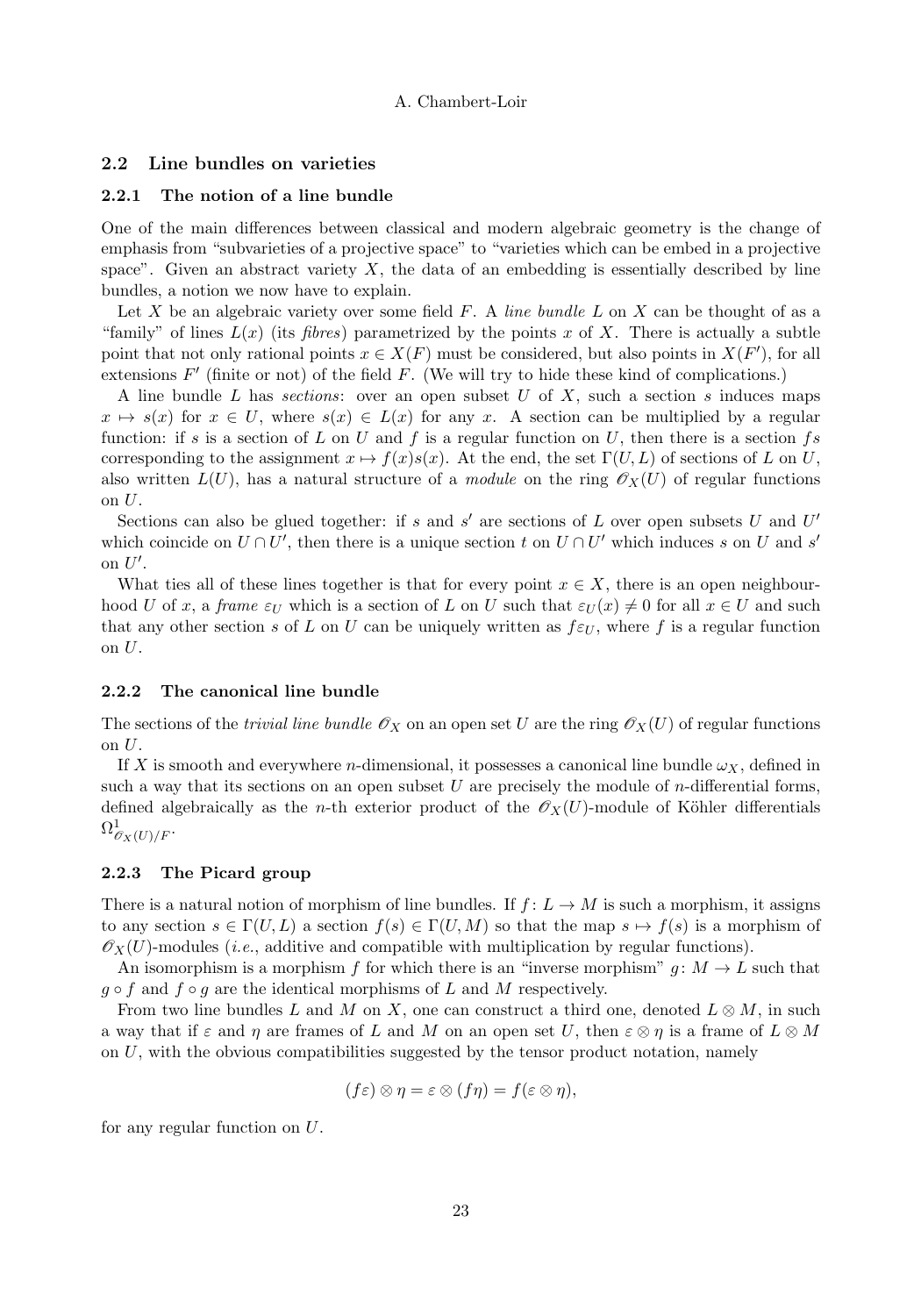Any line bundle L has an "inverse"  $L^{-1}$  for the tensor product; if  $\varepsilon$  is a frame of L on U, then a frame of  $L^{-1}$  on U is  $\varepsilon^{-1}$ , again with the obvious compatibilities

$$
(f\varepsilon)^{-1} = f^{-1}\varepsilon^{-1}
$$

for any nonvanishing regular function  $f$  on  $U$ .

These two laws are in fact compatible with the notion of isomorphism. The set of isomorphism classes of line bundles on  $X$  is an Abelian group, which is called the *Picard group* and denoted  $Pic(X).$ 

# 2.2.4 Functoriality

Finally, if  $u: X \to Y$  is a morphism of algebraic varieties and L is a line bundle on Y, there is a line bundle  $u^*L$  on X defined in such a way that the fibre of  $u^*L$  at a point  $x \in X$  is the line  $L(u(x))$ ; similarly, if  $\varepsilon$  is a frame of L on an open set U of Y, then  $u^*\varepsilon$  is a frame of  $u^*L$  on  $u^{-1}(U)$ .

At the level of isomorphism classes, this induces a map  $u^* \colon Pic(Y) \to Pic(X)$  which is a morphism of Abelian groups.

# 2.3 Line bundles and embeddings

# 2.3.1 Line bundles on  $\mathbb{P}^n$

As a scheme over a field F,  $\mathbf{P}^n$  parametrizes hyperplanes of the fixed vector space  $V = F^{n+1}$ . (In the introduction, we identified a point  $\mathbf{x} \in \mathbf{P}^n(F)$  with the *line* in V generated by any system of homogeneous coordinates; this switch of point of view can be restored by duality.) In particular, to a point  $x \in \mathbf{P}^n(F)$  corresponds a hyperplane  $H(x)$  in V. Considering the quotient vectorspace  $V/H(x)$ , we hence get a line  $L(x)$ .

These lines  $L(x)$  form a line bundle on  $\mathbf{P}^n$ . This line bundle admits sections  $s_0, \ldots, s_n$  defined on  $\mathbf{P}^n$  which correspond to the homogeneous coordinates. Observe however that for  $x \in \mathbf{P}^n(F)$ ,  $s_i(x)$  is not a number, but a member of some line. However, given any generator  $\varepsilon(x)$ , of this line, there are elements  $x_i \in F$  such that  $s_i(x) = x_i \varepsilon(x)$  and the family  $[x_0 : \cdots : x_n]$  gives homogeneous coordinates for x.

It is useful to remember the relation  $x_j s_i(x) = x_i s_j(x)$ , valid for any  $x \in \mathbf{P}^n(F)$  with homogeneous coordinates  $[x_0 : \cdots : x_n]$  and any couple  $(i, j)$  of indices. It will also be necessary to observe that for any  $x \in \mathbf{P}^n$ , at least one of the  $s_i(x)$  is nonzero — this is a reformulation of the fact that the homogeneous coordinates of a point are not all zero.

In traditional notation, this line bundle is denoted  $\mathscr{O}_{\mathbf{P}^n}(1)$ . Its class in the Picard group of  $\mathbf{P}^n$ is a generator of this group, which is isomorphic to Z. Similarly, the traditional notation for the line bundle corresponding to an integer  $a \in \mathbf{Z}$  is  $\mathcal{O}_{\mathbf{P}^n}(a)$ .

The canonical line bundle of  $\mathbf{P}^n$  is isomorphic to  $\mathscr{O}_{\mathbf{P}^n}(-n-1)$ . In fact, in the open subset  $U_i$ of  $\mathbf{P}^n$  where the homogeneous coordinate  $x_i$  is nonzero,  $x_j/x_i$  defines a regular function and one has a differential form

$$
\omega_i = d(x_0/x_i) \wedge d(x_1/x_i) \wedge \cdots \wedge d(x_i/x_i) \wedge \cdots \wedge d(x_n/x_i),
$$

where the hat indicates that one omits the corresponding factor.

On the intersections  $U_i \cap U_j$ , one can check that the expressions  $s_i(x)^{\otimes n+1}\omega_i$  and  $s_j(x)^{\otimes n+1}\omega_j$ identify the one to the other if one uses the relation  $x_i s_j(x) = x_j s_i(x)$  that we observed. This implies that these expressions can be glued together as a section of  $\mathcal{O}_{\mathbf{P}^n}(n+1)\otimes\omega_{\mathbf{P}^n}$  which vanishes nowhere, thereby establishing the announced isomorphism.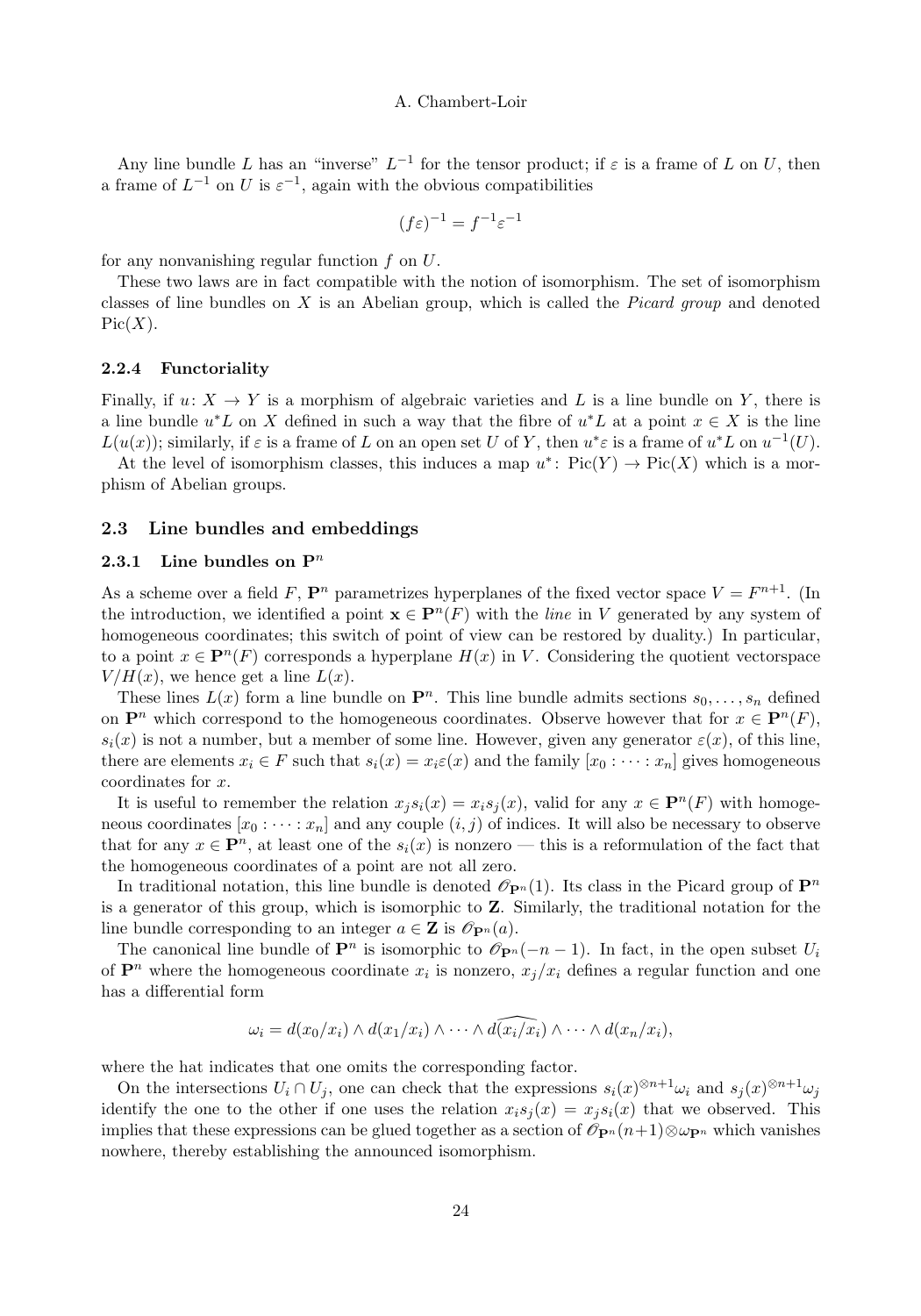#### 2.3.2 Morphisms to a projective space

Now we translate into the language of line bundles the geometric data induced by a morphism f from a variety X to a projective space  $\mathbf{P}^n$ . As we have seen,  $\mathbf{P}^n$  is given with its line bundle  $\mathscr{O}_{\mathbf{P}^n}(1)$ and its sections  $s_0, \ldots, s_n$  which do not vanish simultaneously. By functoriality, the morphism f furnishes a line bundle  $f^*\mathcal{O}_{\mathbf{P}^n}(1)$  on X together with  $(n+1)$  sections  $f^*s_0, \ldots, f^*s_n$  which, again, do not vanish simultaneously.

A fundamental fact in projective geometry is that this assignment defines a bijection between:

- the set of morphisms  $f: X \to \mathbf{P}^n$ ;
- the set of data  $(L, u_0, \ldots, u_n)$  consisting of a line bundle L on X together with  $n+1$  sections  $u_0, \ldots, u_n$  which do not vanish simultaneously.

We have only described one direction of this bijection, the other can be explained as follows. For  $i \in \{0, \ldots, n\}$ , let  $U_i$  be the open subset of X where  $u_i \neq 0$ ; by assumption,  $U_0 \cup \cdots \cup U_n = X$ . On  $U_i$ ,  $u_i$  is a frame of L and there are regular functions  $f_{i0}, \ldots, f_{in}$  on  $U_i$  such that, on that open set,  $u_j = f_{ij}u_i$ . This allows to define a morphism of algebraic varieties  $f_i : U_i \to \mathbf{P}^n$  by the formula  $x \mapsto [f_{i0}(x) : \cdots : f_{in}(x)]$ . It is easy to check that for any couple  $(i, j)$ , the morphisms  $f_i$  and  $f_j$ agree on  $U_i \cap U_j$ , hence define a morphism  $f: X \to \mathbf{P}^n$ .

A simple example is given by the line bundle  $\mathscr{O}_{\mathbf{P}^1}(d)$  on  $\mathbf{P}^1$  and the sections  $s_0^{\otimes i_0} \otimes s_1^{\otimes i_1}$ , for  $i_0 + i_1 = d$ . It corresponds to the Veronese embedding of  $\mathbf{P}^1$  in  $\mathbf{P}^d$  defined by  $[x : y] \mapsto [x^d :$  $x^{d-1}y : \cdots : xy^{d-1} : y^d$ .

# 2.3.3 Cones in the Picard group

Let X be an algebraic variety and  $Pic(X)_R$  the real vector space obtained by tensoring the group  $Pic(X)$  with the field of real numbers. Although we shall only study cases where it is finite-dimensional, this vector space may very well be infinite-dimensional.

The vector space  $Pic(X)_\mathbf{R}$  contains two distinguished cones. The first,  $\Lambda_{\text{eff}}$ , is called the *effective* cone, it is generated by line bundles which have nonzero sections over X. The second,  $\Lambda_{\rm ample}$ , is called the *ample cone* and it is generated by line bundles of the form  $f^*\mathscr{O}_{\mathbf{P}^n}(1)$ , where f is an embedding of X into a projective space  $\mathbf{P}^n$ . (Such line bundles are called very ample, a line bundle which has a very ample power is called *ample*.)

One has  $\Lambda_{\rm ample} \subset \Lambda_{\rm eff}$ , because a very ample line bundle has nonzero sections, but the inclusion is generally strict.

For  $X = \mathbf{P}^n$  itself, one has  $Pic(X) \simeq \mathbf{Z}$ , hence  $Pic(X)_{\mathbf{R}} \simeq \mathbf{R}$ , the line bundle  $\mathscr{O}_{\mathbf{P}^n}(1)$  corresponding to the number 1, and both cones are equal to  $\mathbf{R}_{+}$  under this identification.

# 2.4 Metrized line bundles

#### 2.4.1 Rewriting the formula for the height

Since an abstract variety may be embedded in many ways in a projective space, there are as many possible definitions for a height function on it. To be able to explain what happens, we first will rewrite the definition of the height of a point  $\mathbf{x} \in \mathbf{P}^n(F)$  (where F is a number field) using line bundles.

Recall that  $Val(F)$  is the set of normalized absolute values on the number field F. Let  $\mathbf{x} \in \mathbf{P}^n(F)$ and let  $[x_0 : \cdots : x_n]$  be a system of homogeneous coordinates for **x**. If  $x_i \neq 0$ , we may write, for any absolute value  $v \in Val(F)$ ,

$$
\max(|x_0|_v,\ldots,|x_n|_v)=\left(\frac{|x_i|_v}{\max(|x_0|_v,\ldots,|x_n|_v)}\right)^{-1}|x_i|_v.
$$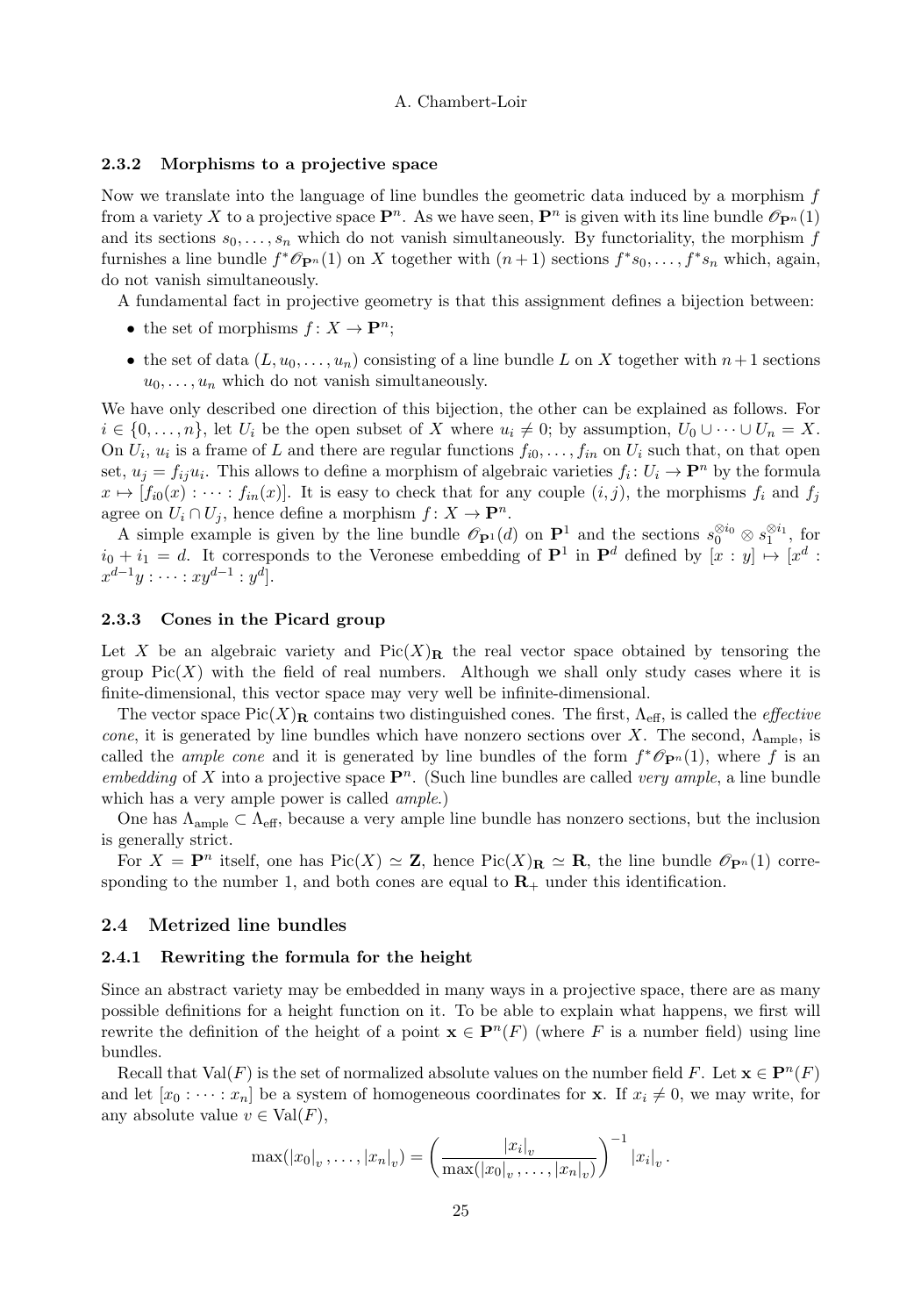Recalling that  $s_i$  is the section of  $\mathcal{O}_{\mathbf{P}^n}(1)$  corresponding to the *i*th homogeneous coordinate, we define

$$
||s_i(\mathbf{x})||_v = \frac{|x_i|_v}{\max(|x_0|_v, \ldots, |x_n|_v)}.
$$

We observe that the right hand side does not depend on the choice of homogeneous coordinates. Moreover, the product formula implies that

$$
H_F(\mathbf{x}) = \prod_{v \in \text{Val}(F)} \|s_i(\mathbf{x})\|_v^{-1} |x_i|_v = \prod_{v \in \text{Val}(F)} \|s_i(\mathbf{x})\|_v^{-1}.
$$

In other words, we have given a formula for  $H_F(\mathbf{x})$  as a product over  $Val(F)$  where each factor is well defined, independently of any choice of homogeneous coordinates.

The reader should not rush to conclusions: so far we have only exchanged the indeterminacy of homogeneous coordinates with the choice of a specific index i, more precisely of a specific section  $s_i$ .

#### 2.4.2 Metrized line bundles: an example

The notation introduced for  $||s_i(\mathbf{x})||$  suggests that it is the v-adic norm of the vector  $s_i(\mathbf{x})$  in the fibre of  $\mathscr{O}(1)$  at **x**. A v-adic norm on a F-vector space E is a map  $\|\cdot\|_v : E \to \mathbf{R}_+$  satisfying the following relations, analogous to those that the  $v$ -adic absolute value possesses:

- $||e||_v = 0$  if and only if  $e = 0$  (non-degeneracy);
- $||e + e'||_v \le ||e||_v + ||e'||_v$  for any  $e, e' \in E$  (triangular inequality);
- $\|ae\|_v = |a|_v \|e\|_v$  for any  $e \in E$  and any  $a \in F$  (homogeneity).

In our case, the vector space is the line  $E = \mathcal{O}(1)(\mathbf{x})$  and the norm of a single nonzero vector in E determines the norm of any other. Consequently, the formula given for  $||s_i(\mathbf{x})||_v$  (which is a positive real number) uniquely extends to a norm on E. The formula  $x_i s_i(\mathbf{x}) = x_i s_i(\mathbf{x})$  implies that the given norm does not depend on the initial choice of an index i such that  $s_i(\mathbf{x}) \neq 0$ .

Moreover, when the point x varies, the so-defined norms vary continuously in the sense that the norm of a section s on a Zariski open set U extends to a continuous function from  $U(F_V)$  (endowed with the v-adic topology) to  $\mathbf{R}_{+}$ . It suffices to check this fact on open sets which cover  $\mathbf{P}^{n}$  and over which  $\mathcal{O}(1)$  has frames; on the set where  $x_i \neq 0$ ,  $s_i$  is such a frame and the claim follows by observing that the given formula is continuous on  $U_i(F_v)$ .

## 2.4.3 Metrized line bundles: definition

We now extend the previous construction to a general definition. Let  $X$  be an algebraic variety over a number field F and let L be a line bundle on X. A  $v\text{-}adic$  metric on L is the data of  $v\text{-}adic$ norms on the  $F_v$ -lines  $L(x)$ , when  $x \in X(F_v)$ , which vary continuously with the point x. This assertion means that for any open set U and any section s of L on U, the function  $U(F_v) \to \mathbf{R}_+$ given by  $x \mapsto ||s(x)||_v$  is continuous. Since the absolute value of a regular function is continuous, it suffices to check this fact for frames whose open sets of definition cover  $X$ . A particular type of metrics is important; we call them *smooth metrics*. These are the metrics such that the norm of a local frame is  $\mathscr{C}^{\infty}$  if v is archimedean, and locally constant if v is ultrametric.

The construction we have given in the preceding Section therefore defines a  $v$ -adic metric on the line bundle  $\mathscr{O}_{\mathbf{P}^n}(1)$  on  $\mathbf{P}^n$ . This metric is smooth if v is ultrametric, but not if v is archimedean, because the function  $(x, y) \mapsto \max(|x|, |y|)$  from  $\mathbb{R}^2$  to  $\mathbb{R}_+$  is not smooth. A variant of the construction furnishes a smooth metric in that case, namely the Fubini-Study metric, defined by replacing  $\max(|x_0|_v, \ldots, |x_n|_v)$  by  $(|x_0|_v^2 + \cdots + |x_n|_v^2)^{1/2}$ .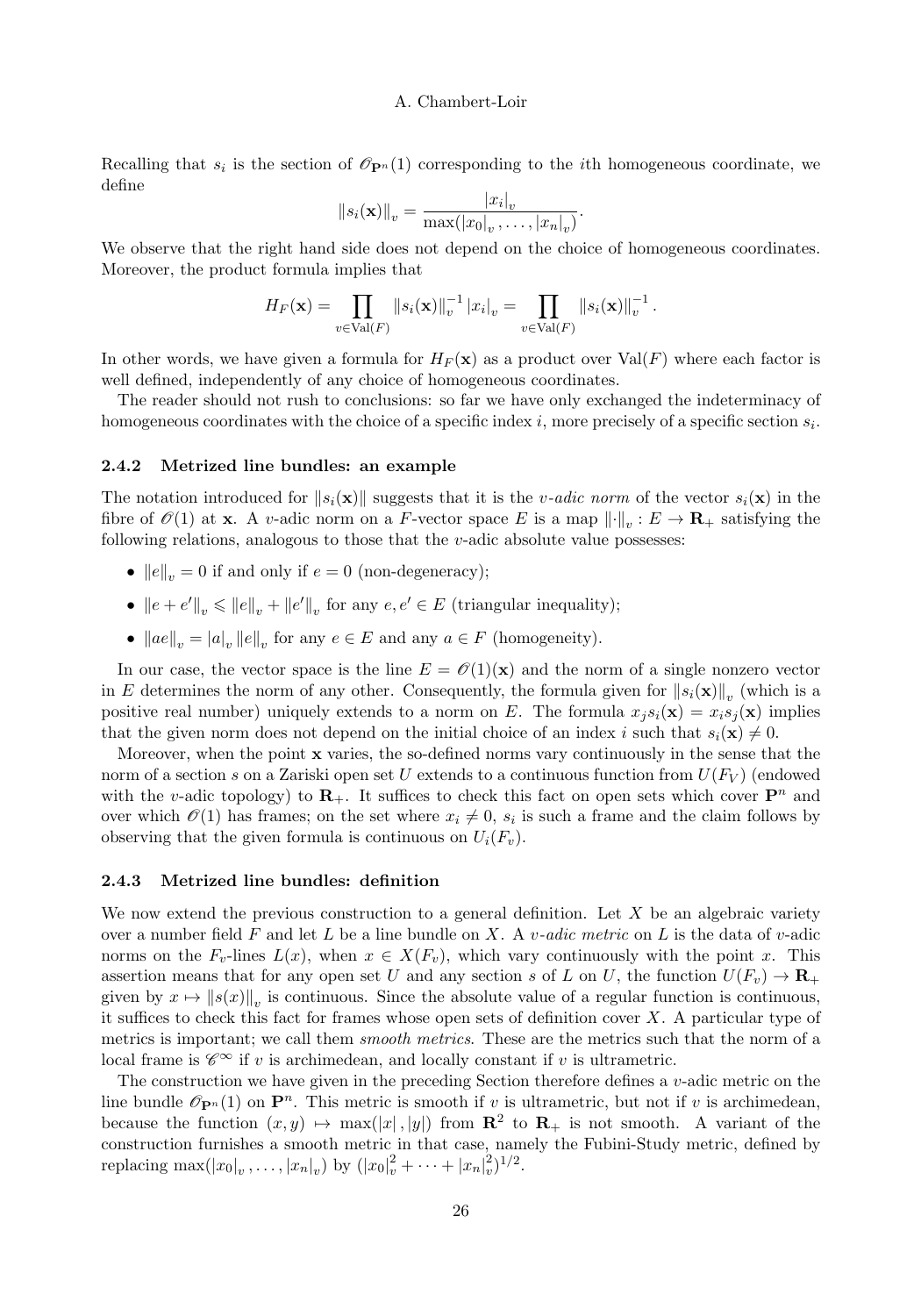#### 2.4.4 Adelic metrics

The formula for the height features all normalized absolute values of the number field  $F$ . We thus define an *adelic metric* on a line bundle L to be a family of v-adic metrics on L, for all  $v \in Val(F)$ . However, to be able to define a height using such data, we need to impose a compatibility condition of "adelic type" on all these metrics.

Let us describe this condition. Let U be an affine open subset of X and  $\varepsilon$  be a frame of L on U. Let us represent U as a subvariety of some affine space  $\mathbf{A}^N$  defined by polynomials with coefficients in F.

For any ultrametric absolute value  $v \in Val(F)$ , the subset  $\mathfrak{o}_v \subset F_v$  consisting of elements  $a \in F_v$ such that  $|a|_v \leq 1$  is therefore a subring of  $F_v$ . We may thus consider the subset  $U(\mathfrak{o}_v) = U(F_v) \cap \mathfrak{o}_v^N$ of  $U(F_v)$ . Although it depends on the specific choice of a representation of U as a subvariety of  $\mathbf{A}^{N}$ , one can prove that two representations will define the same subsets  $U(\mathfrak{o}_{v})$  up to finitely many exceptions in Val(F). As a consequence, for any  $x \in U(F)$ , one has  $x \in U(\mathfrak{o}_v)$  up to finitely many exceptions v (choose a representation where x has coordinates  $(0, \ldots, 0)$ ).

The *adelic compatibility condition* can now be expressed by requiring that for all  $v \in Val(F)$ , up to finitely many exceptions,  $\|\varepsilon(x)\|_{v} = 1$  for any  $x \in U(\mathfrak{o}_{v}).$ 

#### 2.4.5 Heights for adelically metrized line bundles

Let X be a variety over a number field  $F$  and  $L$  a line bundle on  $X$  with an adelic metric. For any  $x \in X(F)$  and any frame s on a neighbourhood U of x, let us define

$$
H_{L,s}(x) = \prod_{v \in \text{Val}(F)} ||s(x)||_v^{-1}.
$$

By definition of an adelic metric, almost all of the terms are equal to 1. If t is any nonzero element of  $L(x)$ , there exists  $a \in F^*$  such that  $t = as(x)$ ; then  $||t||_v = |a|_v ||s(x)||_v$  for any  $v \in Val(F)$ . In particular,  $||t||_v = 1$  for almost all  $v \in Val(F)$  and

$$
\prod_{v \in \text{Val}(F)} ||t||_v^{-1} = \prod_{v \in \text{Val}(F)} ||as(x)||_v^{-1} = \prod_{v \in \text{Val}(F)} |a|_v^{-1} ||s(x)||_v^{-1}
$$

$$
= \left(\prod_{v \in \text{Val}(F)} |a|_v^{-1}\right) \left(\prod_{v \in \text{Val}(F)} ||s(x)||_v^{-1}\right) = \prod_{v \in \text{Val}(F)} ||s(x)||_v^{-1} = H_{L,s}(x)
$$

where we used the product formula to establish the penultimate equality.

As a consequence, one can use any nonzero element of  $L(x)$  in the formula  $H_{L,s}(x)$ ; the resulting product does not depend on the choice of s. We write it  $H_L(x)$ .

For  $L = \mathscr{O}_{\mathbf{P}^n}(1)$  with the adelic metric constructed previously, we recover the first definition of the height. As we shall see, other choices of adelic metrics furnish the same function, up to a multiplicative factor which is bounded above and below. However, they can be of significative arithmetical interest.

#### 2.4.6 Properties of metrized line bundles

There is a natural notion of tensor product of adelically metrized line bundles, for which the  $v$ -adic norm of a tensor product  $e \otimes e'$  (for  $e \in L(x)$  and  $e' \in L'(x)$ ) is equal to  $||e||_v ||e'||_v$ . With that definition, one has

$$
H_{L\otimes L'}(x) = H_L(x)H_{L'}(x).
$$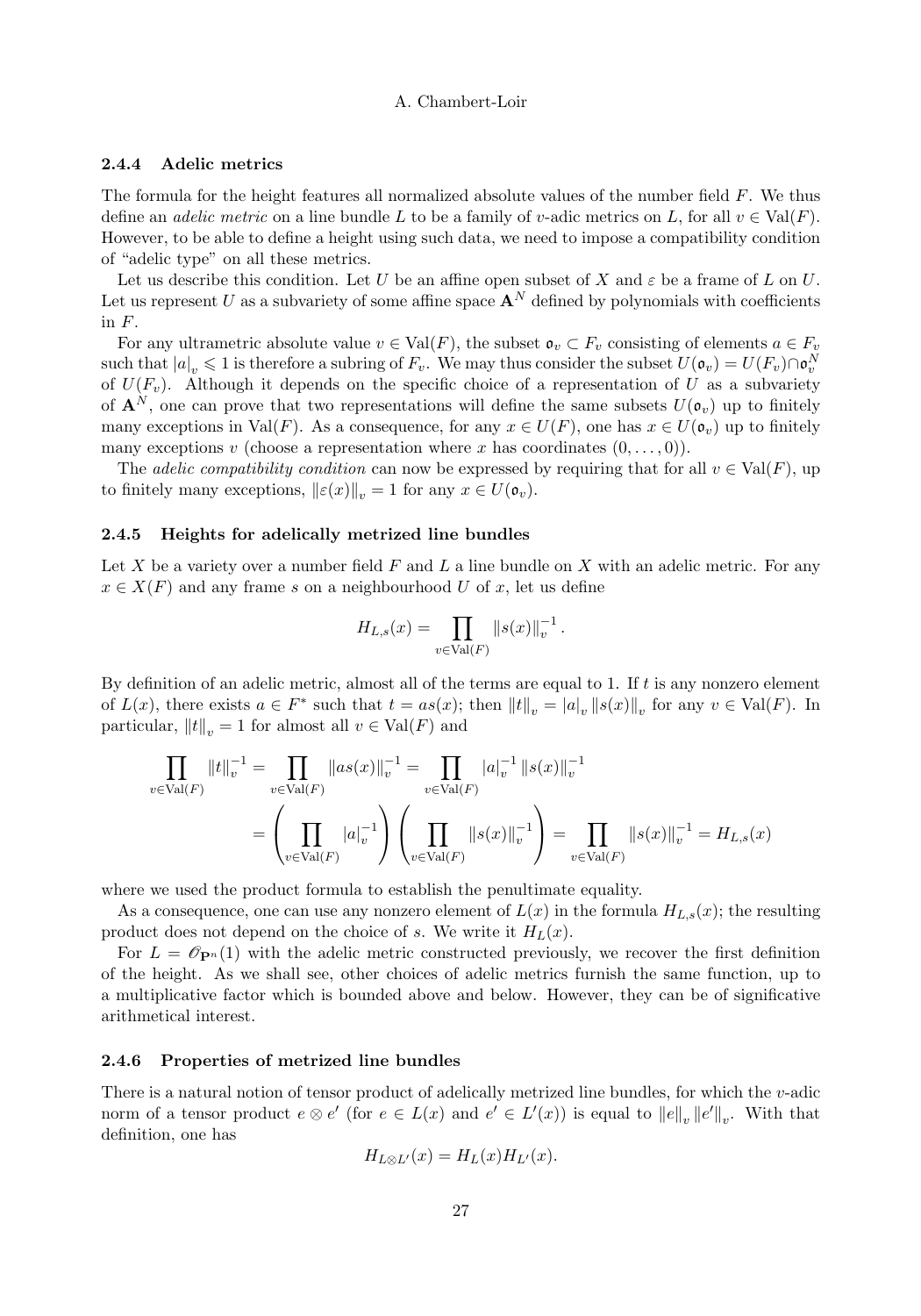An isometry of adelically metrized line bundles is an isomorphism which preserves the metrics. The set of isometry classes of metrized line bundles form a group, called the Arakelov-Picard group, and denoted Pic(X). The above formula implies that the function from  $X(F) \times Pic(X)$  to  $\mathbb{R}^*_+$  is linear in the second variable.

Let us moreover assume that X is projective. A v-adic metric on the trivial line bundle is characterized by the norm of its section 1, which is a nonvanishing continuous function  $\rho_v$  on  $X(F_v)$ . Consequently, an adelic metric  $\rho$  on  $\mathscr{O}_X$  is given by a family  $(\rho_v)$  of such functions which are almost all equal to 1. (The projectivity assumption on X allows to write X as a finite union of open subsets U such that  $X(F_v)$  is the union of the sets  $U(\mathfrak{o}_v)$ .) One has

$$
H_{\rho}(x) = \prod_{v \in \text{Val}(F)} \rho_v(x)^{-1}
$$

(finite product). If  $\rho_v$  is identically equal to 1, we set  $c_v = 1$ . Otherwise, by continuity and compactness of  $X(F_v)$ , there is a positive real number  $c_v$  such that  $c_v^{-1} < \rho_v(x) < c_v$  for any  $x \in X(F_v)$ . Let c be the product of all  $c_v$  (finite product); it follows that  $c^{-1} < H_\rho(x) < c$  for any  $x \in X(F)$ .

As a consequence, if  $L$  and  $L'$  are two adelically metrized line bundles with the same underlying line bundle, the quotient of the exponential height functions  $H_L$  and  $H_{L'}$  is bounded above and below (by a positive real number). This property is best expressed using the logarithmic heights  $h_L = \log H_L$  and  $h_{L'} = \log H_{L'}$ : it asserts that the difference  $h_L - h_{L'}$  is bounded.

## 2.4.7 Functoriality

If  $f: X \to Y$  is a morphism of algebraic varieties and L is a adelically metrized line bundle on Y, the line bundle  $f^*L$  on X has a natural adelic metric: indeed, the fibre of  $f^*L$  at a point x is the line  $L(f(x))$ , for which we use its given norm. This construction is compatible with isometry classes and defines a morphism of Abelian groups  $f^*$ :  $Pic(Y) \to Pic(X)$ . At the level of heights, it implies the equality

$$
H_L(f(x)) = H_{f^*L}(x)
$$

for any  $x \in X(F)$ .

# 2.4.8 Finiteness property

We have explained that for any real number  $B$ ,  $\mathbf{P}^n(\mathbf{Q})$  has only finitely many points of height smaller than B. As was first observed by [33], this property extends to our more general setting: if  $L$  is an adelically metrized line bundle whose underlying line bundle is ample, then the set of points  $x \in X(F)$  such that  $H_L(x) \leq B$  is finite.

This can be proved geometrically on the basis of the result for the projective space over Q. For simplicity of notation, we switch to logarithmic heights. Since  $L$  is ample, it is known that there exists an integer  $d \geq 1$  such that  $L^{\otimes d}$  is very ample, hence of the form  $\varphi^* \mathscr{O}(1)$  for some embedding  $\varphi$  of X into a projective space  $\mathbf{P}^n$ . The functoriality property of heights together with the boundedness of the height when the underlying metrized line bundle is trivial, imply that there is a positive real number  $c$  such that

$$
h_L(x) = \frac{1}{d}h_{L^{\otimes d}}(x) \geq \frac{1}{d}h(\varphi(x)) + c.
$$

Consequently, it suffices to show the finiteness result on  $\mathbf{P}^n$ . Moreover, the explicit formula given for the height on  $\mathbf{P}^n$  shows that

$$
h([x_0:\cdots:x_n))\geqslant \sup_{i,j}h([x_i:x_j]),
$$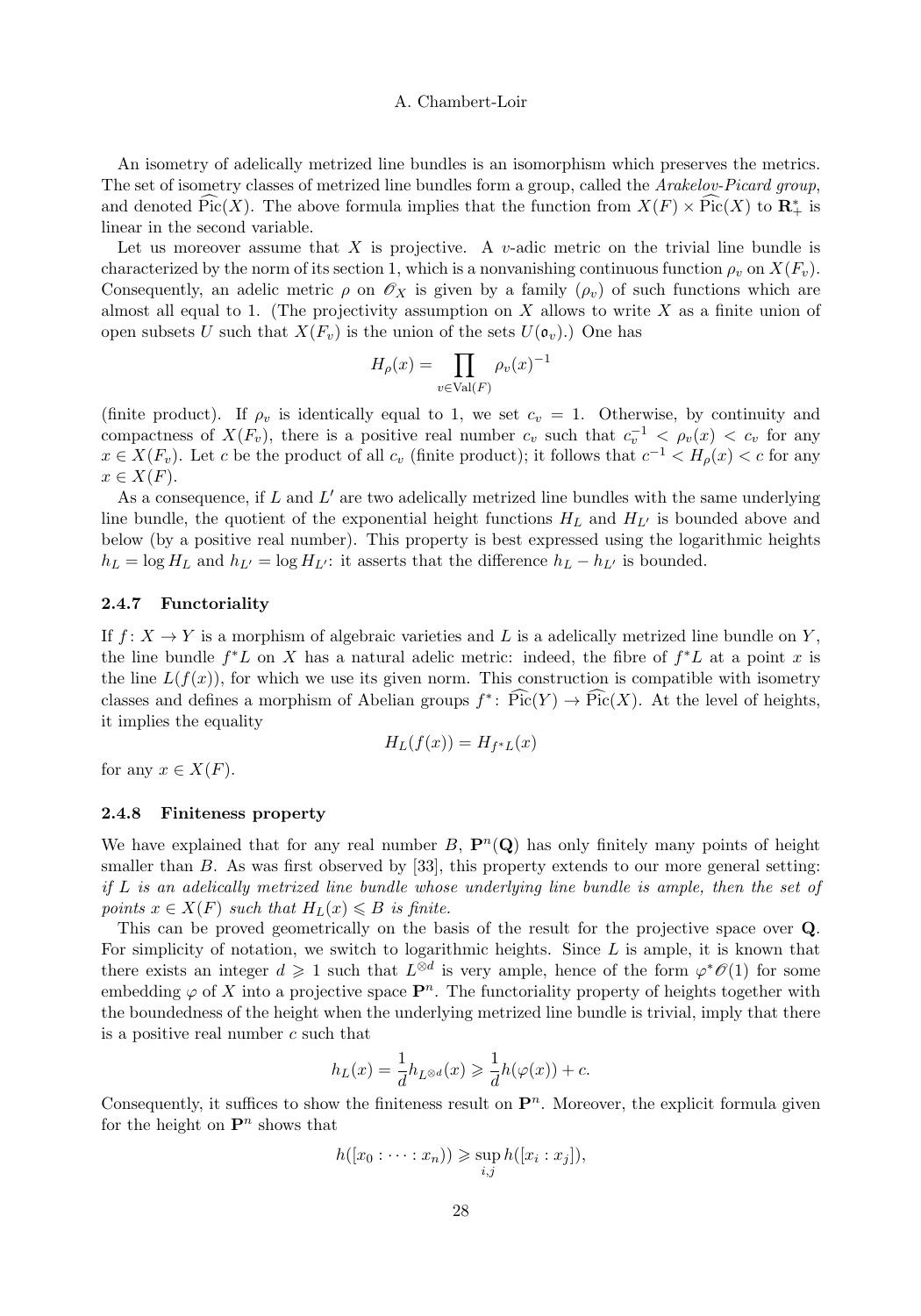where the supremum runs over all couples  $(i, j)$  such that  $x_i$  and  $x_j$  are not both equal to 0. This reduces us to proving the finitess assertion on  $\mathbf{P}^1$ .

We also may assume that F is a Galois extension of **Q** and let  $G = \{\sigma_1, \ldots, \sigma_d\}$  be its Galois group. Let  $x \in F$  and let us consider the polynomial

$$
P_x = \prod_{\sigma \in G} (T - \sigma(x)) = T^d + a_1 T^{d-1} + \dots + a_d;
$$

it has coefficients in **Q**. For  $v \in Val(F)$  and  $\sigma \in G$ , the function  $t \mapsto |\sigma(t)|_v$  is a normalized absolute value on  $F$  which is associated to the *p*-adic absolute value if so is v. Consequently,

$$
\max(1, |\sigma_1(x)|_v, \ldots, |\sigma_d(x)|_v) \leq \prod_{w|p} \max(1, |x|_w),
$$

where the notation  $w \mid p$  means that the product ranges over all normalized absolute values w on F which are equivalent to the p-adic absolute value. It follows that  $h([1 : \sigma_1(x) : \cdots : \sigma_d(x)) \leq$  $dh([1:x]).$ 

Moreover, the map which associates to a point  $[u_0: \cdots : u_d] \in \mathbf{P}^d$  the coefficients  $[v_0: \cdots : v_d]$ of the polynomial  $\prod_{i=1}^{d} (u_0 T - u_i)$  has degree d. This implies that

$$
h([v_0: \dots : v_d]) = dh([u_0: \dots : u_d]) + O(1).
$$

If  $h(x) \leq T$ , this implies that the point  $\mathbf{a} = [1 : a_1 : \cdots : a_d]$  of  $\mathbf{P}^d(\mathbf{Q})$  is of height  $h(\mathbf{a}) \leq d^2T$ . By the finiteness property over  $\mathbf Q$ , there are only finitely many possible polynomials  $P_x$ , hence finitely many x since x is one of the d roots of  $P_x$ .

#### 2.4.9 Rational points vs algebraic points

To keep the exposition at the simplest level, we have only considered the height of F-rational points. However, there is a suitable notion of adelic metrics which uses not only the v-adic points  $X(F_v)$ , but all points of X over the algebraic closure  $\overline{F_v}$  of  $F_v$ , or even its completion  $C_v$ . Together with the obvious extension to metrized line bundles of the relation between  $H_F(\mathbf{x})$  and  $H_{F'}(\mathbf{x})$ when F' is a finite extension of F and  $\mathbf{x} \in \mathbf{P}^n(F)$  this allows to define a (exponential) height function  $H_L$  on the whole of  $X(\overline{F})$ , as well as its logarithmic counterpart  $h_L = \log H_L$ . The preceding properties extend to this more general setting, the only nonobvious assertion being the boundedness of the height when the underlying line bundle is trivial.

# 3 Manin's problem

#### 3.1 Counting functions and zeta functions

# 3.1.1 The counting problem

Let X be a variety over a number field  $F$  and let  $L$  be an ample line bundle with an adelic metric. We have seen that for any real number B, the set of points  $x \in X(F)$  such that  $H_L(x) \leq B$  is a finite set. Let  $N_X(L; B)$  be its cardinality. We are interested in the asymptotic behaviour of  $N_X(L; B)$ , when B grows to infinity. We are also interested in understanding the dependence on L.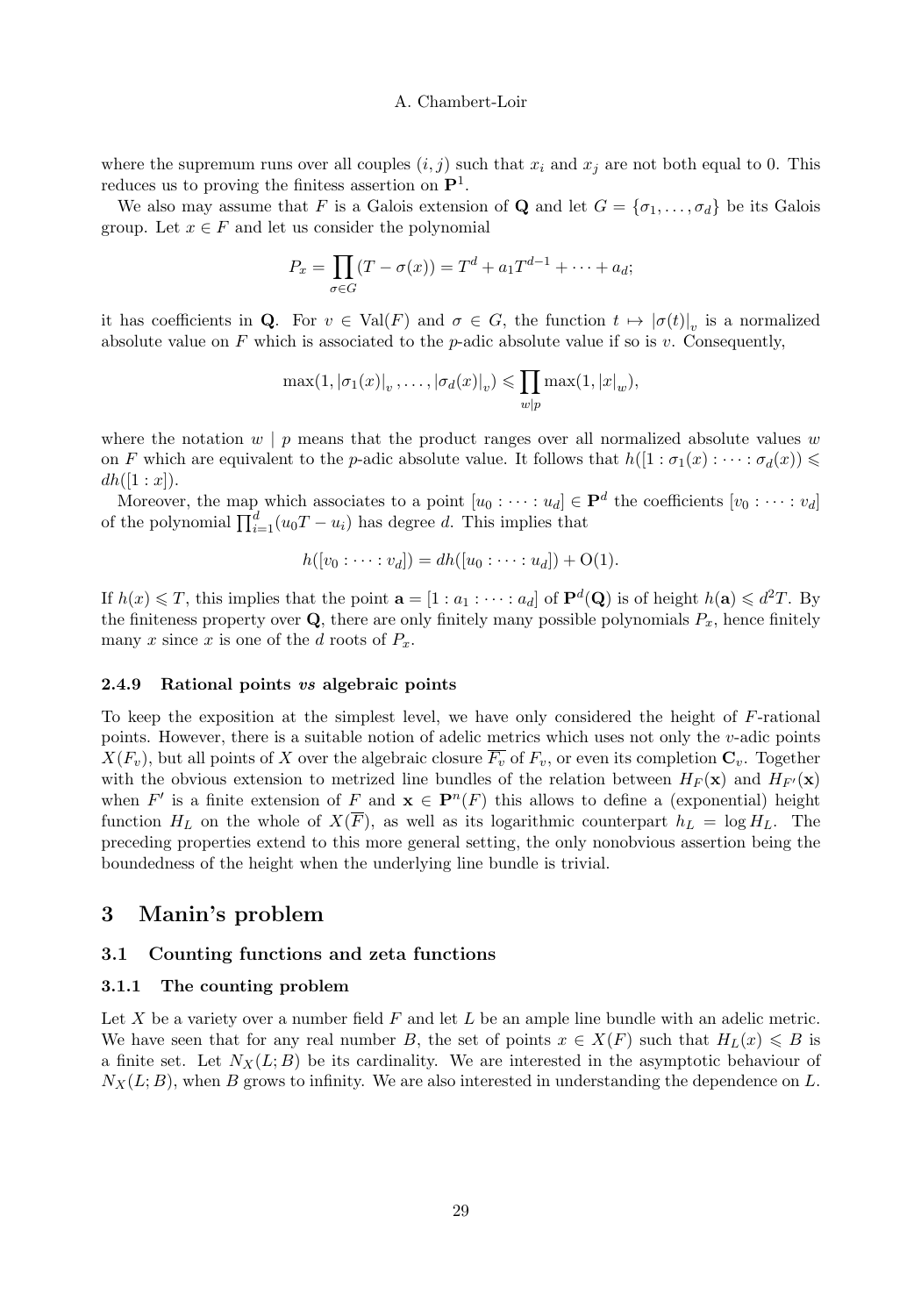#### 3.1.2 Introducing a generating series

As is common practice in all counting problems,  $e.g.,$  in combinatorics, one introduces a generating series. For the present situation, this is a *Dirichlet series*, called the *height zeta function*, and defined by

$$
Z_X(L;s) = \sum_{x \in X(F)} H_L(x)^{-s},
$$

for any complex number s such that the series converges absolutely. In principle, and we will eventually do so, one can omit the ampleness condition in that definition, but then the convergence in some half-plane is not assured (and might actually fail).

#### 3.1.3 Abscissa of convergence

The abscissa of convergence  $\beta_X(L)$  is the infimum of all real numbers a such that  $Z_X(L; s)$  converges absolutely for  $\text{Re}(s) > a$ . Since the height zeta function is a Dirichlet series with positive coefficients, a theorem of Landau implies that  $\beta_X(L)$  is also the infimum of all real numbers a such that  $Z_X(L; a)$  converges.

Let us assume again that  $L$  is ample. Then, the proof of NORTHCOTT's theorem shows that  $N_X(L; B)$  grows at most polynomially. It follows that  $Z_X(L; s)$  converges for Re(s) large enough. For instance, let us assume that  $N_X(L; B) \ll B^a$ . Let us fix a real number  $B > 1$ . There are  $\ll B^{na}$  points  $x \in X(F)$  such that  $H_L(x) \leqslant B^n$  and the part of the series given by points of heights between  $B^{n-1}$  and  $B^n$  is bounded by  $B^{na}B^{-(n-1)s} = B^{n(a-s)+s}$ . By comparison with the geometric series, we see that  $Z_X(L; s)$  converges for  $\text{Re}(s) > a$ .

This shows that the function  $L \mapsto \beta_X(L)$  is well defined for adelically metrized line bundles whose underlying line bundle is ample. Moreover, it does not depend on the choice of an adelic metric, so it really comes from a function on the set of ample line bundles in  $Pic(X)$ . The formula  $H_{L^{\otimes d}}(x) = H_L(x)^d$  implies that  $\beta_X(L^{\otimes d}) = d\beta_X(L)$  for any positive integer d. In other words,  $\beta_X$  is homogeneous of degree 1. One can also prove that it uniquely extends to a continuous homogeneous function on  $\Lambda_{\rm ample}$  (see [1]).

# 3.1.4 Analytic properties of  $Z_X(L; \cdot)$  vs. asymptotic expansions of  $N_X(L; \cdot)$

Despite this simple definition, very little is known about  $\beta_X$ , let alone about the height zeta function itself. However, there are numerous examples where  $Z_X(L; \cdot)$  has a meromorphic continuation to some half-plane, with a unique pole of largest real value, say  $\alpha_X(L)$ , of order  $t_X(L)$ . By IKEHARA's Tauberian theorem, this implies an asymptotic expansion of the form

$$
N_X(L;B) \sim cB^{\alpha_X(L)}(\log B)^{t_X(L)-1}.
$$

In some cases, one can even establish terms of lower order, or prove explicit error terms.

However, these zeta functions are not as well behaved as the ones traditionally studied in algebraic number theory. Although some of them have a meromorphic extension to the whole complex plane, like those of flag varieties (see §4.3.2 below, see also [23]), it happens quite often, for example, that they have a natural boundary ; this is already the case for some toric surfaces, see [2, Example 3.5.4]. Subtler analytic properties of the height zeta functions beyond the largest pole is the subject of some recent investigations, see, e.g., [9].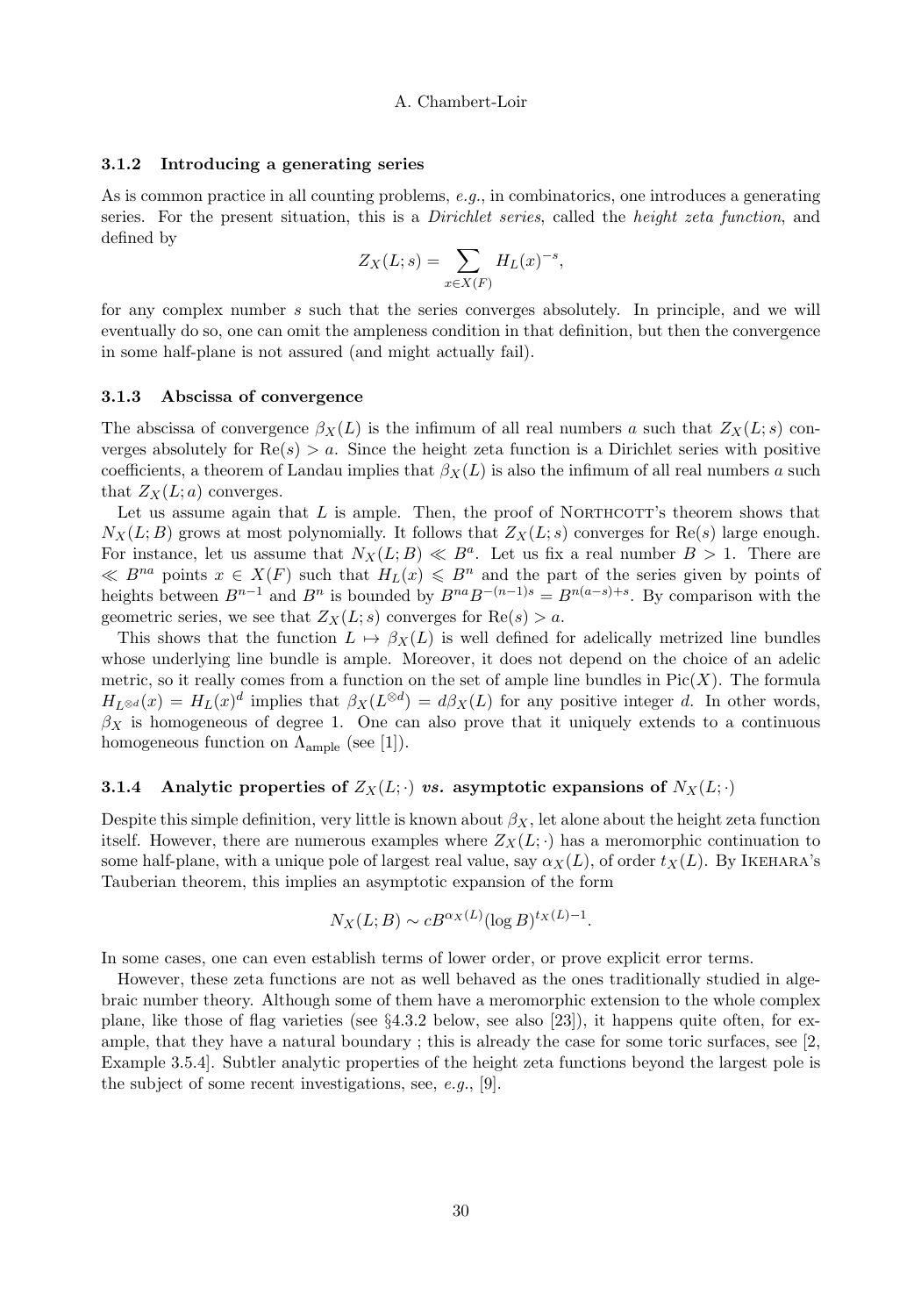#### 3.2 The largest pole

## 3.2.1 The influence of the canonical line bundle

We now assume that  $X$  is smooth. One of the insights of mathematicians in the  $X$ xth century (notably MORDELL, LANG and VOJTA) was that the potential *density* of rational points is strongly related by the negativity of the canonical line bundle  $\omega_X$  with respect to the ample cone.

This is quite explicit in the case of curves. Namely, if  $X$  is a curve of genus  $g$ , three cases are possible:

- 1. **genus**  $g = 0$ ,  $\omega_X^{-1}$  **ample.** Then X is a *conic*. Two subcases are possible: either  $X(F)$  is empty—X has no rational point— or  $X$  is isomorphic to the projective line. Moreover, the Hasse principle allows to decide quite effectively in which case we are.
- 2. genus  $g = 1$ ,  $\omega_X$  trivial. If X has a rational point, then X is an *elliptic curve*, endowing  $X(F)$  with a structure of Abelian group. Moreover, the theorem of MORDELL-WEIL asserts that  $X(F)$  is of finite type.
- 3. genus  $g \geq 2$ ,  $\omega_X$  ample. By MORDELL's conjecture, first proved by [24],  $X(F)$  is a finite set.

The counting function distinguishes very clearly the first two cases. When  $X$  is the projective line,  $N_X(B)$  grows like a polynomial in B (depending on how the height is defined), and for X and elliptic curve,  $N_X(B) \approx (\log B)^{r/2}$ , where r is the rank of the Abelian group  $X(F)$ .

#### 3.2.2 Increasing the base field

The general conjectures of LANG lead us to expect that if  $\omega_X$  is ample, then  $X(F)$  should not be dense in X, but that this could be expected in the opposite case where  $\omega_X^{-1}$  is ample.

However, as the case of conics already indicates, geometric invariants like the ampleness of  $\omega_X^{-1}$ cannot suffice to decide on the existence of rational points. For example, the conic  $C$  over  $\bf{Q}$  given by the equation  $x^2 + y^2 + z^2 = 0$  in the projective plane  $\mathbf{P}^2$  has no rational points (a sum of three squares of rational integers cannot be zero, unless they are all zero). However, as soon as the ground field F possesses a square root of  $-1$ , then C admits a rational point  $P = [1 : \sqrt{-1} : 0]$ and the usual process of intersecting with the conic  $C$  a variable line through that point  $P$  gives us a parametrization of  $C(F)$ .

Smooth projective varieties with  $\omega_X^{-1}$  ample are called *Fano varieties*. In general, for such a variety over a number field F, it is expected that there exists a finite extension  $F'$  of F such that  $X(F')$  is dense in X for the Zariski topology. This seems to be a very difficult question to settle in general, unless X has particular properties, like being rational or unirational, in which case a dense set of points in  $X(F')$  can be parametrized by the points of a projective space  $\mathbf{P}^n(F')$  (where  $n = \dim X$ ).

# 3.2.3 Eliminating subvarieties

This conjecture considers the "density aspect" of the rational points. Concerning the counting function, the situation is even more complicated since nothing forbids that most of the rational points of small height are contained in subvarieties.

Let Y be a subscheme of X. One says that Y is *strongly accumulating* if the fraction  $N_Y(L, B)/N_X(L, B)$  tends to 1 when  $B \to \infty$ , and one says that Y is weakly accumulating if the inferior limit of this fraction is positive.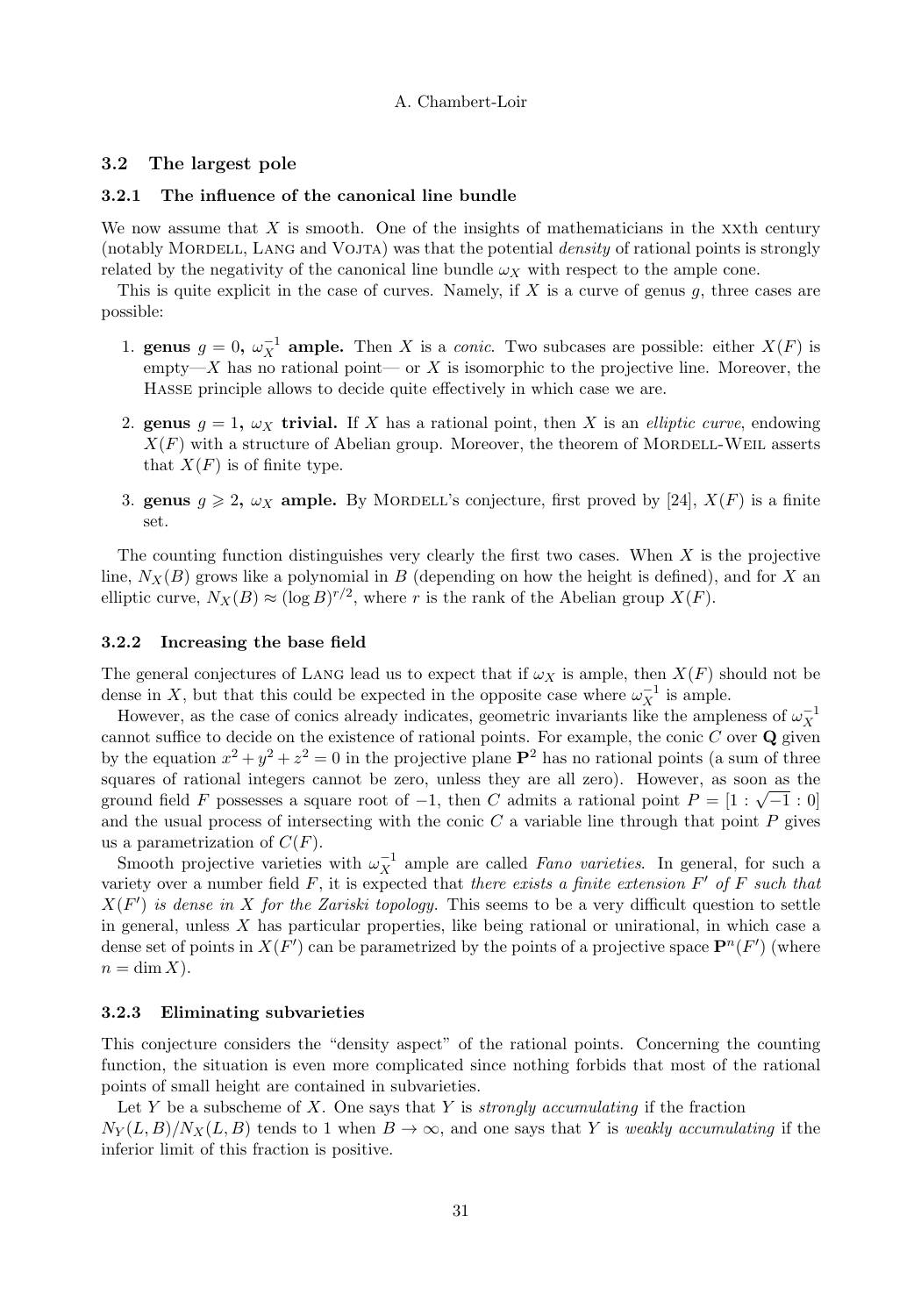As a consequence, the behaviour of the counting function can only be expected to reflect the global geometry if one doesn't count points in accumulating subvarieties. This leads to the notation  $N_U(L; B)$  and  $Z_U(L; s)$ , where U is any Zariski open subset in X.

To get examples of such behaviour, it suffices to blow-up a variety at one (smooth) rational point P. It replaces the point P by a projective space E of dimension  $n-1$  if X has dimension n which is likely to possess  $\approx B^a$  points of height  $\leq B$ , while the rest could be smaller. For example, if X is an Abelian variety (generalization of elliptic curves in higher dimension),  $N_X(L; B)$  only grows like a power of  $\log B$ .

### 3.2.4 Definition of a geometric invariant

In order to predict on a geometric basis the abscissa of convergence of  $Z_U(L; s)$ , one needs to introduce a function on  $Pic(X)_\mathbf{R}$  which is homogeneous of degree 1 and continuous. It is important to know at that point that for Fano varieties, this vector space  $Pic(X)_{\mathbf{R}}$  is finite-dimensional (and identifies with the so-called Néron–Severi group). Indeed, since  $\omega_X^{-1}$  is ample (this is the very definition of a Fano variety), SERRE's duality and KODAIRA's vanishing theorem imply that  $H^1(X,\mathscr{O}_X)=0$ , so that the Albanese variety of X is trivial.

After considering many examples ([37], [25], [39], ...), and with detailed investigations of surfaces at hand, [1] concluded that the relevant part of  $Pic(X)**R**$  was not the ample cone (as the case of the projective space naïvely suggests), but the *effective cone*  $\Lambda_{\text{eff}}$ .

In effect, they define for any line bundle  $L$  belonging to the interior of the effective cone a real number  $\alpha_X(L)$  which is the least real number a such that  $\omega_X \otimes L^{\otimes a}$  belongs to the effective cone in  $Pic(X)<sub>R</sub>$ .

#### 3.2.5 The conjectures of Batyrev and Manin

The consideration of the effective cone fits nicely with the elimination of accumulating subvarieties. Indeed, let us assume that the line bundle L belongs to the *interior* of the effective cone; then there exists a positive integer d, an ample line bundle  $M$  and an effective line bundle  $E$  on  $X$  such that  $L^{\otimes d} \simeq M \otimes E$ . (These line bundles are also called *big.*) For any nonzero section  $s_E$  of E,  $H_M(x)$  is bounded from below where  $s_E$  does not vanish, so that  $H_L(x) \gg H_M(x)^{1/d}$  on the open set  $U = X \setminus \{s_E = 0\}$ . It follows that  $N_U(L; B)$  grows at most polynomially, and that the abscissa of convergence  $\beta_U(L)$  of  $Z_U(L; s)$  is finite.

[1] present three conjectures of increasing precision concerning the behaviour of the counting function. Let X be a projective smooth variety over a number field  $F$ , let L be a line bundle on X which belongs to the interior of the effective cone. The following assertions are conjectured:

- 1. For any  $\varepsilon > 0$ , there exists a dense open subset  $U \subset X$  such that  $\beta_U(L) \leq \alpha_X(L) + \varepsilon$  (linear growth conjecture).
- 2. If X is a Fano variety, then for any large enough finite extension  $F'$  of  $F$ , and any small enough dense open set  $U \subset X$ , one has  $\beta_{U,F'}(L) = \alpha(L)$ .
- 3. Same assertion, only assuming that  $\omega_X$  does not belong to the effective cone.

# 3.3 The refined asymptotic expansion

#### 3.3.1 Logarithmic powers

In the cases evoked above, the height zeta function appears to possess a meromorphic continuation to the left of the line  $\text{Re}(s) = \alpha_X(L)$ , with a pole of some order t at  $s = \alpha_X(L)$ . By Tauberian theory, this implies a more precise asymptotic expansion for the counting function, namely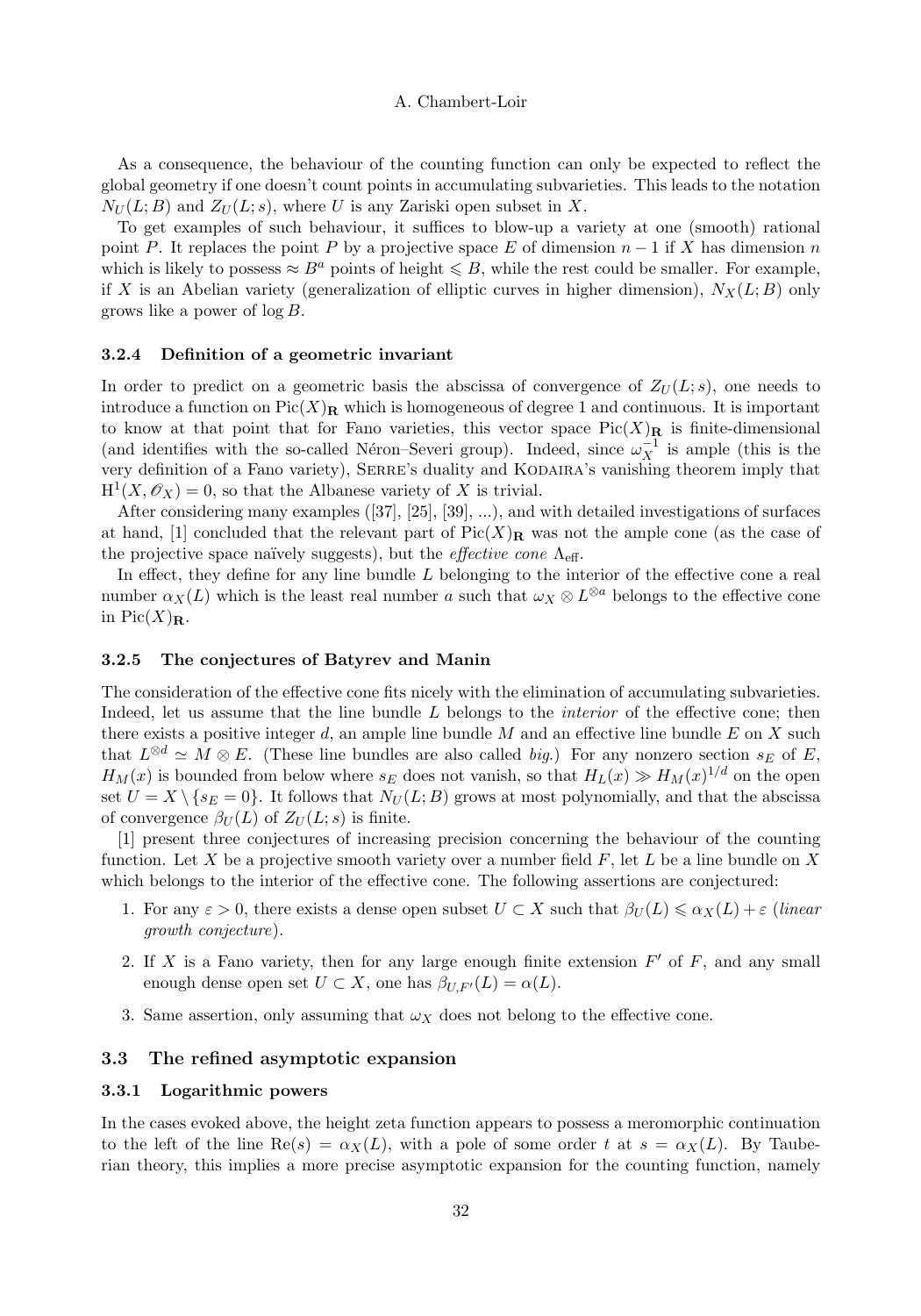$N_U(L;B) \approx B^{\alpha_X(L)}(\log B)^{t-1}$ . A stronger form of the conjecture of BATYREV–MANIN also predicts the order of this pole, at least when  $L = \omega_X^{-1}$ . In that case, BATYREV and MANIN conjecture that t is the dimension of the real vector space  $Pic(X)<sub>R</sub>$ . (Recall that the Picard group of a Fano variety has finite rank.)

# 3.3.2 (In)compatibilities

Some basic checks concerning that conjecture had been made by [25], for instance its compatibility with products of varieties. However, [4] observed that the conjecture is not compatible with families and produced a counterexample.

They consider the subscheme V of  $\mathbf{P}^3 \times \mathbf{P}^3$  defined by the equation  $x_0y_0^3 + \cdots + x_3y_3^3 = 0$  (where  $[x_0 : \cdots : x_3]$  are the homogeneous coordinates on the first factor, and  $[y_0 : \cdots : y_3]$  are those on the second). For fixed  $\mathbf{x} \in \mathbf{P}^3$ , the fibre  $V_{\mathbf{x}}$  consisting of  $\mathbf{y} \in \mathbf{P}^3$  such that  $(\mathbf{x}, \mathbf{y}) \in V$  is a diagonal cubic surface; in other words,  $V$  is the total space of the family of diagonal cubic surfaces.

Let  $p_1$  and  $p_2$  be the two projections from  $\mathbf{P}^3 \times \mathbf{P}^3$  to  $\mathbf{P}^3$ . For any couple of integers  $(a, b)$ , let  $\mathscr{O}(a, b)$  be the line bundle  $p_1^* \mathscr{O}_{\mathbf{P}^3}(a) \otimes p_2^* \mathscr{O}_{\mathbf{P}^3}(b)$  on  $\mathbf{P}^3 \times \mathbf{P}^3$ . The so-defined map from  $\mathbf{Z}^2$  to Pic $(\mathbf{P}^3 \times \mathbf{P}^3)$  $\mathbf{P}^3$ ) is an isomorphism of Abelian groups. Moreover, since V is an hypersurface in  $\mathbf{P}^3 \times \mathbf{P}^3$ , the Lefschetz theorem implies that the restriction map induces an isomorphism from Pic( $\mathbf{P}^3 \times \mathbf{P}^3$ ) to Pic(V). The anticanonical line bundle  $\omega_V^{-1}$  of V corresponds to  $\mathcal{O}(3,1)$  (anticanonical of  $\mathbf{P}^3 \times \mathbf{P}^3$ minus the class of the equation, that is  $(4, 4) - (1, 3)$  and the conjecture of BATYREV–MANIN predicts that there should be  $\approx B(\log B)$  points of  $\mathcal{O}(3, 1)$ -height  $\leq B$  in  $V(F)$ .

Let us fix some  $x \in P^3$  such that  $V_x$  is non-singular. This is a cubic surface, and its anticanonical line bundle identifies with the restriction of  $\mathscr{O}_{\mathbf{P}^3}(1)$ . Thus, if  $t_{\mathbf{x}} = \dim_{\mathbf{R}} Pic(V_{\mathbf{x}})_{\mathbf{R}}$ , the conjecture predicts that there should be  $\approx B(\log B)^{t_{\mathbf{x}}-1}$  points of  $\mathscr{O}(1)$ -height  $\leq B$  in  $V_{\mathbf{x}}(F)$ .

As a consequence, if the conjecture holds for V and if  $t_x > 2$ , then the fibre  $V_x$  would have more points than what the total space seem to have. This doesn't quite contradict the conjecture however, because it explicitly allows to remove a finite union of subvarieties.

However, the rank of the Picard group can exhibit disordered behaviour in families; for example, it may not be semi-continuous, and jump on a infinite union of subvarieties. This happens here, since  $t_{\mathbf{x}} = 7$  when F contains the cubic roots of unity and all the homogeneous coordinates of x are cubes. The truth of the conjecture for V therefore requires to omit all such fibres  $V_x$ . But they form an infinite union of disjoint subvarieties, a kind of accumulating subset which is not predicted by the conjecture of BATYREV–MANIN.

In particular, this conjecture is false, either for  $V$ , or for most cubic surfaces. By geometric considerations, and using their previous work on toric varieties, [4] could in fact conclude that the conjecture does not hold for  $V$ .

#### 3.3.3 Peyre's refinement of the conjecture

One owes to [34] a precise refinement of the previous conjecture, as well as the verification of the refined conjecture in many important cases. Indeed, all known positive examples feature an asymptotic expansion of the form  $N_U(\omega_X^{-1};B) \sim cB(\log B)^t$ , for some positive real number c, which in turn is the product of four factors:

- 1. the volume of a suitable subspace  $X(\mathbb{A}_F)^{BM}$  of the adelic space  $X(\mathbb{A}_F)$  (where the so-called Brauer-Manin obstruction to rational points vanishes) with respect to the *Tamagawa measure* first introduced in that context by [34].
- 2. the cardinality of the finite Galois cohomology group  $\mathrm{H}^1(\mathrm{Pic}(X_{\overline{F}}));$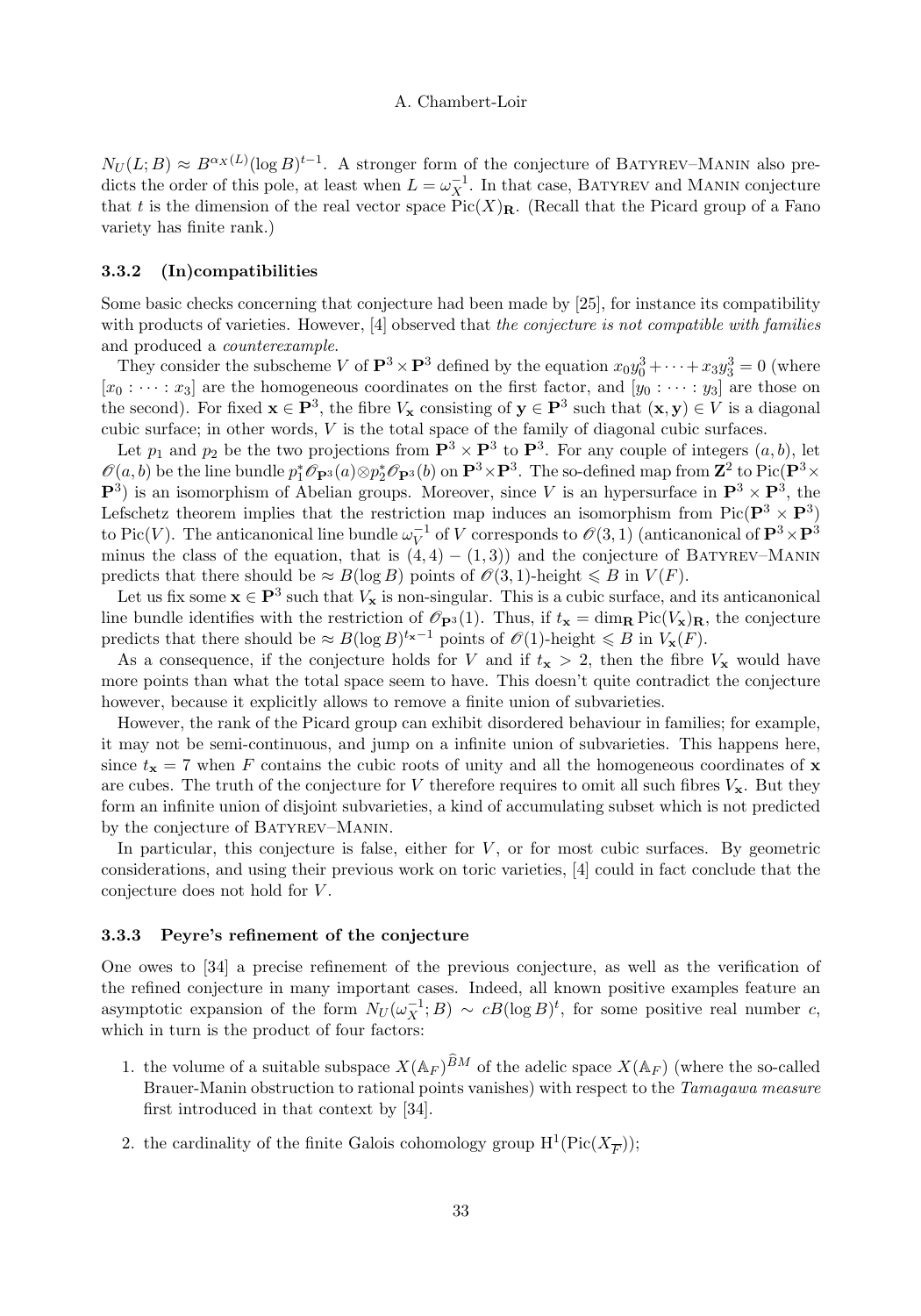- 3. a rational number related to the location of the anticanonical line bundle in the effective cone  $\Lambda_{\text{eff}}$  of Pic $(X)_{\mathbf{R}}$ ;
- 4. the rational number  $1/t!$ .

Let us give a short account of Peyre's construction of a measure. The idea is to use the given adelic metric on  $\omega_X^{-1}$  to construct a measure  $\tau_{X,v}$  on the local spaces  $X(F_v)$  for all places v of the number field  $F$ , and then to consider a suitable (renormalized) product of these measures.

#### 3.3.4 Local measures

Ideally, a measure on an  $n$ -dimensional analytic manifold is given in local coordinates by an expression of the form  $d\mu(x) = f(x) dx_1 \dots dx_n$ , where f is a positive function. When one considers another system of local coordinates, the expression of the measure changes, and its modification is dictated by the change-of-variables formula for multiple integrals: the appearance of the absolute value of the Jacobian means that  $d\mu(x)$  is modified as if it were "the absolute value of a differential form". One can deduce from this observation that if  $\alpha$  is a local (*i.e.*, in a chart) differential *n*-form, written  $\alpha = f(x)dx_1 \wedge \cdots \wedge dx_n$  in coordinates, then the measure

$$
\frac{|\alpha|_v}{\|\alpha\|_v} = \frac{|f(x)|_v}{\|\alpha\|_v} \, \mathrm{d}x_1 \dots \mathrm{d}x_n
$$

is well-defined, independently of the choice of  $\alpha$ . One can therefore glue all these local measures and obtain a measure  $\tau_{X,v}$  on  $X(F_v)$ .

#### 3.3.5 Convergence of an infinite product

Since X is proper, the adelic space  $X(\mathbb{A}_F)$  is the (infinite) product of all  $X(F_v)$ , for  $v \in \text{Val}(F)$ , endowed with the product topology. To define a measure on  $X(\mathbb{A}_F)$  one would like to consider the (infinite) product of the measures  $\tau_{X,v}$ . However, this gives a finite measure if and only if the product

$$
\prod_{v \text{ finite}} \tau_{X,v}(X(F_v))
$$

converges absolutely. This convergence never holds, and one therefore needs to introduce convergence factors to define a measure on  $X(\mathbb{A}_F)$ .

By a formula of [43], the equality  $\tau_{X,v}(X(F_v)) = q_v^{-\dim X} \text{Card}(X(k_v))$  holds for almost all finite places v, where  $k_v$  is the residue field of F at v,  $q_v$  is its cardinality, and  $X(k_v)$  is the set of solutions in  $k_v$  of a fixed system of equations with coefficients in the ring of integers of F which defines X. By WEIL's conjecture, established by [16], plus various cohomological computations, this implies that

$$
\tau_{X,v}(X(F_v)) = 1 + \frac{1}{q_v} \operatorname{Tr}(\operatorname{Frob}_v |\operatorname{Pic}(X_{\overline{F}})_{\mathbf{R}}) + \mathcal{O}(q_v^{-3/2}),
$$

where Frob<sub>v</sub> is a "geometric Frobenius element" of the Galois group of  $\overline{F}$  at the place v.

Let us consider the Artin L-function of the Galois-module  $P = Pic(X_{\overline{F}})_{\mathbf{R}}$ : it is defined as the infinite product

$$
L(s, P) = \prod_{v \text{ finite}} L_v(s, P), \qquad L_v(s, P) = \det(1 - q_v^{-s} \text{Frob}_v | P)^{-1}.
$$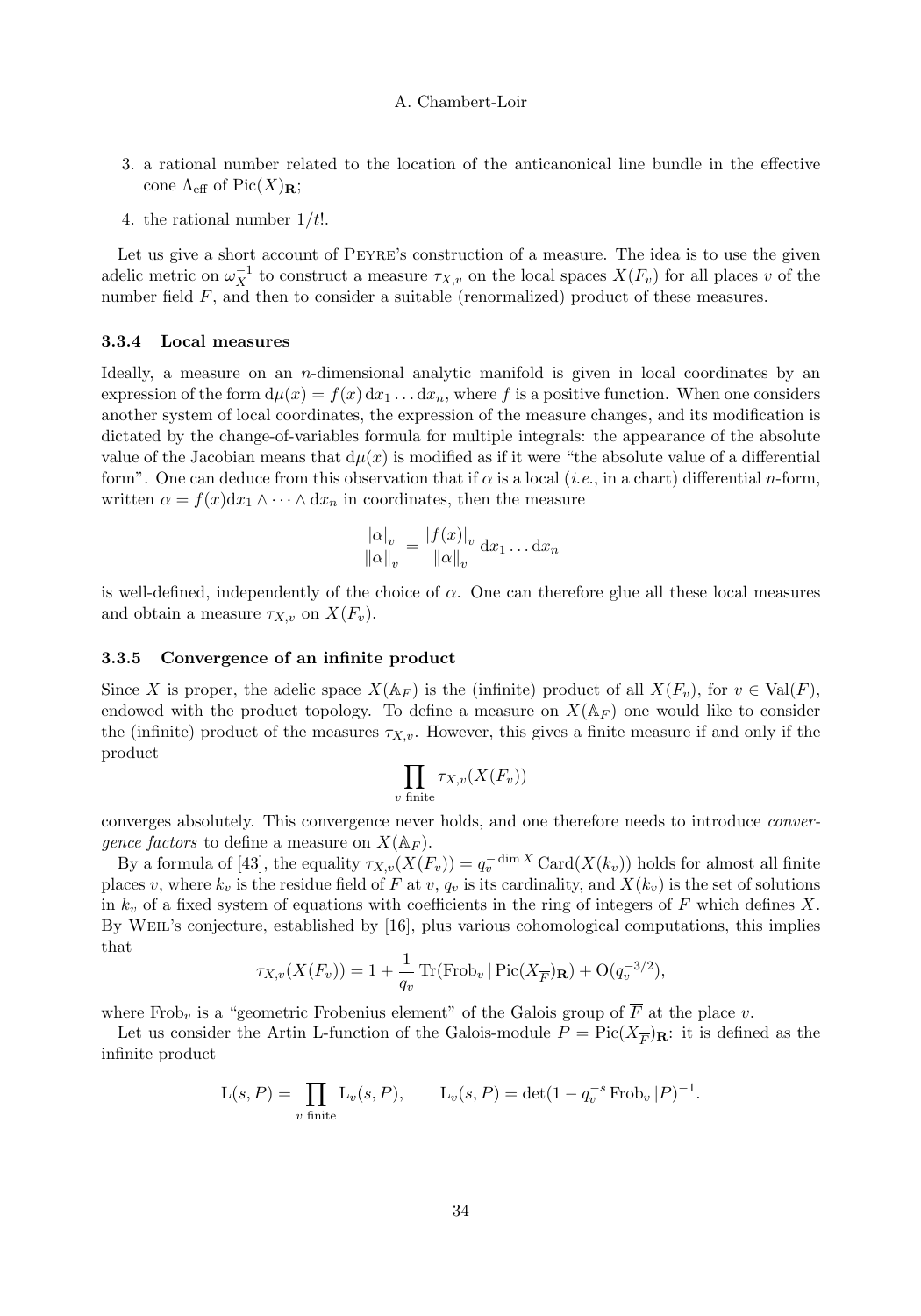The product converges absolutely for  $\text{Re}(s) > 1$ , defines a holomorphic function in that domain. Moreover,  $L(s, P)$  has a meromorphic continuation to **C** with a pole of order  $t = \dim Pic(X)_{\mathbf{R}}$  at  $s = 1$ . Let

$$
L^*(1, P) = \lim_{s \to 1} L(s, P)(s - 1)^{-t};
$$

it is a positive real number.

Comparing the asymptotic expansions for  $L_v(1, P)$  and  $\tau_{X,v}(X(F_v))$ , one can conclude that the following infinite product

$$
\tau_X = \mathcal{L}^*(1, P) \prod_v (\mathcal{L}_v(1, P)^{-1} \tau_{X, v})
$$

is absolutely convergent and defines a Radon measure on the space  $X(\mathbb{A}_F)$ .

# 3.3.6 Equidistribution

One important aspect of the language of metrized line bundles is that it suggests explicitly to look at what happens when one changes the adelic metric on the canonical line bundle.

Assume for example that there is a number field  $F$  and an open subset U such that MANIN's conjecture (with precised constant as above) holds for any adelic metric on  $\omega_X$ . Then, [34] shows that rational points in  $U(F)$  of heights  $\leqslant B$  *equidistribute* towards the probability measure on  $X(\mathbb{A}_F)^{BM}$ proportional to  $\tau_X$ . Namely, for any smooth function  $\Phi$  on  $X(\mathbb{A}_F)$ ,

$$
\frac{1}{N_U(\omega_X^{-1};B)}\sum_{\substack{x\in U(F)\\H_{\omega_X^{-1}}(x)\leq B}}\Phi(x)\longrightarrow \frac{1}{\tau_X(X(\mathbb{A}_F)^{\widehat{B}M})}\int_{X(\mathbb{A}_F)^{\widehat{B}M}}\Phi(x)\,\mathrm{d}\tau_X(x).
$$

As we shall see in the next section, this strengthening by PEYRE of the conjecture of BATYREV– Manin is true in many remarkable cases, with quite nontrivial proofs.

# 4 Methods and results

#### 4.1 Explicit counting

## 4.1.1 Projective space

Let F be a number field and let L be the line bundle  $\mathcal{O}(1)$  on the projective space  $\mathbf{P}^n$ , with an adelic metric. [37] has given the following asymptotic expansion for the counting function on  $\mathbf{P}^n$ :

$$
N_{\mathbf{P}^n}(L;B) \sim \frac{\text{Res}_{s=1} \zeta_F(s)}{\zeta_F(n+1)} \left(\frac{2^{r_1} (2\pi)^{r_2}}{\sqrt{|D_F|}}\right)^n (n+1)^{r_1+r_2-1} B^{n+1}.
$$

In this formula,  $\zeta_F$  is the Dedekind zeta function of the field F,  $r_1$  and  $2r_2$  are the number of real embeddings and complex embeddings of  $F$ , and  $D_F$  is its discriminant.

In fact, it has been shown later by many authors, see e.g. [25], that the height zeta function  $Z_{\mathbf{P}^{n}}(L; s)$  is holomorphic for  $\text{Re}(s) > n+1$ , has a meromorphic continuation to the whole complex plane C, with a pole of order 1 at the point  $s = n+1$  and no other pole on the line  $\{Re(s) = n+1\}$ .

To prove this estimate, one can sort points  $[x_0 : \cdots : x_n]$  in  $\mathbf{P}^n(F)$  according to the class of the fractional ideal generated by  $(x_0, \ldots, x_n)$ . Constructing fundamental domains for the action of units, the enumeration of such sets can be reduced to the counting of lattice points in homothetic sets in  $\mathbf{R}^{(n+1)(r_1+2r_2)}$  whose boundary has smaller dimension. The Möbius inversion formula is finally used to take care of the coprimality condition.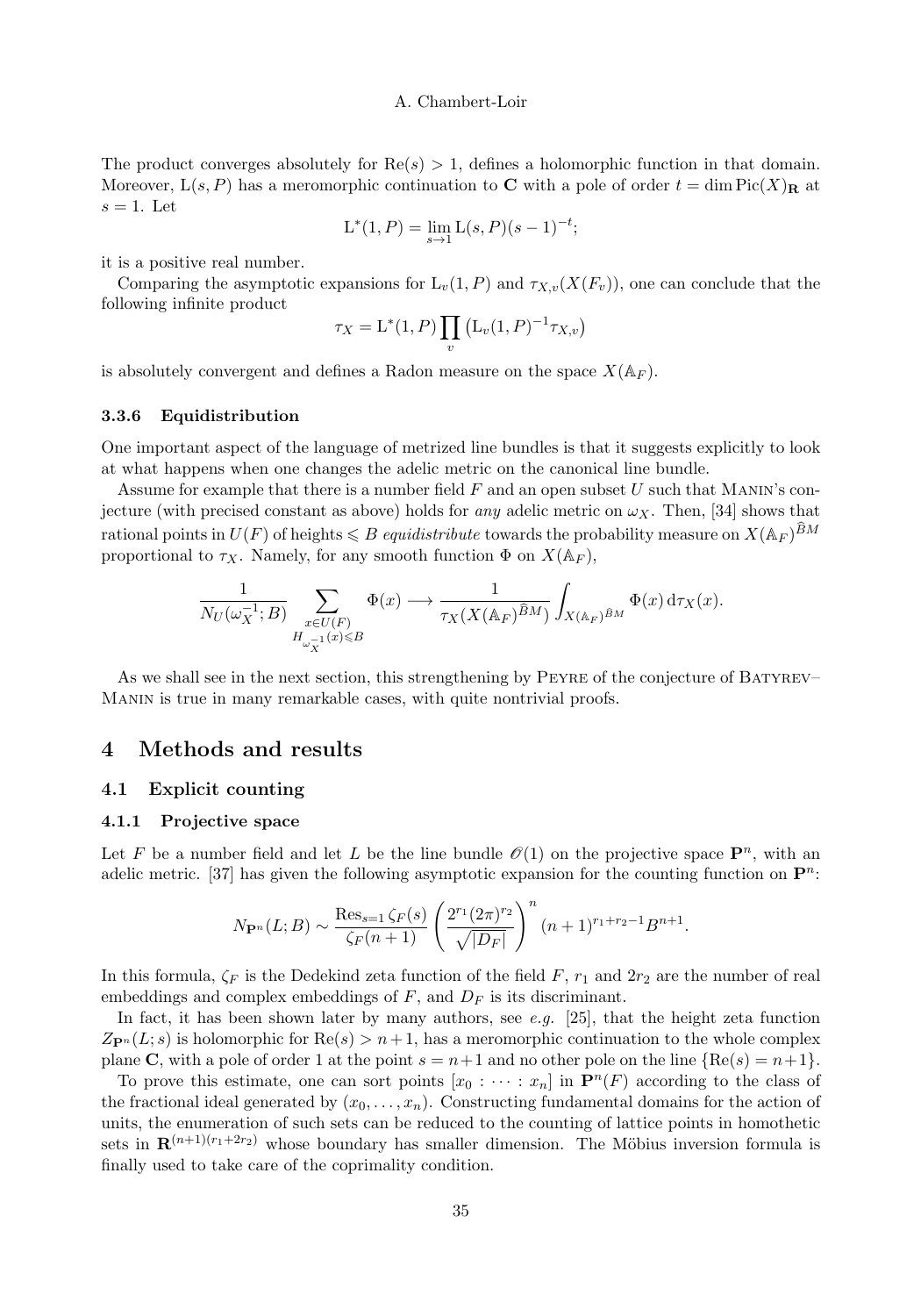#### 4.1.2 Hirzebruch surfaces and other blow-ups

There are many other cases where this explicit method works. Let us mention only some of them:

- ruled surfaces over the projective line (Hirzebruch surfaces);
- Grassmann varieties  $([42])$ ;
- Del Pezzo surfaces of degree 5, given as blow-ups of the plane in 4 points in general position  $([8])$ ;
- some Chow varieties of  $\mathbf{P}^n$ , see [38].

This method suffers from an obvious drawback: 1) it is hard to take advantage of subtle geometric properties of the situation studied; 2) it requires to know already much about the rational points, e.g., to be able to parametrize them. However, this is so far the only way of dealing with the (eventually singular) Del Pezzo surfaces which are not equivariant compactifications of the torus  $\mathbf{G}_{\text{m}}^2$  or of the additive group  $\mathbf{G}_{\text{a}}^2$ .

To deal with the parametrization of the rational points, an essential tool is the universal torsor, invented by [14], which is a quasi-projective variety lying over the given Del Pezzo surface. The computation of a universal torsor is essentially equivalent to that of a multi-graded ring defined in [15], the so-called *Cox ring* of the variety. In the case of the projective space  $\mathbf{P}^n$ , the torsor is  $\mathbf{A}^{n+1} \setminus \{0\}$ , mapping to  $\mathbf{P}^n$  via  $(x_0, \ldots, x_n) \mapsto [x_0 : \cdots : x_n]$ , and the Cox ring is the graded polynomial ring in  $n + 1$  variables.

In the context of Manin's conjecture, universal torsors were first introduced by [35] for toric varieties, in which case they are isomorphic to an open subset of an affine space. The parametrization of rational points which they allow to write proved to be very useful for the study of points of bounded height, at least in contexts where other techniques, like harmonic analysis, do not apply. Moreover, their computation is also related to the precise understanding of the numerically effective cone in the Picard group.

[18] computes these universal torsors for smooth Del Pezzo surfaces (that is, blow-ups of the projective plane in at most 8 points in general position). They were also computed for many singular Del Pezzo surfaces, see,  $e.q.$ , the article of [20] for an example leading to a case of MANIN's conjecture. In that paper, the interested reader shall also find a list of known cases, mostly due to BROWNING, de la BRETÉCHE and DERENTHAL, with references to the articles; see also the more recent preprint of [19]. Anyway, we apologize not to develop this important part of the subject here, which would lead us to far of your topic.

# 4.2 The circle method of Hardy–Littlewood

The *circle method* was initially devised to tackle WARING's problem, namely the decomposition of an integer into sums of powers. More generally, it is well suited to the study of diophantine equations in "many variables".

Concerning our counting problem, it indeed allows to establish the conjecture of BATYREV– MANIN–PEYRE for smooth complete intersections of codimension  $m$  in  $\mathbf{P}^n$ , that is, subschemes X of  $\mathbf{P}^n$  defined by the vanishing of m homogeneous polynomials  $f_1, \ldots, f_m$  such that at every point  $x \in X$ , the Jacobian matrix of the  $f_i$  has rank m. Let  $d_1, \ldots, d_m$  denote the degrees of the polynomials  $f_1, \ldots, f_m$ ; then the canonical line bundle of X is the restriction to X of the line bundle  $\mathscr{O}(-n-1+\sum_{i=1}^m d_i)$ . Consequently, X is Fano if and only if  $d_1+\cdots+d_m\leqslant n$ . Therefore, specific examples of Fano complete intersections are lines or conics in  $\mathbf{P}^2$ , planes, quadrics or cubic surfaces in  $\mathbf{P}^3$ , etc.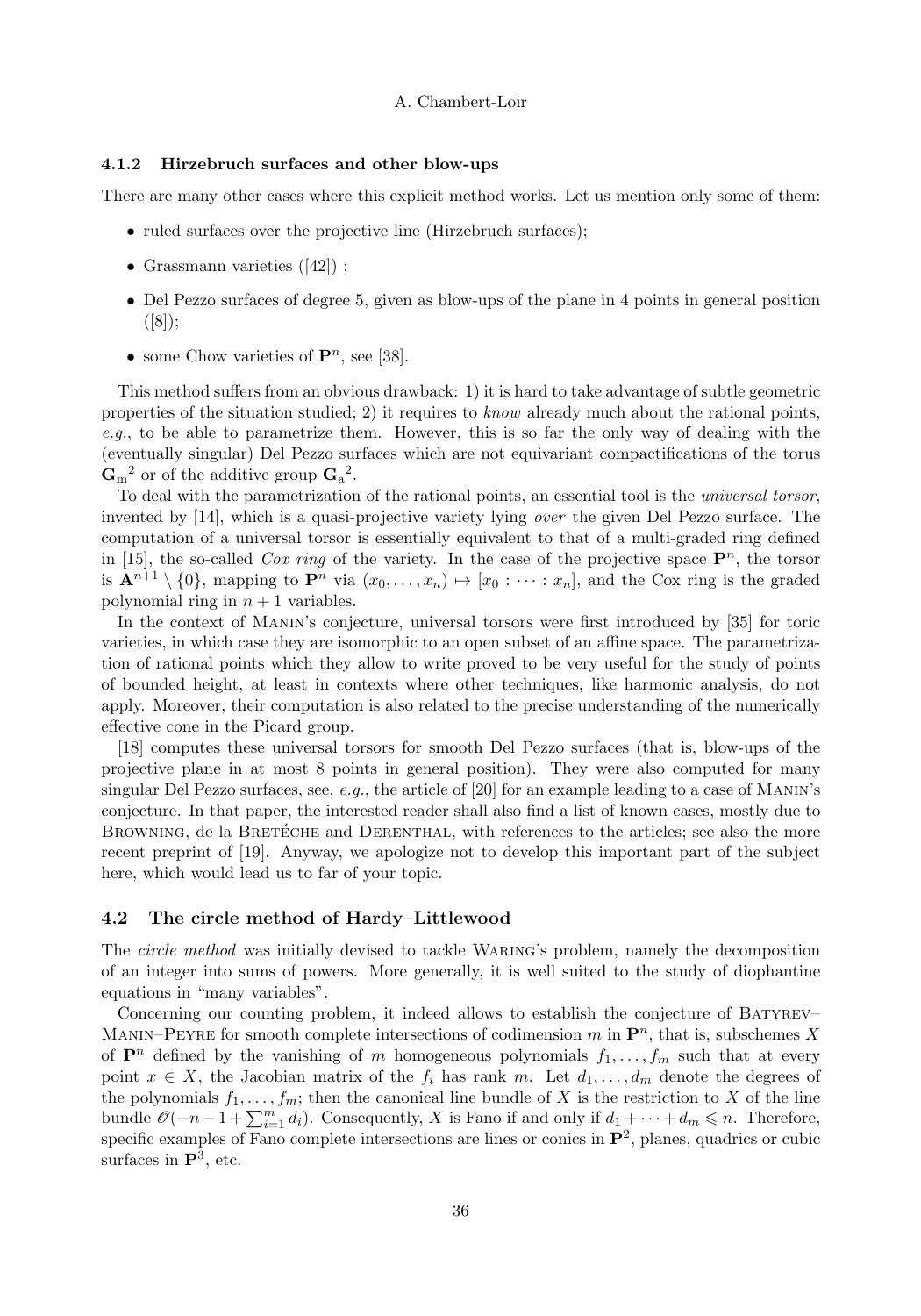The circle method is restricted to cases where the number of variables  $n$  is very large in comparison to the degrees  $d_1, \ldots, d_m$ . For instance, [5] establishes the desired result for an hypersurface of degree d in  $\mathbf{P}^n$  provided  $n \geq 2^d(d-1)$ . However, when it applies, it gives very strong results, including a form of the Hasse principle and equidistribution, see [34].

# 4.3 Homogeneous spaces

Homogeneous spaces, namely quotients of an algebraic group by a subgroup, form a large and interesting class of varieties. Here is a list of interesting examples:

- Algebraic groups themselves, like  $SL_n$  viewed as the subset of  $\mathbf{P}^{n^2}$  defined by the equation  $z^n = \det(A)$ , where a point of  $\mathbf{P}^{n^2}$  is a non-zero pair  $(z, A) \in F \times \mathrm{Mat}_n(F)$  modulo homotheties.
- The set  $V_P$  of matrices with fixed characteristic polynomial P. Indeed, when the polynomial P has distinct roots, any two such matrices are conjugate, hence  $V_P$  is an homogeneous space of  $GL_n$ .
- Non singular quadrics; indeed, if  $Q$  is a non-degenerate quadratic form in  $n$  variables, the theorem of Witt implies that the orthogonal group  $O(Q)$  acts transitively on the hypersurface of  $\mathbf{P}^{n-1}$  defined by Q.
- Grassmann varieties: if G is the Grassmann variety of d-planes  $W$  in the n-dimensional affine space  $\mathbf{A}^n$ , it has a transitive action of the group  $\mathrm{GL}(n)$ , given by  $W \mapsto gW$ ; the stabilizer of the fixed d-plane  $\mathbf{A}^d \times \{0\}$  is isomorphic the subgroup of block-triangular matrices (see below).

Various techniques allow to tackle the question of rational points of bounded height on such varieties. These methods allow to derive asymptotic expansions for the counting function by comparing it to the volume of a corresponding set in a real or adelic space, whose asymptotic growth has to be established independently. They are also amenable to proving equidistribution results, as well as establishing analyting properties of the height zeta function.

#### 4.3.1 Point counting vs. balls

Three important papers appeared in the 90's concerning the close problem of integral points of bounded height and still have a great influence. Methods of ergodic theory apply usually when one considers lattices of real or adelic semi-simple groups (that is, discrete subgroups of finite covolume). Keywords are the equidistribution theorem of M. Ratner for unipotent flows (used in the closely related context of integral points by [22]) or, as in [21, 26], mixing properties of the dynamical system, implied by decay of matrix coefficients of unitary representations (theorem of Howe–Moore and its extensions).

# 4.3.2 Eisenstein series

Flag varieties are classical generalizations of the projective space: they parametrize subvector spaces  $W$  of a fixed vector space  $V$  (Grassmann variety), of, more generally, increasing families  $W_1 \subset \cdots \subset W_m$  ("flags") of subvector spaces. Let us consider for simplicity the case of a fixed vector space V of dimension n and the Grassmann variety  $\mathrm{Gr}_d^n$  of subspaces of fixed dimension d. The projective space  $\mathbf{P}(V)$  is recovered by considering the cases  $d = 1$  (parametrizing lines) and  $d = n - 1$  (parametrizing hyperplanes). Let us fix a specific subspace  $W_0$  of dimension d in V;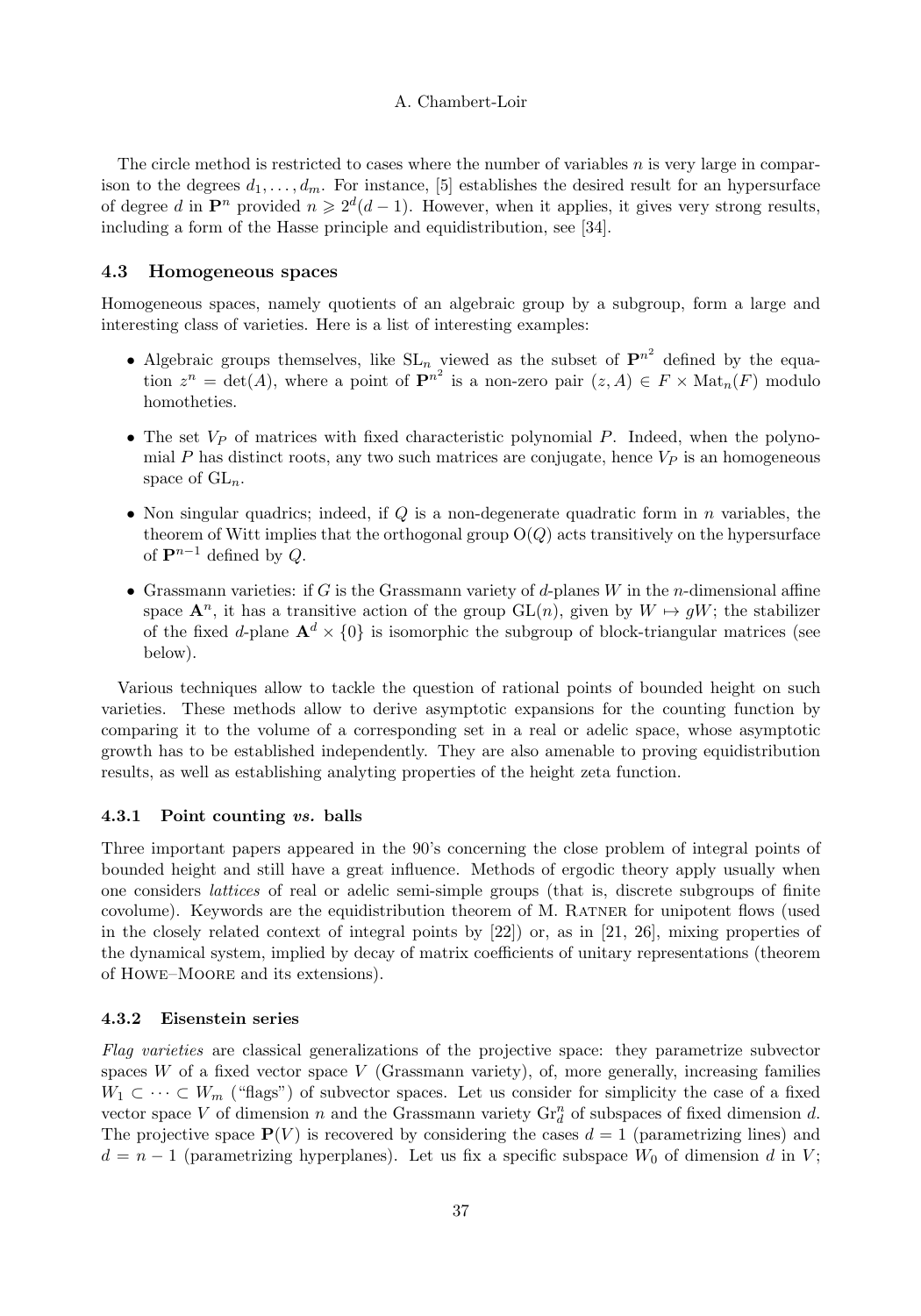considering a basis of  $W_0$  and extending it to a basis of  $V$ , it is easy to observe that any other subspace of dimension d is of the form  $gW_0$ , for some automorphism  $g \in GL(V)$ ; moreover,  $gW_0 = g'W_0$  if and only if  $g^{-1}g'W_0 = W_0$ , that is, if  $g^{-1}g'$  belongs to the *stabilizer* P of  $W_0$  for the action of  $GL(V)$ . In the basis that we fixed, P is the set of invertible upper-triangular block matrices having only zeroes in the lower rectangle  $[d+1,\ldots,n] \times [1,\ldots,d]$ .

More generally, in the language of algebraic groups, generalized flag varieties are quotients of reductive groups by parabolic subgroups. The understanding of their height zeta functions is a consequence of the observation, due to J. Franke, that these functions were studied extensively in the theory of automorphic forms, being nothing else than generalized Eisenstein series. Modulo some (not so obvious) translation, the results of R. P. LANGLANDS on these Eisenstein series readily imply the conjectures of Batyrev–Manin and Peyre (including equidistribution) for the flag varieties, see [25] and [34].

#### 4.3.3 Spectral decomposition of the height zeta function

Beyond Eisenstein's series and LANGLANDS's results, there are many interesting cases where the spectral decomposition of the height zeta function can be computed, leading to a proof of MANIN's conjecture. In fact, this has been done for equivariant compactifications of many families of algebraic groups.

To give an idea of the principle of the proof, let us say a word on the analogous problem of counting lattice points in large balls. Let B be a bounded measurable subset in  $\mathbb{R}^n$  and let  $\chi_B$  be its characteristic function. To understand the cardinality  $N(B)$  of  $B \cap \mathbb{Z}^n$ , *i.e.*, the sum  $\sum_{x \in \mathbb{Z}^n} \chi_B(x)$ , one can try to use the Poisson summation formula which would relate this sum  $\sum_{x\in\mathbf{Z}^n} \chi_B(x)$ , one can try to use the Poisson summation formula which would relate this sum to a sum over  $\mathbb{Z}^n$  of the Fourier transform  $\hat{\chi}_B$ . For this, one needs to approximate  $\chi_B$  by a function in a class where the Poisson formula applies, say either the Schwartz class, at least a continuous integrable function whose Fourier transform is integrable. The value at 0 of the Fourier transform  $\widehat{\chi}_B$  is the volume  $V(B)$  of B. If one can bound the remaining terms, one can hope to give an upper bound for the difference  $N(B) - V(B)$ . This is at least a way to attack the circle problem, which leads to non-trivial upper bounds.

In the next Section, we shall give more details on this spectral theoretic approach to Manin's conjecture in the case of compactifications of algebraic groups. As we have indicated, it relies on the generalization of the theory of Fourier series and Fourier integrals and of the Poisson formula, which concern the groups  $\bf{R}$  and  $\bf{R/Z}$ , to general locally compact topological groups. We therefore call it the Fourier–Poisson method.

#### 4.4 Some details on the Fourier–Poisson method

#### 4.4.1 Algebraic groups and their compactifications

Let X be an *equivariant compactification* of an algebraic group  $G$  over a number field  $F$ . This means that  $X$  is a projective variety containing  $G$  as a dense open subset and that the left and right actions of  $G$  on itself extend to actions on  $X$ .

Then,  $G(F)$  is a discrete subgroup of the adelic group  $G(\mathbb{A}_F)$ . Moreover, for line bundles L on X, the height  $H_L$  can often be extended to a function on  $G(\mathbb{A}_F)$ : there are functions  $H_{L,v}$  such that, for  $\mathbf{g} \in G(F) \subset G(\mathbb{A}_F)$ ,

$$
H_L({\bf g})=\prod_{v\in {\operatorname{Val} }(F)}H_{L,v}(g_v).
$$

If we use the right hand side of this formula to extend  $H_L$  to a function on  $G(\mathbb{A}_F)$ , we obtain that the height zeta function  $Z_G(L; s)$  is an average over the discrete group  $G(F)$  of a function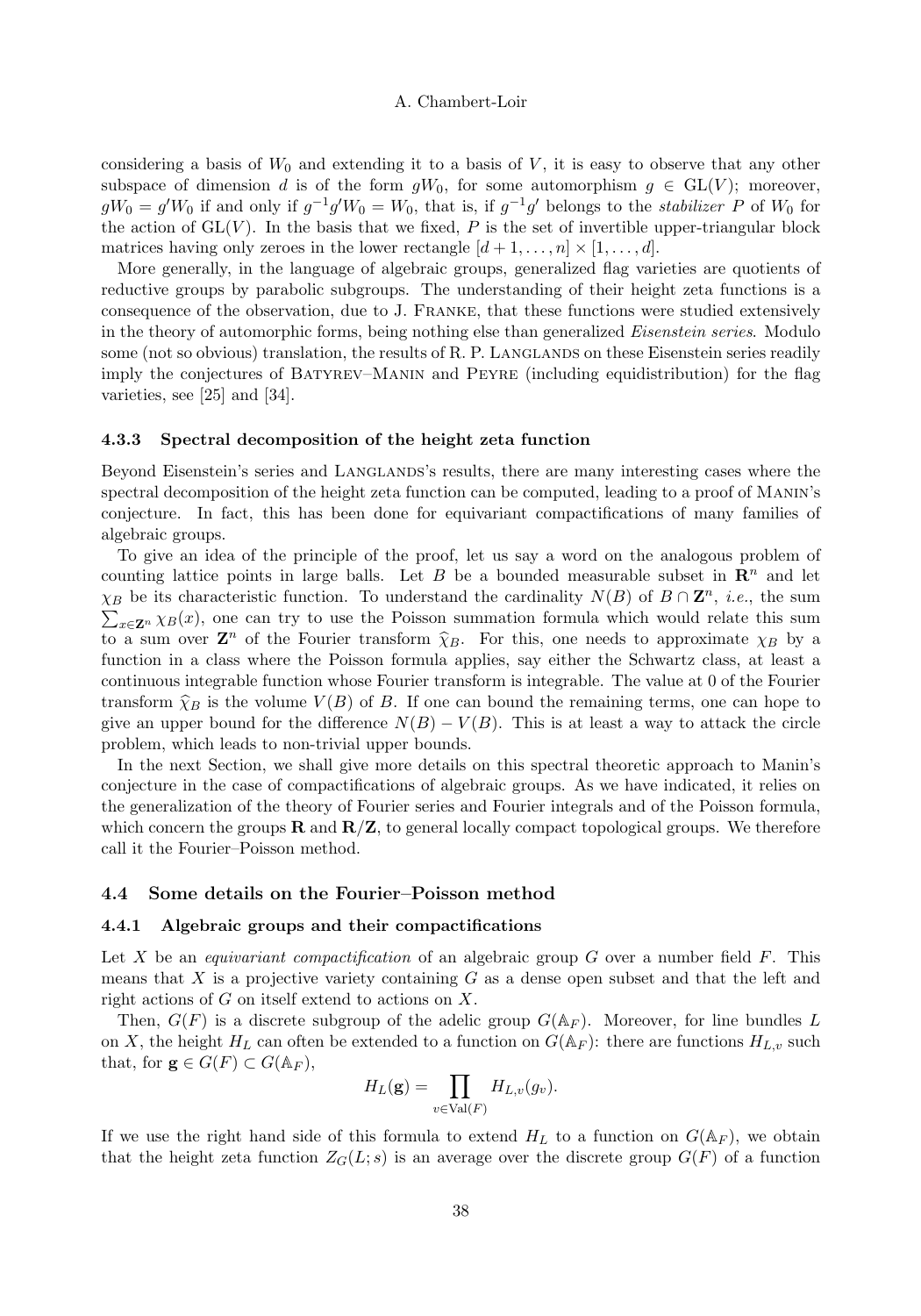$H_L^{-s}$  on  $G(\mathbb{A}_F)$  and one can use *harmonic analysis* and the spectral decomposition to understand  $Z_G(L; s)$ .

Important cases of groups in which mathematicians have been able to use harmonic analysis to prove the conjectures of Batyrev–Manin–Peyre are the following.

- algebraic tori: then X is called a toric variety, see [3];
- vector groups,  $[12]$ ;
- the Heisenberg group of upper triangular matrices, [41];
- reductive groups, embedded in the *wonderful compactification* defined by DE CONCINI– PROCESI, see [40].

# 4.4.2 The Poisson formula

Commutative groups are of course simpler to study, because irreducible representations are onedimensional (*i.e.*, are *characters*). Let us fix some notation. Let  $\mu$  be a Haar measure on the locally compact group  $G(\mathbb{A}_F)$ , given as product of suitable Haar measures  $\mu_v$  on  $G(F_v)$ . Let  $\widehat{G_v}$  = Hom( $G(F_v)$ , U) be the group of characters of  $G(F_v)$  and  $\widetilde{G}(\mathbb{A}_F)$  = Hom( $G(\mathbb{A}_F)$ , U) be the group of characters of  $G(\mathbb{A}_F)$ , where **U** is the group of complex numbers of modulus 1. By restriction, any character  $\chi \in \widehat{G}(\mathbb{A}_F)$  induces a character  $\chi_v$  of  $G(F_v)$ , for each place v. Let  $G(F)^{\perp}$ be the orthogonal of  $G(F)$ , that is the group of characters of  $G(\mathbb{A}_F)$  which are trivial on  $G(F)$ . This is a locally compact group and it carries a dual measure  $\mu^{\perp}$ .

Any integrable function  $f \in L^1(G(\mathbb{A}_F))$  has a *Fourier transform*, which is the function on  $\widetilde{G}(\mathbb{A}_F)$ defined as follows: for  $\chi \in \tilde{G}(\mathbb{A}_F)$ ,

$$
\mathscr{F}(f;\chi)=\int_{G(\mathbb{A}_F)}f(\mathbf{g})\chi(\mathbf{g})\,\mathrm{d}\mu(\mathbf{g}).
$$

If f is a simple function, *i.e.*, of the form  $f(g) = \prod f_v(g_v)$ , then  $\mathscr{F}(f; \chi)$  is a product  $\prod \mathscr{F}_v(f_v; \chi_v)$ of local Fourier transforms defined in an analogous manner, namely

$$
\mathscr{F}_v(f_v;\chi_v) = \int_{G(F_v)} f_v(g)\chi_v(g) d\mu_v(g).
$$

The generalization of *Poisson formula* to this context states that if  $f$  is an integrable function on  $G(\mathbb{A}_F)$  such that moreover  $\mathscr{F}(f; \cdot)$  is integrable on  $G(F)^{\perp}$ , then

$$
\sum_{g \in G(F)} f(g) = \int_{G(F)^{\perp}} \mathscr{F}(f; \chi) d\mu^{\perp}(\chi).
$$

This gives a formula for the height zeta function

$$
Z_G(L;s)=\int_{G(F)^\perp}\mathscr{F}(H_L^{-s};\chi)\,\mathrm{d}\mu^\perp(\chi),
$$

which in many cases proved to be a key tool towards establishing the desired analytic properties of the height zeta function.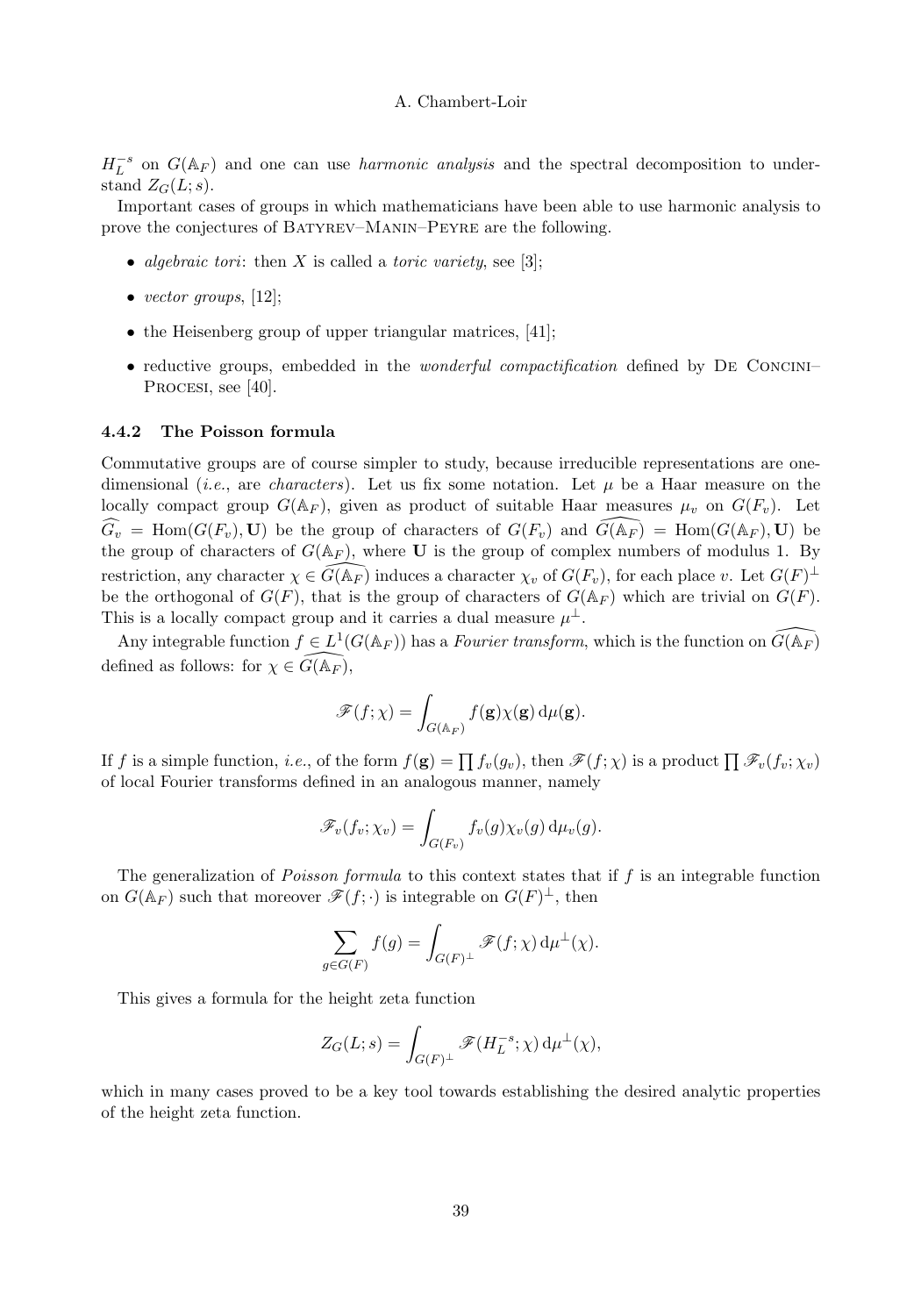# 4.4.3 The Fourier transform at the trivial character

Let us consider the Fourier transform of  $f = H_L^{-s}$  at the trivial character, in other words, the function

$$
\Phi(s) = \mathscr{F}(H_L^{-s}, \mathbf{1}) = \int_{G(\mathbb{A}_F)} H_L(g)^{-s} \, \mathrm{d}\mu(g).
$$

The decomposition of the function  $H_L$  as a product of function on the spaces  $G(F_v)$  implies a similar decomposition of  $\Phi$  as a the product  $\Phi(s) = \prod_v \Phi_v(s)$ , where

$$
\Phi_v(s) = \mathscr{F}_v(H_L^{-s}, \mathbf{1}) = \int_{G(F_v)} H_L(g)^{-s} d\mu_v(g).
$$

In the above mentioned cases, these functions have been often computed explicitly, resorting to properties of algebraic groups. However, this can also be done in a very geometric manner thanks to the *fundamental observation*: the integral  $\Phi_v(s)$  on  $G(F_v)$  can be viewed as a geometric analogue on  $X(F_v)$  of Igusa's local zeta functions. Assume for simplicity that  $L = \omega_X^{-1}$ . In Section 5 we will explain how to prove the following facts (see  $\S 5.2.6$ ):

- $\Phi_v(s)$  converges for  $\text{Re}(s) > 0$ ;
- $\Phi_{v}(s)$  has a meromorphic continuation to C;
- for almost all places v,  $\Phi_v(s)$  can be explicitly computed (DENEF's formula);
- the product  $\prod \Phi_v(s)$  converges for  $\text{Re}(s) > 1$ ;
- this product has a meromorphic continuation which is governed by some Artin L-function.

We shall in fact explain that these facts apply in much more generality than that of algebraic groups.

# 4.4.4 Conclusion of the proof

To prove Manin's conjecture for an equivariant compactification of an algebraic group using the Fourier method, a lot of work still remains to be done. One first has to establish a similar meromorphic continuation for other characters (other representations in the non-commutative cases) and, then, to integrate all these contributions over  $G(F)^{\perp}$ . Of course, the last step requires that one obtains good upper bounds in the first step, so that integration is at all possible. Details depend however very much on the specific groups involved and cannot be described here.

# 5 Heights and Igusa zeta functions

This final section aims at explaining the *geometric computation* of the Fourier transform of the height function via the theory of Igusa zeta functions. It essentially borrows from the introduction of our recent article [13].

# 5.1 Heights and measures on adelic spaces

# 5.1.1 Heights

Let X be a projective variety over a number field  $F$ . Let  $L$  be an effective divisor on  $X$ , and let us endow the associated line bundle  $\mathcal{O}_X(L)$  with an adelic metric. This line bundle possesses a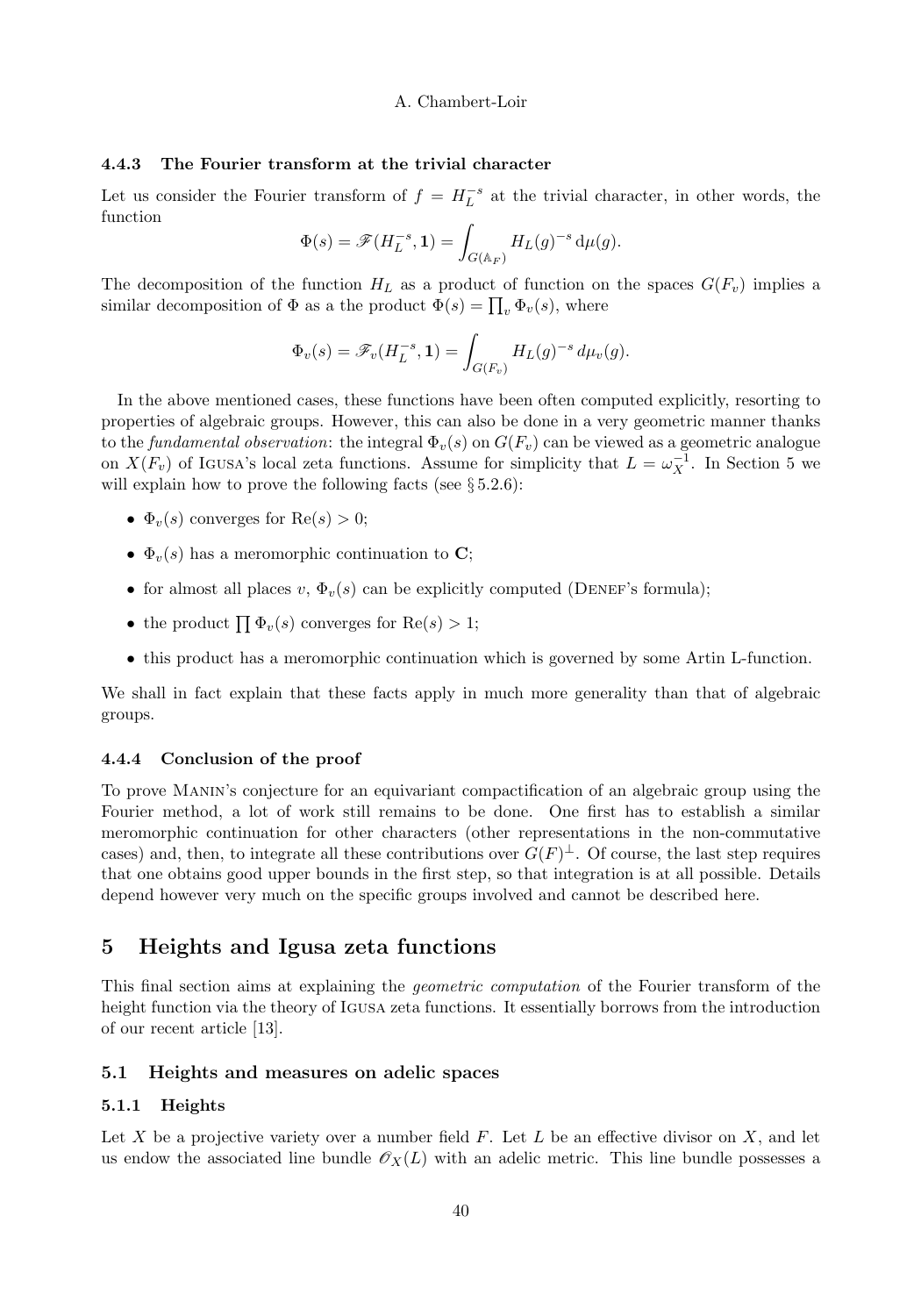canonical global section  $f_L$  whose divisor is L. For any place  $v \in Val(F)$ , the function  $x \mapsto ||f_L(x)||_v$ is continuous on  $X(F_v)$  and vanishes precisely on L. Moreover, its sup-norm is equal to 1 for almost all places v.

Consequently, the infinite product  $\prod_{v \in \text{Val}(F)} ||f_L(x_v)||_v$  converges to an element of  $\mathbf{R}_+$  for any adelic point  $x = (x_v) \in X(\mathbb{A}_F)$ . Let  $U = X \setminus L$ . If x is an adelic point of U, then  $||f_L(x_v)||_v \neq 0$  for all v, and is in fact equal to 1 for almost all v. We thus can define the height of a point  $x \in U(\mathbb{A}_F)$ to be equal to

$$
H_L((x_v)) = \prod_{v \in \text{Val}(F)} \|\mathsf{f}_L(x_v)\|_v^{-1}.
$$

The resulting function on  $U(\mathbb{A}_F)$  is continuous and admits a positive lower bound. Moreover, for any  $B > 0$ , the set of points  $x \in U(\mathbb{A}_F)$  such that  $H_L(x) \leq B$  is compact.

#### 5.1.2 Local measures (II)

The measure  $\tau_{X,v}$  on  $X(F_v)$  defined in § 3.3.4 gives finite volume to  $X(F_v)$  and the open set  $U(F_v)$ has full measure. We modify the construction as follows so as to define a Radon measure on  $U(F_n)$ whose total mass (unless  $L(F_v) = \emptyset$ ) is now infinite:

$$
d\tau_{(X,L),v}(x) = \frac{1}{\|f_L(x)\|_v} d\tau_{X,v}(x).
$$

For example, in the important case where  $X$  is an equivariant compactification of an algebraic group  $G, U = G$  and  $-L$  is a canonical divisor, this measure is a Haar measure on the locally compact group  $G(F_v)$ .

#### 5.1.3 Definition of a global Tamagawa measure

The product of these local measures does not converge in general, and to use them to construct a measure on the adelic space  $U(\mathbb{A}_F)$ , it is necessary to introduce convergence factors, *i.e.*, a family  $(\lambda_v)$  of positive real numbers such that the product

$$
\prod_{v \textrm{ finite}} \lambda_v \tau_{(X,L),v}(U(\mathfrak o_v))
$$

converges absolutely. The limit will thus be a positive real number (unless some factor  $U(\mathfrak{o}_v)$ ) is empty, which does not happen if we remove an adequate finite set of places in the product). The existence of such factors is a mere triviality, since one could take for  $\lambda_v$  the inverse of  $\tau_{(X,L),v}(U(\mathfrak{o}_v)).$ Of course, we claim for a meaningful definition of a family  $(\lambda_v)$ , based on geometric or arithmetic invariants of U.

The condition under which we can produce such factors is the following:  $X$  is proper, smooth, geometrically connected, and the two cohomology groups  $H^1(X, \mathcal{O}_X)$  and  $H^2(X, \mathcal{O}_X)$  vanish. Let us assume that this holds and let us define

$$
M^0 = \mathrm{H}^0(U_{\overline{F}}, \mathscr{O}^*)/\overline{F}^* \quad \text{and} \quad M^1 = \mathrm{H}^1(U_{\overline{F}}, \mathscr{O}^*)/\text{torsion};
$$

in words,  $M^0$  is the Abelian group of invertible functions on  $U_{\overline{F}}$  modulo constants, and  $M^1$  is the Picard group of  $U_{\overline{F}}$  modulo torsion. By the very definition as a cohomology group of  $U_{\overline{F}}$ , they possess a canonical action of the Galois group  $\Gamma_F$  of  $\overline{F}/F$ . Moreover,  $M^0$  is a free **Z**-module of finite rank. Indeed, to an invertible function on  $U_{\overline{F}}$ , one may attach its divisor, which is supported by the complementary subset, that is  $L_{\overline{F}}$ . This gives a morphism from  $M^0$  to the free Abelian group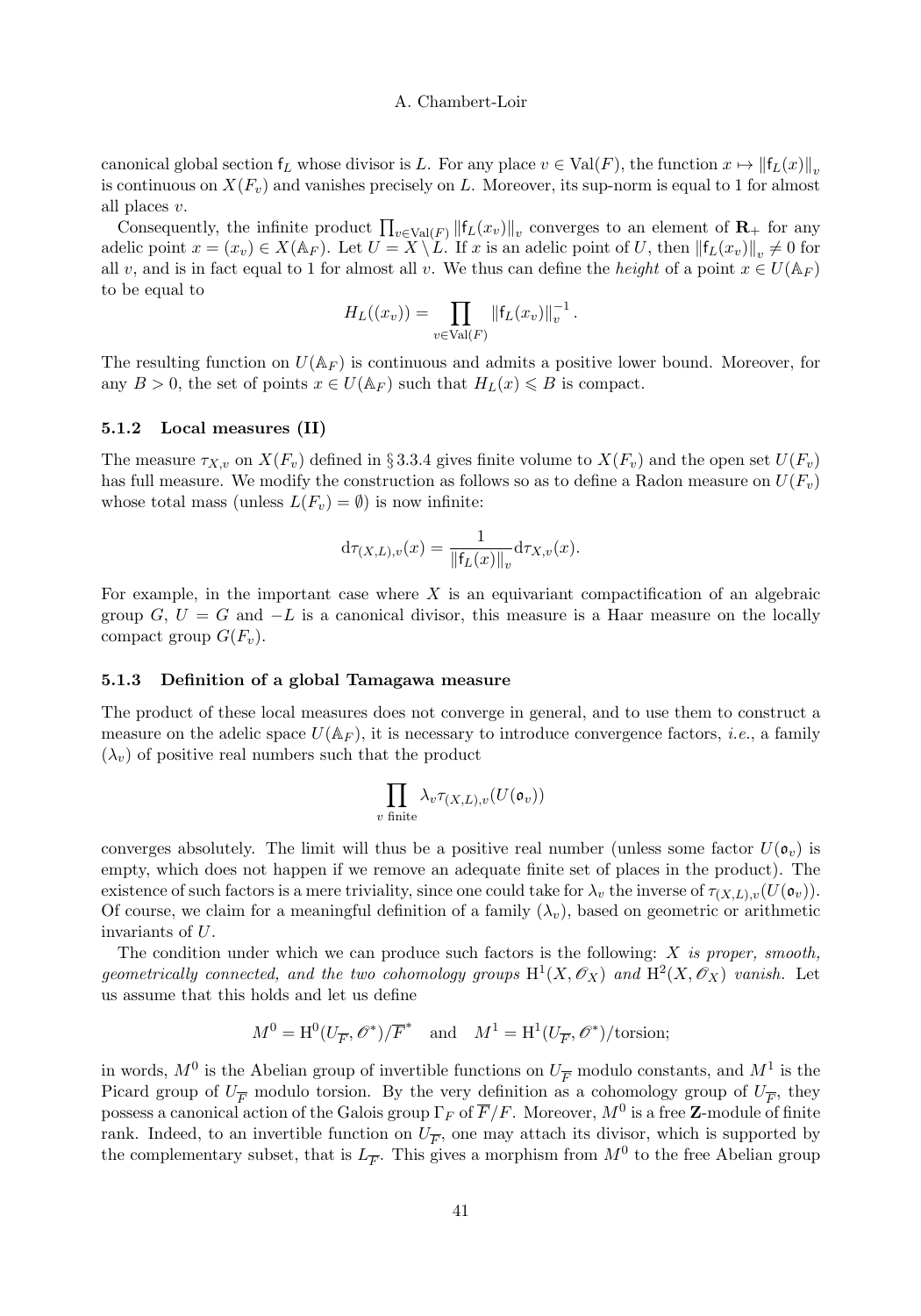generated by the irreducible components of  $L_{\overline{F}}$  and this map is injective because X is normal. It follows that  $M^0$  is a free **Z**-module of finite rank. Moreover, under the vanishing assertion above, then  $M<sup>1</sup>$  is a free **Z**-module of finite rank too. We thus can consider the Artin L-functions of these two  $\Gamma_F$ -modules,  $L(s, M^0)$  and  $L(s, M^1)$ .

Using WEIL's conjectures, proved by [16], to estimate the volumes  $U(\mathfrak{o}_v)$ , in a similar manner to what PEYRE had done to define the global measure  $\tau_X$  on  $X(\mathbb{A}_F)$ , we prove that the family  $(\lambda_v)$ given by

$$
\lambda_v = \frac{\mathcal{L}_v(1, M^0)}{\mathcal{L}_v(1, M^1)}
$$

if v is a finite place of F and  $\lambda_v = 1$  if v is archimedean is a family of convergence factors. In other words, the infinite product of measures

$$
\frac{\mathcal{L}^*(1, M^1)}{\mathcal{L}^*(1, M^0)} \prod_{v \in \text{Val}(F)} \frac{\mathcal{L}_v(1, M^0)}{\mathcal{L}_v(1, M^1)} d\tau_{(X, L), v}(x_v)
$$

defines a Radon measure on the locally compact space  $U(\mathbb{A}_F)$ . We denote this measure by  $\tau_{(X,L)}$ and call it the Tamagawa measure on  $U(\mathbb{A}_F)$ .

#### 5.1.4 Examples for the Tamagawa measure

This construction coincides with PEYRE's construction if  $L = \emptyset$ , since then  $M^0 = 0$  (there are no non-constant invertible functions on X) and  $M^1 = Pic(X_{\overline{F}})/\text{torsion}$ .

It also coincides with the classical constructions for algebraic groups. Let us indeed assume that X is an equivariant compactification of an algebraic group G and that  $-L$  is a canonical divisor, with  $G = U = X \setminus L$ . We have mentionned that  $\tau_{(X,L),v}$  is a Haar measure on  $G(F_v)$ . If G is semi-simple, or if G is nilpotent, then  $M^0 = M^1 = 0$ ; in that case  $\lambda_v = 1$ , according to the fact that the global measure does not need any convergence factor. However, if  $G$  is a torus, then  $M^0$  is the group of characters of  $G_{\overline{F}}$  and  $M^1 = 0$ ; our definition coincides with Ono's. In all of these cases, the global measure we construct is of course a Haar measure on the locally compact group  $G(\mathbb{A}_F)$ .

It also recovers some cases of homogeneous spaces  $G/H$ , where G and H are semisimple groups over  $\bf Q$ , under the assumption that H has no nontrivial characters, like those studied by [7]. In fact, the definition of Tamagawa measures on such homogeneous spaces does not need any convergence factors, as can be seen by the fact that  $M^0 = 0$  (since invertible functions on G are already constants) and  $M^1 = 0$  (because the Picard group of  $G/H$  is given by characters of H).

As a last example, let us recall that [35] had shown that the universal torsors over toric varieties do not need any convergence factors, because the convergence factor of the fibers (a torus) compensates the one of the base (a projective toric variety). In our approach, this is accounted by the fact, discovered by [14], that such torsors have neither non-constant invertible functions, nor non-trivial line bundles, hence  $M^0 = M^1 = 0$  and  $\lambda_v = 1$ .

## 5.2 An adelic-geometric analogue of Igusa's local zeta functions

As we explained above, when using the Fourier method to elucidate the number of points of bounded height on some algebraic varieties, we are lead to establish the meromorphic continuation of the function of a complex variable:

$$
Z: s \mapsto \int_{U(\mathbf{A}_F)} H_L(x)^{-s} d\tau_{(X,L)}(x).
$$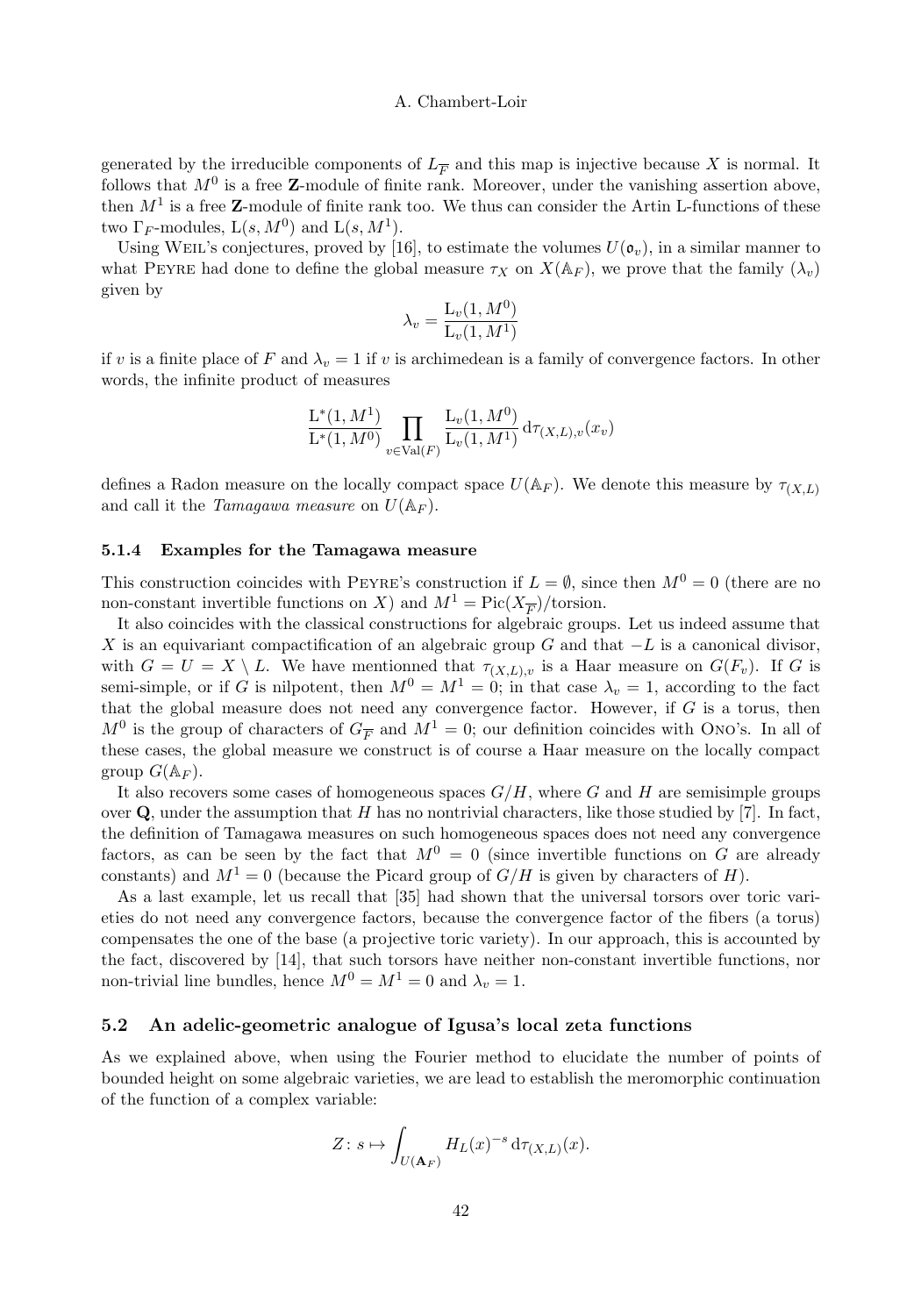(This function was denoted  $\Phi$  in §4.4.) By definition, the measure  $\tau_{(X,L)}$  is (up to the convergence factors and the global factor coming from Artin L-functions) the product of the local measures  $\tau_{(X,L),v}$  on the analytic manifolds  $U(F_v)$ . Similarly, the integrated function  $x \mapsto H_L(x)^{-s}$  is the product of the local functions  $x \mapsto ||f_L(x)||_v^s$ . Consequently, provided it converges absolutely, this adelic integral decomposes as a product of integrals over local fields,

$$
Z(s) = \frac{\mathcal{L}^*(1, M^1)}{\mathcal{L}^*(1, M^0)} \prod_{v \in \text{Val}(F)} \frac{\mathcal{L}_v(1, M^0)}{\mathcal{L}_v(1, M^1)} Z_v(s), \qquad Z_v(s) = \int_{U(F_v)} ||f_L(x)||_v^s \, d\tau_{(X, L), v}(x).
$$

## 5.2.1 Geometric Igusa zeta functions

Igusa's theory of local zeta functions studies the analytic properties of integrals of the form

$$
I_{\Phi}(s) = \int_{F_v^n} \Phi(x) |f(x)|_v^{s-1} dx,
$$

where f is a polynomial and  $\Phi$  is a smooth function with compact support on the affine *n*-space over  $F_v$ . (See [30] for a very good survey on this theory.)

Our integrals  $Z_v(s)$  are straightforward generalizations of IGUSA's local zeta functions. Indeed, since  $\tau_{(X,L),v} = ||f_L||_v^{-1} \tau_{X,v}$ , we have

$$
Z_{v}(s) = \int_{U(F_{v})} \|\mathsf{f}_{L}(x)\|_{v}^{s-1} d\tau_{X,v}(x) = \int_{X(F_{v})} \|\mathsf{f}_{L}(x)\|_{v}^{s-1} d\tau_{X,v}(x)
$$

because  $L(F_v)$  has measure 0 in  $X(F_v)$ . In our case, we integrate on a compact analytic manifold, rather than a test function on the affine space; as always in Differential geometry, partitions of unity and local charts convert a global integral into a finite sum of local ones. The absolute value of a polynomial has been replaced by the norm of a global section of a line bundle; again, in local coordinates, the function  $||f_L||_v$  is of the form  $|f|_v \varphi$ , where f is a local equation of L and  $\varphi$  a continuous non-vanishing function. However, because of these slight differences, we call such integrals geometric Igusa zeta functions.

From now on, we will assume in this text that over the algebraic closure  $\overline{F}$ , L is a divisor with simple normal crossings. This means that the irreducible components of the divisor  $L_{\overline{F}}$  are smooth and meet transversally; in particular, any intersection of part of these irreducible components is either empty, or a smooth subvariety of the expected codimension. This assumption is only here for the convenience of the computation. Indeed, by the theorem on resolution of singularities of [29], there exists a proper birational morphism  $\pi: Y \to X$ , with Y smooth, which is an isomorphism on U and such that the inverse image of  $L$  (as a Cartier divisor) satisfies this assumption. We may replace  $(X, L)$  by  $(Y, \pi^*L)$  without altering the definitions of Z,  $Z_v$ , etc.. Let  $\mathscr A$  be the set of irreducible components of L; for  $\alpha \in \mathscr{A}$ , let  $L_{\alpha}$  be the corresponding component, and  $d_{\alpha}$  its multiplicity in L. We thus have  $L = \sum_{\alpha \in \mathscr{A}} d_{\alpha} L_{\alpha}$ .

This induces a stratification of X indexed by subsets  $A \subset \mathscr{A}$ , the stratum  $X_A$  being given by

$$
X_A = \{ x \in X \, ; \, x \in L_\alpha \Leftrightarrow \alpha \in A \}.
$$

In the sequel, we shall moreover assume that for any  $\alpha \in \mathscr{A}$ ,  $L_{\alpha}$  is geometrically irreducible. This does not cover all cases, but the general case can be treated using a similar analysis, the Dedekind zeta function of F being replaced by Dedekind zeta functions of finite extensions  $F_{\alpha}$ defined by the components  $L_{\alpha}$ ; I refer the interested reader to [13] for details.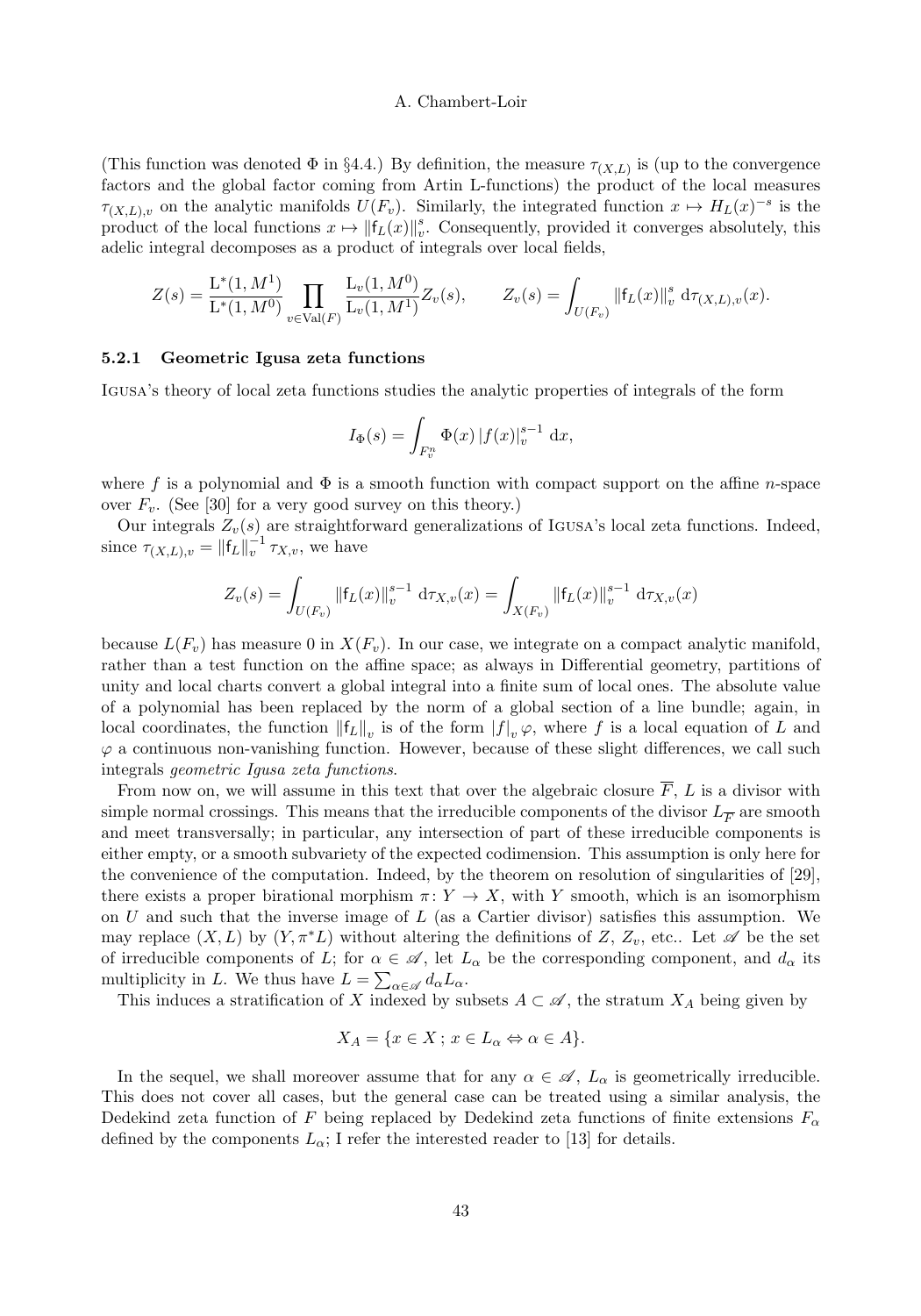#### 5.2.2 Local analysis

Let x be a point in  $X_A(F_v)$ . The "normal crossings" assumption on L implies that on a small enough analytic neighbourhood  $\Omega_x$  of x, one may find local equations  $x_\alpha$  of  $L_\alpha$ , for  $\alpha \in A$ , and complete these local equations into a system of local coordinates  $((x_{\alpha})_{\alpha\in A}; y_1,\ldots,y_s)$ , so that  $s + \text{Card}(A) = \dim X$ . In this neighbourhood of x, the measure  $\tau$  can be written  $\omega(x; y) dx dy$ , with  $\omega$  a positive continuous function, and there is a continuous and positive function  $\varphi$  such that

$$
\|\mathsf{f}_L\|_v = \varphi \cdot \prod_{\alpha \in A} |x_\alpha|_v^{d_\alpha}
$$

on  $\Omega_x$ . If  $\Phi_x$  is a continuous function with compact support on  $\Omega_x$ , we thus have

$$
\int_{X(F_v)} \Phi_x \, \|f_L\|^{s-1} \, \tau_{(X,L),v} = \int_{\Omega_x} (\varphi^{s-1} \omega \Phi_x) \prod_{\alpha \in A} |x_\alpha|_v^{(s-1)d_\alpha} \, \prod_{\alpha \in A} dx_\alpha \, dy_1 \dots dy_s.
$$

By comparison with the integral

$$
\int_{F_v} \Phi(u) \left| u \right|_v^s \, \mathrm{d}u
$$

which converges for  $\text{Re}(s) > -1$  if  $\Phi$  is compactly supported on  $F_v$ , we conclude that

$$
\int_{X(F_v)} \Phi_x \, \|f_L\|^{s-1} \, \tau_{(X,L),v}
$$

converges absolutely for  $\text{Re}(s) > 0$ .

Introducing a partition of unity, we conclude that for any place  $v \in Val(F)$ , the integral  $Z_v(s)$ converges for  $Re(s) > 0$  and defines a holomorphic function on this half-plane.

#### 5.2.3 Denef 's formula

Our understanding of the infinite product of the functions  $Z_v(s)$  relies in the explicit computation of almost all of them. The formula below is a straightforward generalization of a formula which [17] used to prove that, when f is a polynomial with coefficients in the number field F and  $\Phi$  is the characteristic function of the unit polydisk in  $F_v^n$ , then Igusa's local zeta function  $I_{\Phi}(s)$  is a rational function of  $q_v^{-s}$  whose degree is bounded when v varies within the set of finite places of F.

Assuming that the whole situation has "good reduction" at a place  $v$ , we obtain the following formula, where  $k_v$  is the residue field of F at v and  $q_v$  is its cardinality:

$$
Z_v(s) = \sum_{A \subset \mathscr{A}} q_v^{-\dim X} \operatorname{Card}(X_A(k_v)) \cdot \prod_{\alpha \in A} \frac{q_v - 1}{q_v^{1 + d_\alpha(s-1)} - 1}.
$$

As in [17], this is a consequence of the fact that for each point  $\tilde{x} \in X(k_v)$ , in the local analytic description of the previous paragraph, we may find local coordinates  $x_\alpha$  and y such that  $\varphi \equiv \omega = 1$ which parametrize the open unit polydisk with "center  $\tilde{x}$ ." That this is at all possible is more or less what is meant by "having good reduction".

# 5.2.4 Meromorphic continuation

Let us analyse the various terms of this formula. The stratum  $X_A$  has codimension Card(A) in X (or is empty); this implies easily that

$$
q_v^{-\dim X} \operatorname{Card}(X_A(k_v)) = \mathcal{O}(q_v^{-\operatorname{Card}(A)}).
$$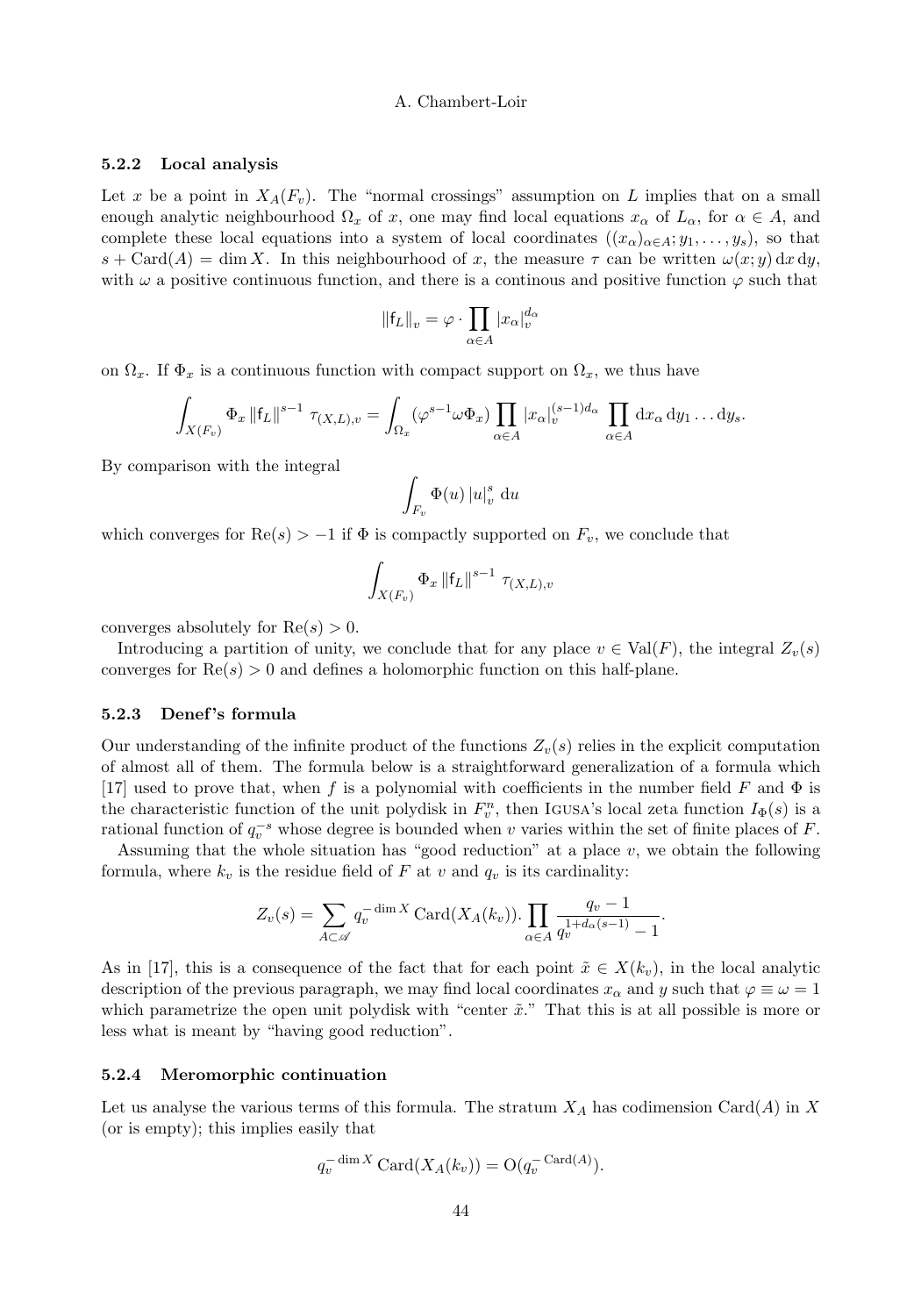More precisely, since  $L_{\alpha}$  is geometrically irreducible and  $X_{\alpha}$  is an open subset of it, it follows from [16] that

$$
q_v^{-\dim X} \operatorname{Card}(X_{\alpha}(k_v)) = q_v^{-1} + \mathcal{O}(q_v^{-3/2}).
$$

(In fact, the estimates of [31] suffice for that.) Similarly,  $X_{\emptyset} = X \setminus L = U$ , and

$$
q_v^{-\dim X} \operatorname{Card}(X_{\emptyset}(k_v)) = 1 + \mathrm{O}(q_v^{-1/2}).
$$

In fact, the vanishing assumption on the cohomology groups  $H^1(X, \mathcal{O}_X)$  and  $H^2(X, \mathcal{O}_X)$  implies that the remainder is even  $O(q_v^{-1})$ . By an integration formula of [43], this expression is precisely equal to  $\tau_{(X,L),v}(U(\mathfrak{o}_{v})).$ 

We therefore obtain that for any  $\varepsilon > 0$ , there exists  $\delta > 0$  such that if Re( $s - 1$ ) > - $\delta$ , then

$$
Z_v(s) = \tau_{(X,L),v}(U(\mathfrak{o}_v)) \prod_{\alpha \in \mathscr{A}} (1 - q_v^{-1-d_{\alpha}(s-1)})^{-1} \left(1 + \mathrm{O}(q_v^{-1-\epsilon})\right).
$$

If we multiply this estimate by the convergence factors  $\lambda_v$  that we have introduced, and which satisfy  $\lambda_v = 1 + \mathcal{O}(q_v^{-1})$ , we obtain that the infinite product

$$
\prod_{v \text{ finite}} \lambda_v Z_v(s) \prod_{\alpha \in \mathscr{A}} \zeta_{F,v} (1 + d_\alpha(s-1))^{-1}
$$

converges absolutely and uniformly for  $\text{Re}(s-1) > -\delta/2$ ; it defines a holomorphic function  $\Phi(s)$ on that half-plane. We have denoted by  $\zeta_{F,v}$  the local factor at v of the Dedekind zeta function of the number field  $F$ . Then, the equality

$$
Z(s) = \frac{L^*(1, M^1)}{L^*(1, M^0)} \prod_{v \in \text{Val}(F)} \lambda_v Z_v(s)
$$
  
= 
$$
\frac{L^*(1, M^1)}{L^*(1, M^0)} \left( \prod_{\alpha \in \mathscr{A}} \zeta_F(1 + d_\alpha(s - 1)) \right) \Phi(s) \prod_{v \text{ archimedean}} Z_v(s)
$$

shows that Z converges absolutely, and defines a holomorphic function on  $\{Re(s) > 1\}$ . Since the Dedekind zeta function  $\zeta_F$  has a pole of order 1 at  $s = 1$ ,  $Z(s)$  admits a meromorphic continuation on the half-plane  $\{Re(s) > 1 - \delta/2\}$ , whose only pole is at  $s = 1$ , with multiplicity Card( $\mathscr{A}$ ).

#### 5.2.5 The leading term

Moreover,

$$
\lim_{s \to 1} (s-1)^{\mathrm{Card}(\mathscr{A})} Z(s) = \frac{\mathrm{L}^*(1,M^1)}{\mathrm{L}^*(1,M^0)} \left( \prod_{\alpha \in \mathscr{A}} d_{\alpha}^{-1} \right) \zeta_F^*(1)^{\mathrm{Card}(\mathscr{A})} \Phi(1) \prod_{v \text{ archimedean}} Z_v(1).
$$

By definition of  $\Phi$ , one has

$$
\Phi(1) = \prod_{v \text{ finite}} \lambda_v \prod_{\alpha \in \mathscr{A}} \zeta_{F,v}(1)^{-1} Z_v(1)
$$

$$
= \prod_{v \text{ finite}} \left( \lambda_v \prod_{\alpha \in \mathscr{A}} \zeta_{F,v}(1)^{-1} \right) \tau_{X,v}(X(F_v)).
$$

Comparing the Galois modules  $M^0$  and  $M^1$  for X and U, one can conclude that

$$
\lim_{s \to 1} (s-1)^{\operatorname{Card}(\mathscr{A})} Z(s) = \tau_X(X(\mathbb{A}_F)) \prod_{\alpha \in \mathscr{A}} d_{\alpha}^{-1}.
$$
 (5.1)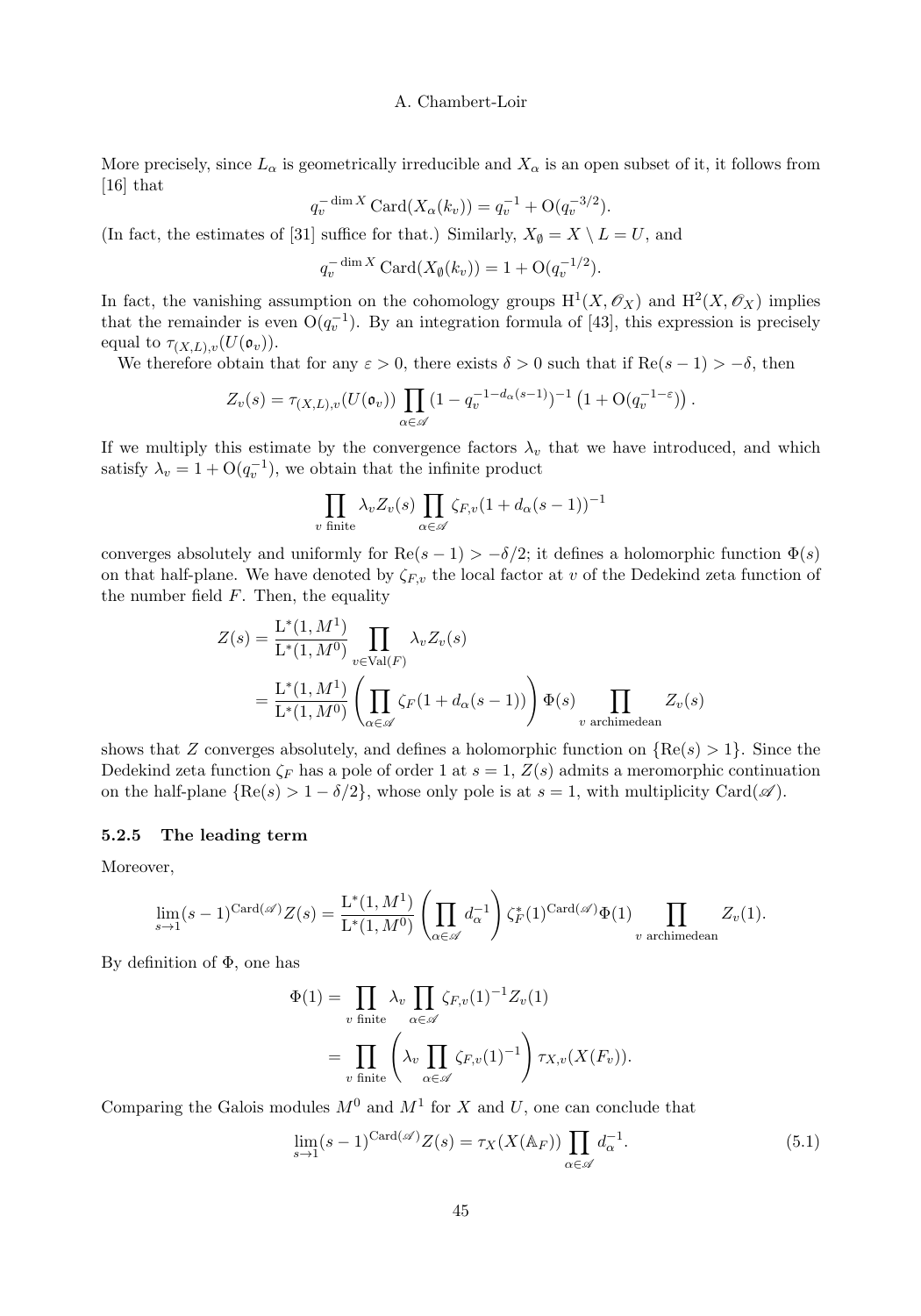#### 5.2.6 Conclusion of the computation

Finally, we have shown the following: The integral

$$
s\mapsto \int_{U(\mathbb{A}_F)}H_L(x)^{-s}\,\mathrm{d}\tau_{(X,L)}(x)
$$

converges for  $\text{Re}(s) > 1$ , defines a holomorphic function on this half-plane. It has a meromorphic continuation on some half-plane  ${Re(s) > 1 - \delta}$  (for some  $\delta > 0$ ) whose only pole is at  $s = 1$ , has order Card( $\mathscr{A}$ ) and its asymptotic behaviour at  $s = 1$  is given by Equation (5.1).

# 5.3 Application to volume estimates

Let us finally derive our volume estimates from the analytic property of the function  $Z(s)$ . We are interested in the volume function defined by

$$
V(B) = \tau_{(X,L)}\left(\{x \in U(\mathbb{A}_F) \, ; \, H_L(x) \leq B\}\right)
$$

for  $B > 0$ , more precisely in its asymptotic behaviour when  $B \to \infty$ .

Its Mellin-Stieltjes transform is given by

$$
\int_0^{\infty} B^{-s} dV(B) = \int_{U(\mathbb{A}_F)} H_L(x)^{-s} d\tau_{(X,L)}(x) = Z(s).
$$

By a slight generalization of IKEHARA's Tauberian theorem, we conclude that  $V(B)$  satisfies the following asymptotic expansion:

$$
V(B) \sim ((a-1)! \prod_{\alpha \in \mathscr{A}} d_{\alpha})^{-1} \tau_X(X(\mathbb{A}_F)) B(\log B)^{a-1},
$$

where  $a = \text{Card}(\mathscr{A})$  is the number of irreducible components of the divisor L.

Our argument, applied to different metrizations, also implies that when  $B \to \infty$ , the probability measure

$$
\frac{1}{V(B)}\mathbf{1}_{H_L(x)\leq B}\mathrm{d}\tau_{(X,L)}(x)
$$

on  $U(\mathbb{A}_F)$  (viewed as a subset of  $X(\mathbb{A}_F)$ ) converges to the measure

$$
\frac{1}{\tau_X(X(\mathbb{A}_F))} \,\mathrm{d} \tau_X(x)
$$

on  $X(\mathbb{A}_F)$ .

#### Acknowledgments

I would like to thank Yuri Tschinkel for his comments on a first version of this survey. Our collaboration on the topics presented here began more than ten years ago. Let it be the occasion to thank him heartily for having shared his views and projects with me.

I also thank the referee, as well as R. DE LA BRETÉCHE, H. OH and W. VEYS for their suggestions.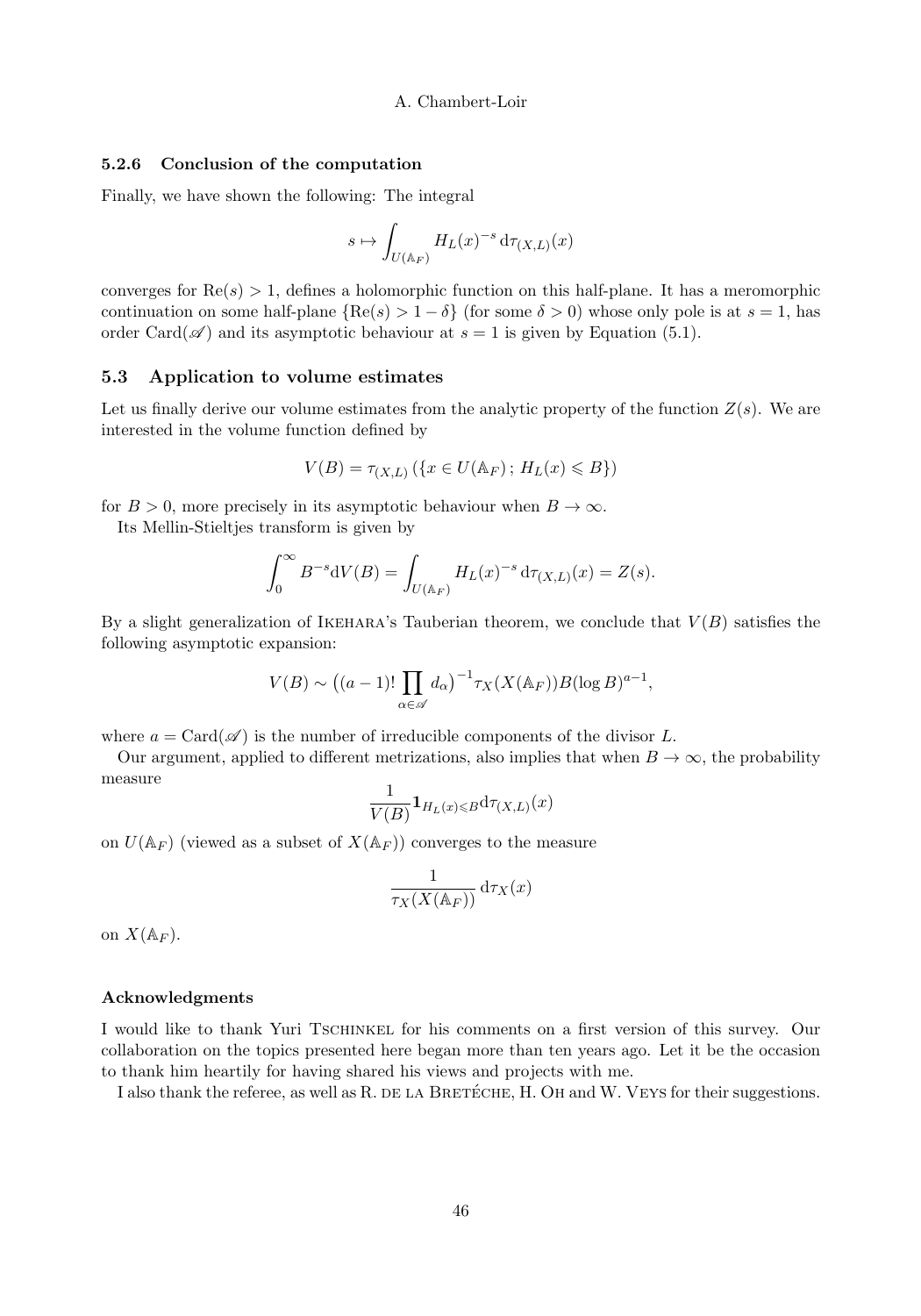# References

- $[1]$  V. V. BATYREV & Yu. I. MANIN (1990), Sur le nombre de points rationnels de hauteur bornée des variétés algébriques. Math. Ann., 286, 27–43.
- [2] V. V. BATYREV & Yu. TSCHINKEL (1995), Rational points on bounded height on compactifications of anisotropic tori. Internat. Math. Res. Notices, 12, 591–635.
- [3] V. V. BATYREV & Yu. TSCHINKEL (1996), Height zeta functions of toric varieties. Journal Math. Sciences, 82 (1), 3220–3239.
- [4] V. V. Batyrev & Yu. Tschinkel (1996), Rational points on some Fano cubic bundles. C. R. Acad. Sci. Paris Sér. I Math., **323**, 41–46.
- [5] B. J. BIRCH (1962), Forms in many variables. Proc. London Math. Soc., 265A, 245-263.
- [6] E. BOMBIERI & J. PILA (1989), The number of integral points on arcs and ovals. Duke Math. J., 59 (2), 337–357.
- [7] M. BOROVOI & Z. RUDNICK (1995), Hardy-Littlewood varieties and semisimple groups. Invent. *Math.*, **119** (1), 37–66.
- [8] R. DE LA BRETÈCHE (2002), Nombre de points de hauteur bornée sur les surfaces de del Pezzo de degré 5. Duke Math. J.,  $113$  (3),  $421-464$ .
- [9] R. DE LA BRETÈCHE & P. SWINNERTON-DYER (2007), Fonction zêta des hauteurs associée  $\dot{a}$  une certaine surface cubique. Bull. Soc. Math. France, 135 (1), 65–92.
- [10] T. D. Browning & D. R. Heath-Brown (2006), The density of rational points on nonsingular hypersurfaces. II. Proc. London Math. Soc.  $(3)$ , **93**  $(2)$ , 273–303. With an appendix by J. M. Starr.
- [11] T. D. Browning, D. R. Heath-Brown & P. Salberger (2006), Counting rational points on algebraic varieties. Duke Math. J., 132 (3), 545–578.
- [12] A. CHAMBERT-LOIR & Yu. TSCHINKEL  $(2002)$ , On the distribution of points of bounded height on equivariant compactifications of vector groups. Invent. Math., 148, 421–452.
- [13] A. CHAMBERT-LOIR & Yu. TSCHINKEL (2008), Tamagawa measures and volume estimates in analytic and adelic geometry. Work in progress.
- [14] J.-L. COLLIOT-THÉLÈNE & J.-J. SANSUC (1987), La descente sur les variétés rationnelles. II. Duke Math. J., 54 (2), 375–492.
- [15] D. A. Cox (1995), The homogeneous coordinate ring of a toric variety. J. Algebraic Geometry, 4  $(1)$ , 17–50.
- $[16]$  P. DELIGNE (1974), La conjecture de Weil, I. Publ. Math. Inst. Hautes Études Sci., 43, 273– 307.
- $[17]$  J. DENEF (1987), On the degree of Igusa's local zeta function. Amer. J. Math., 109, 991–1008.
- [18] U. Derenthal (2006), On the Cox ring of Del Pezzo surfaces. ArXiv:math/060311 [math.AG].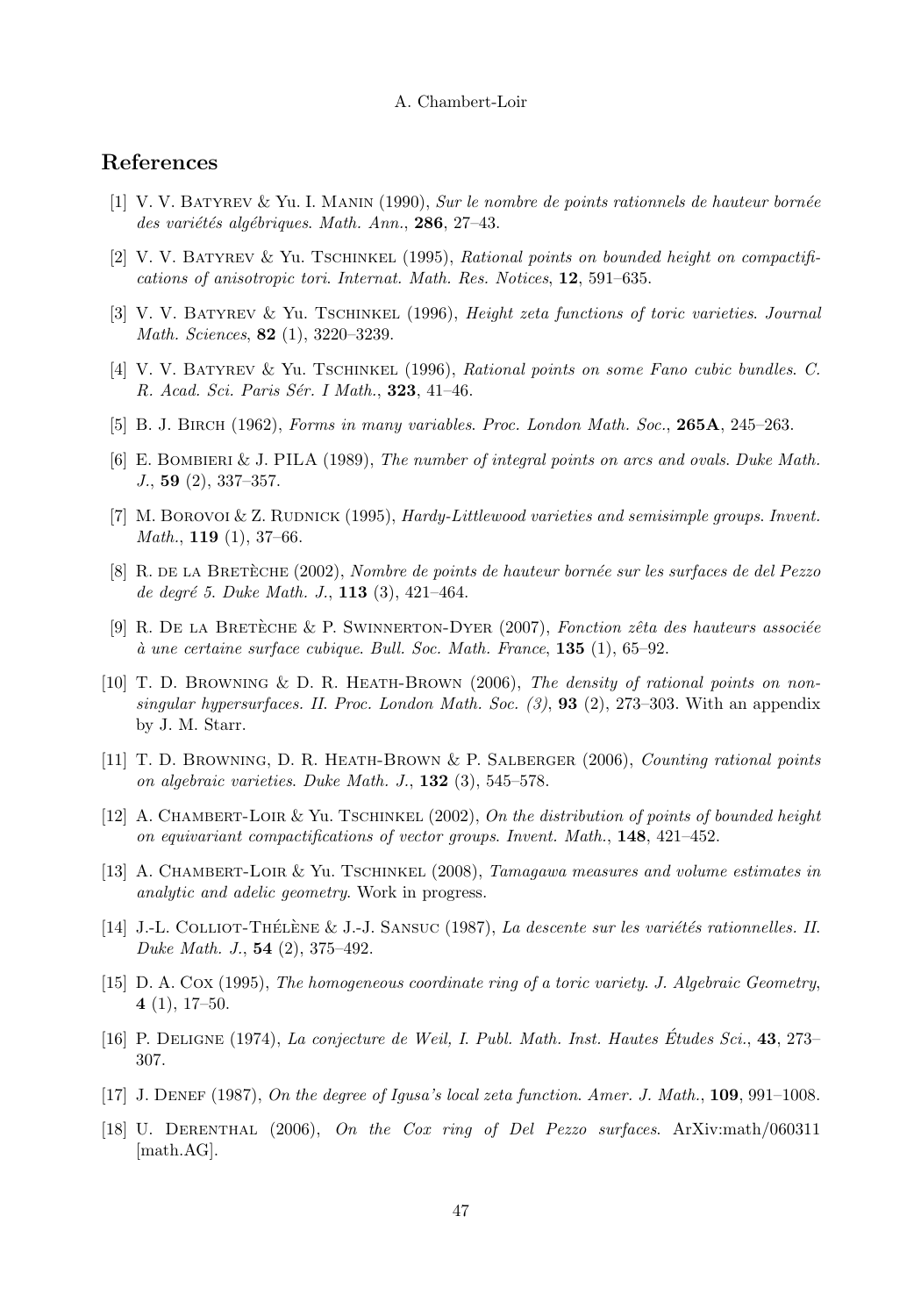- [19] U. Derenthal (2008), Counting integral points on universal torsors. ArXiv:0810.4122 [math.NT].
- [20] U. DERENTHAL & Y TSCHINKEL Universal torsors over del Pezzo surfaces and rational points. In Equidistribution in number theory, an introduction, volume 237 de NATO Sci. Ser. IIMath. Phys. Chem., p. 169-196, Springer, Dordrecht.
- [21] A. Eskin & C. McMullen (1993), Mixing, counting and equidistribution on Lie groups. Duke *Math. J.*, **71** (1),  $181-209$ .
- [22] A. ESKIN, S. MOZES & N. SHAH (1996), Unipotent flows and counting lattice points on homogeneous varieties. Ann. of Math., 143 (2), 253–299.
- [23] D. ESSOUABRI (2005), Analytic continuation of a class of zeta functions of heights. (Prolongements analytiques d'une classe de fonctions zêta des hauteurs et applications.). Bull. Soc. Math. France, 133 (2), 297–329.
- [24] G. FALTINGS (1983), Endlichkeitsätze für abelsche Varietäten über Zahlkörpern. Invent. Math., 73 (3), 349–366.
- [25] J. Franke, Yu. I. Manin & Yu. Tschinkel (1989), Rational points of bounded height on Fano varieties. Invent. Math.,  $95$  (2), 421-435.
- [26] A. Gorodnik, F. Maucourant & H. Oh (2009), Manin's and Peyre's conjectures on rational points and adelic mixing. Ann. Sci. Ecole Norm. Sup. To appear.
- [27] G. H. HARDY & E. M. WRIGHT (1979), An introduction to the theory of numbers, The Clarendon Press Oxford University Press, New York, fifth edition.
- [28] D. R. HEAYH-BROWN (2002), The density of rational points on curves and surfaces, Ann. of *Math.*  $(2)$ , **155**  $(2)$ , 553-595.
- [29] H. Hironaka (1964), Resolution of singularities of an algebraic variety over a field of characteristic zero. I, II. Ann. of Math. (2), 79, 109–203, 205–326.
- [30] J.-I. Igusa (2000), An introduction to the theory of local zeta functions, AMS/IP Studies in Advanced Mathematics 14, American Mathematical Society, Providence, RI.
- [31] S. LANG & A. WEIL (1954), Number of points of varieties in finite fields. Amer. J. Math.,  $76$ , 819–827.
- [32] J. V. MATIJASEVIC<sup>\*</sup> (1971), *Diophantine representation of enumerable predicates. Izv. Akad.* Nauk SSSR Ser. Mat., 35, 3–30.
- [33] D. G. NORTHCOTT (1950), *Periodic points on an algebraic variety. Ann. of Math.*, **51**, 167– 177.
- [34] E. PEYRE (1995), Hauteurs et mesures de Tamagawa sur les variétés de Fano. Duke Math. J., 79, 101–218.
- [35] P. Salberger (1998), Tamagawa measures on universal torsors and points of bounded height on Fano varieties. Nombre et répartition des points de hauteur bornée, E. PEYRE, Astérisque 251, 91-258.